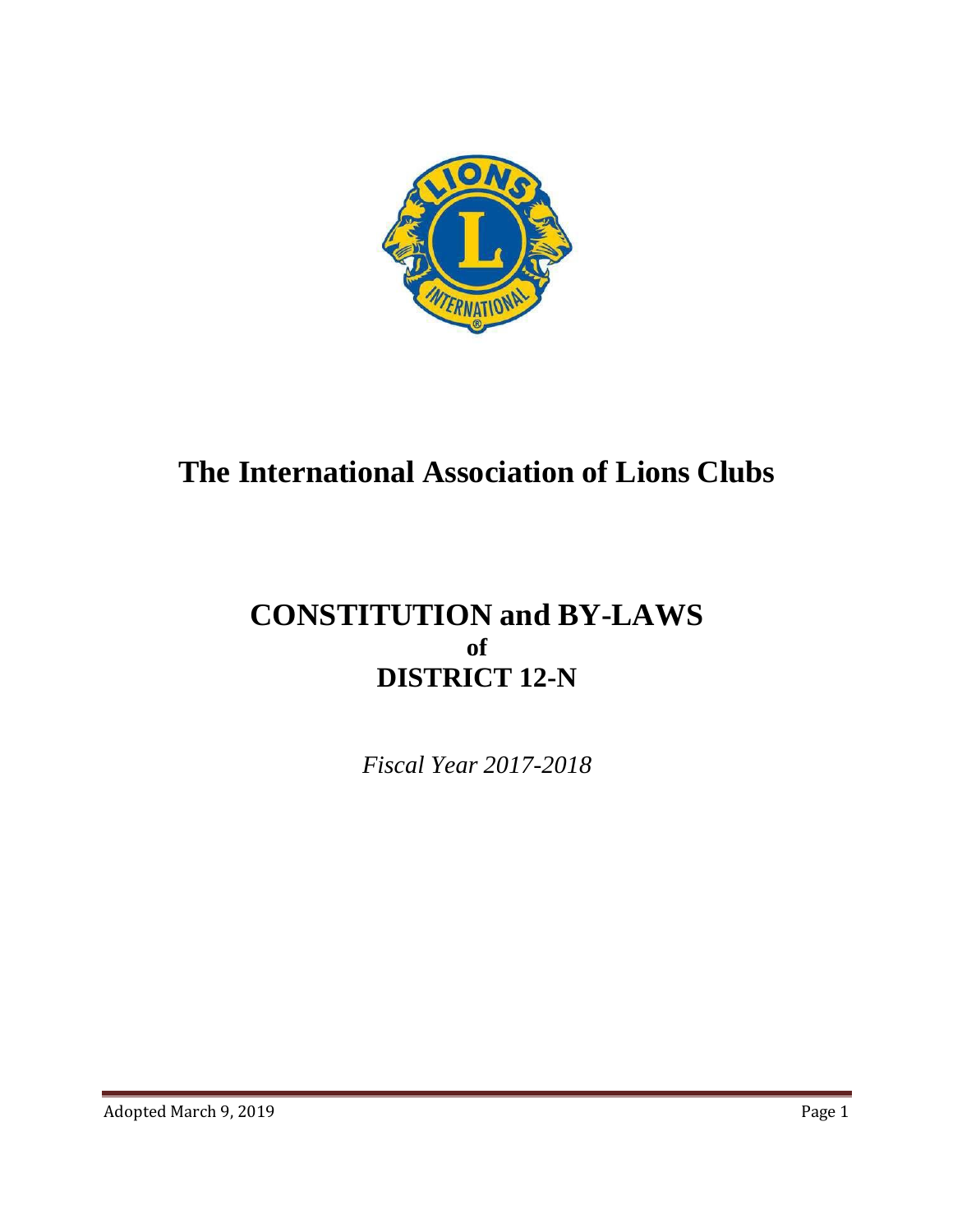# Lions Clubs International

# **PURPOSES**

**TO ORGANIZE,** *charter and supervise service clubs to be knows as Lions clubs.*

**TO COORDINATE** *the activities and standardize the administration ofLions clubs.*

**TO CREATE** *and foster a spirit of understanding among the peoples of theworld.*

**TO PROMOTE** *the principles of good government and goodcitizenship.*

**TO TAKE** *an active interest in the civic, cultural, social and moral welfare ofthe community.*

**TO UNITE** *the clubs in the bonds of friendship, good fellowship andmutual understanding.*

**TO PROVIDE** *a forum for the open discussion of all matters of public interest; provided, however, that partisan politics and sectarian religion shall not be debated by club members.*

**TO ENCOURAGE** *service-minded people to serve their community without personal financial reward, and to encourage efficiency and promote high ethical standards in commerce, industry, professions, public works and private endeavors.* 

# **VISION STATEMENT**

**TO BE** *the global leader in community and humanitarian service.*

# **MISSION STATEMENT**

**TO EMPOWER** *volunteers to serve their communities, meet humanitarianneeds, encourage peace and promote international understanding through Lions clubs.*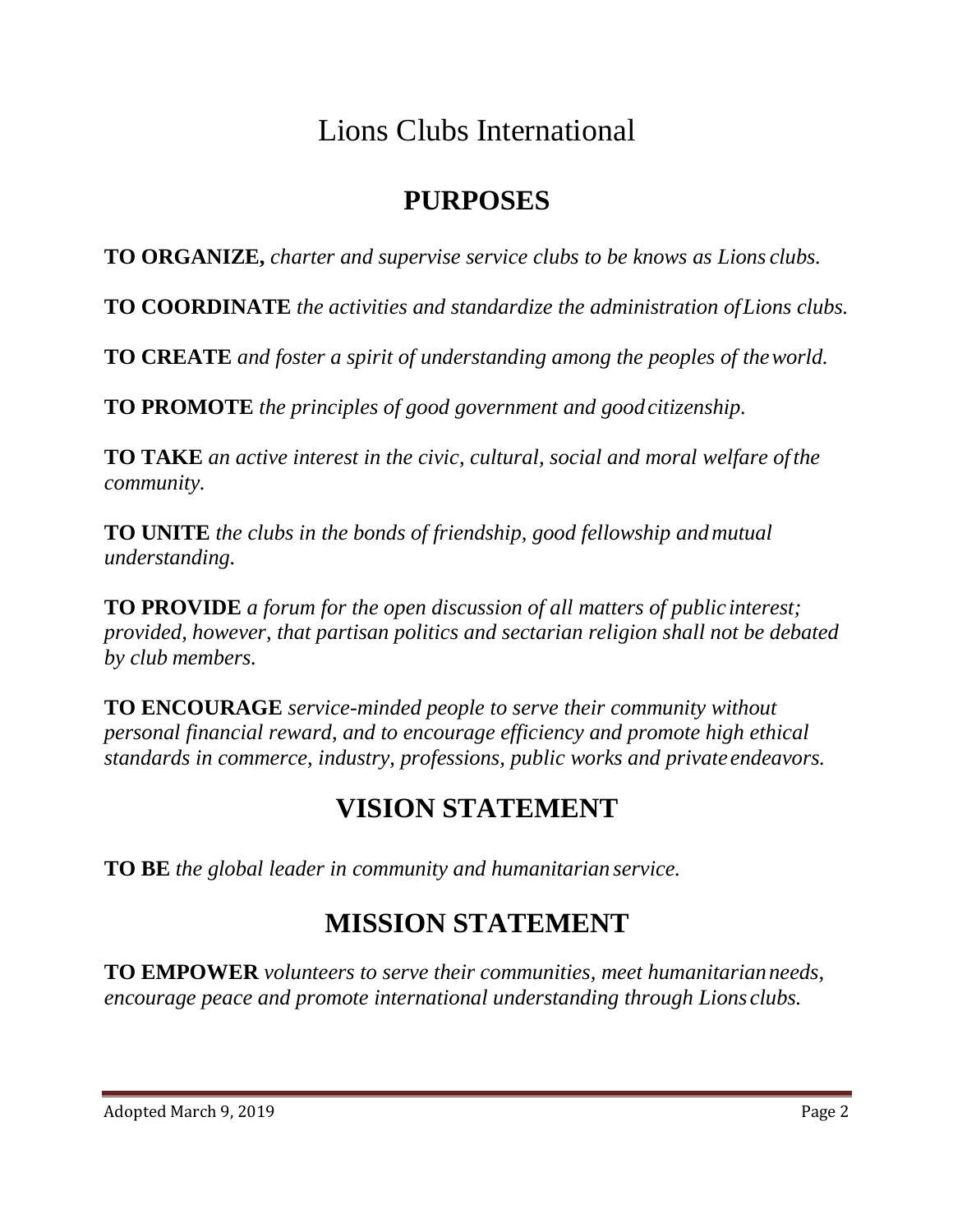## DISTRICT 12-N CONSTITUTION

| <b>ARTICLE IV - Emblem, Colors, Slogan and Motto</b>        |  |
|-------------------------------------------------------------|--|
|                                                             |  |
|                                                             |  |
|                                                             |  |
|                                                             |  |
|                                                             |  |
|                                                             |  |
| <b>ARTICLE VI - Officers and District Cabinet</b>           |  |
|                                                             |  |
|                                                             |  |
|                                                             |  |
|                                                             |  |
|                                                             |  |
| <b>ARTICLE VII - District Convention</b>                    |  |
|                                                             |  |
|                                                             |  |
|                                                             |  |
|                                                             |  |
| <b>ARTICLE VIII – District Dispute Resolution Procedure</b> |  |
|                                                             |  |
|                                                             |  |
|                                                             |  |
|                                                             |  |
|                                                             |  |
|                                                             |  |
| <b>ARTICLE IX - Amendments</b>                              |  |
|                                                             |  |
|                                                             |  |
|                                                             |  |
|                                                             |  |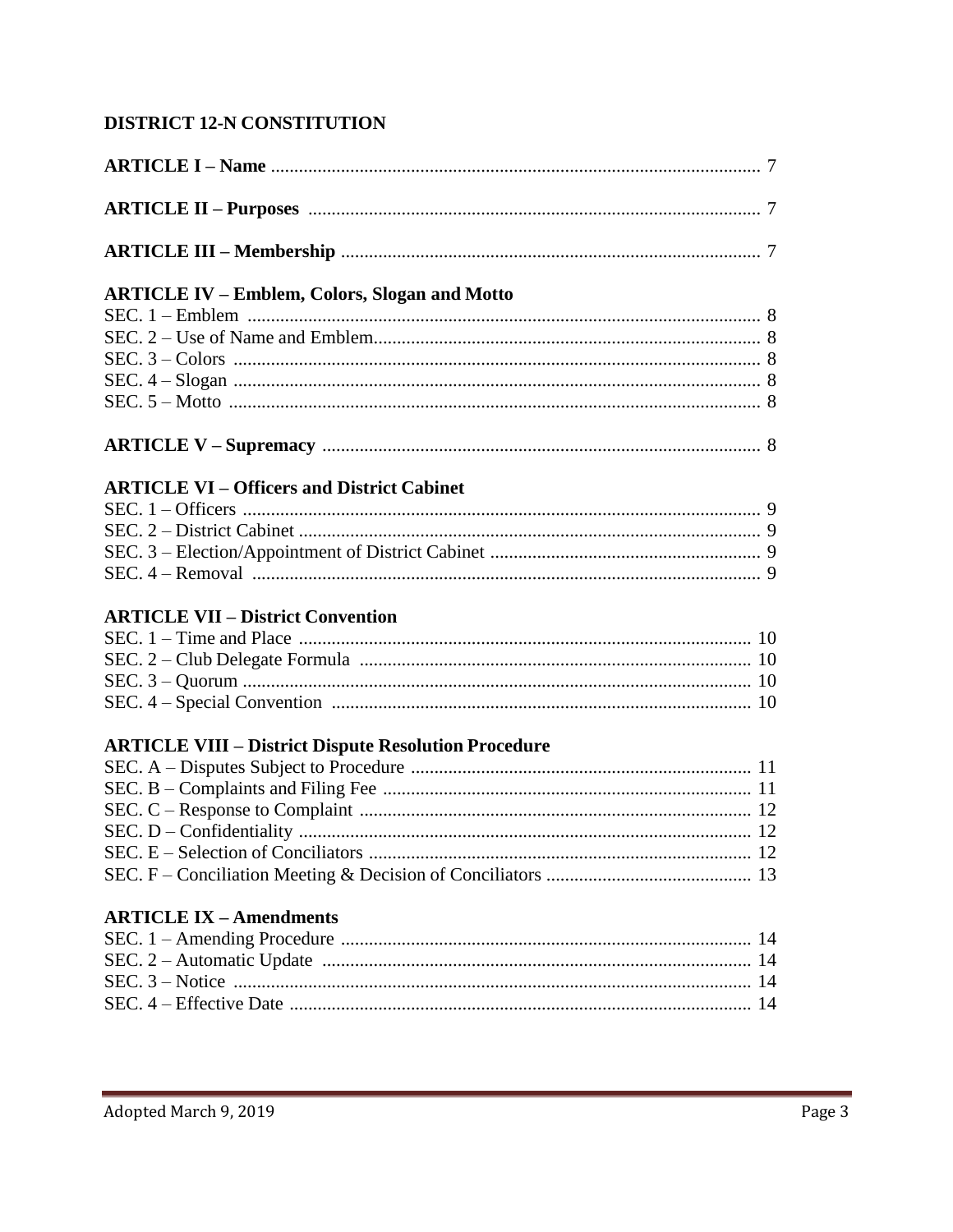## **BY-LAWS**

#### **ARTICLE I – Nominations and Endorsement Third Vice President and International Director Nominees**

#### **ARTICLE II – District Nominations, Elections and Appointments**

#### **ARTICLE III – Duties of District Officers/Cabinet**

| 24 |
|----|
| 25 |
|    |
| 26 |
|    |

#### **ARTICLE IV – District Committees**

#### **ARTICLE V – Meetings**

Adopted March 9, 2019 Page 4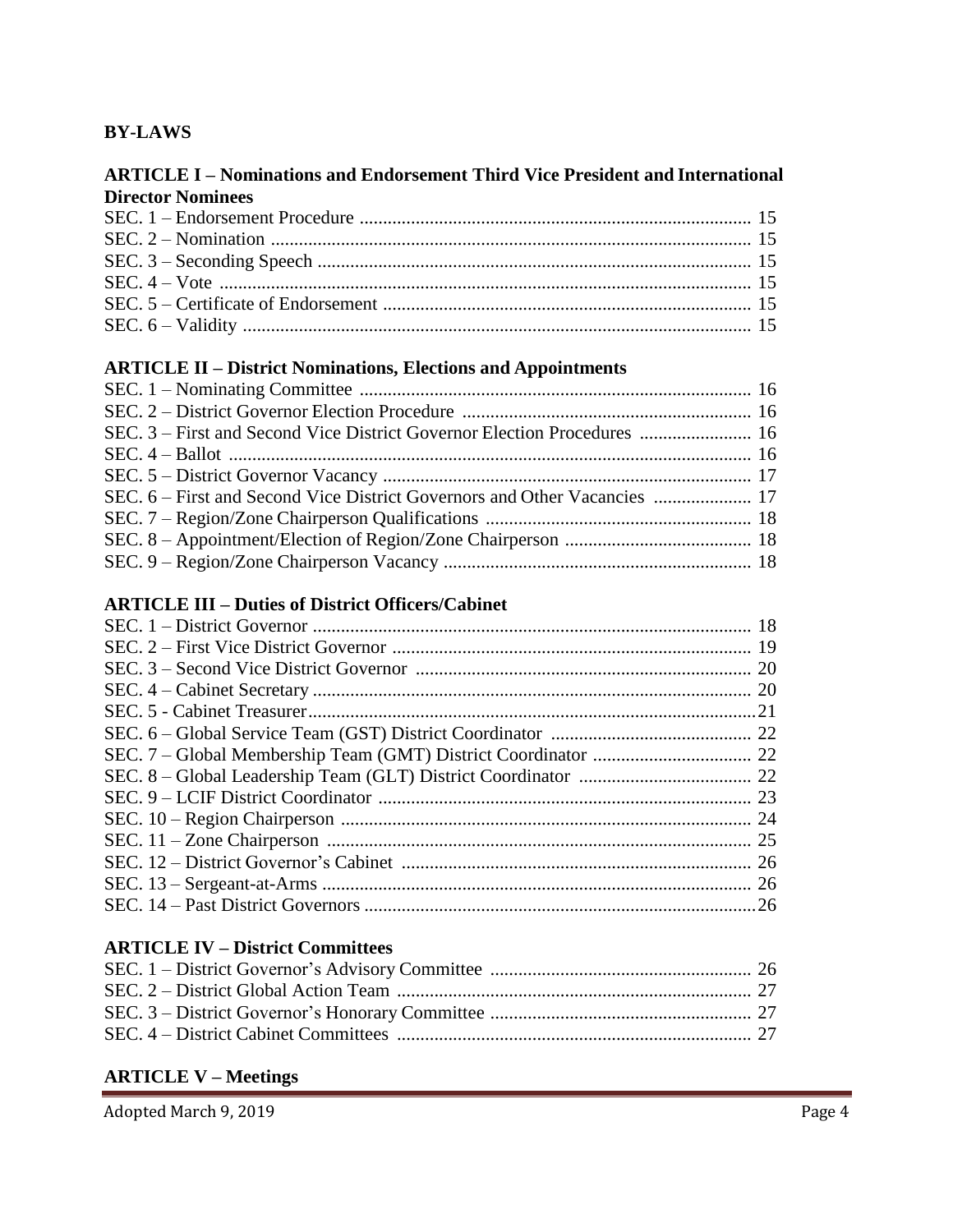## **ARTICLE VI - District Convention**

## **ARTICLE VII - District Administration Fund**

## **ARTICLE VIII - District Projects-Activities Fund**

| SEC. $1 - Not$ for Profit Entity |  |  |  |
|----------------------------------|--|--|--|
|----------------------------------|--|--|--|

## **ARTICLE X - Miscellaneous**

## **ARTICLE XI-Amendments**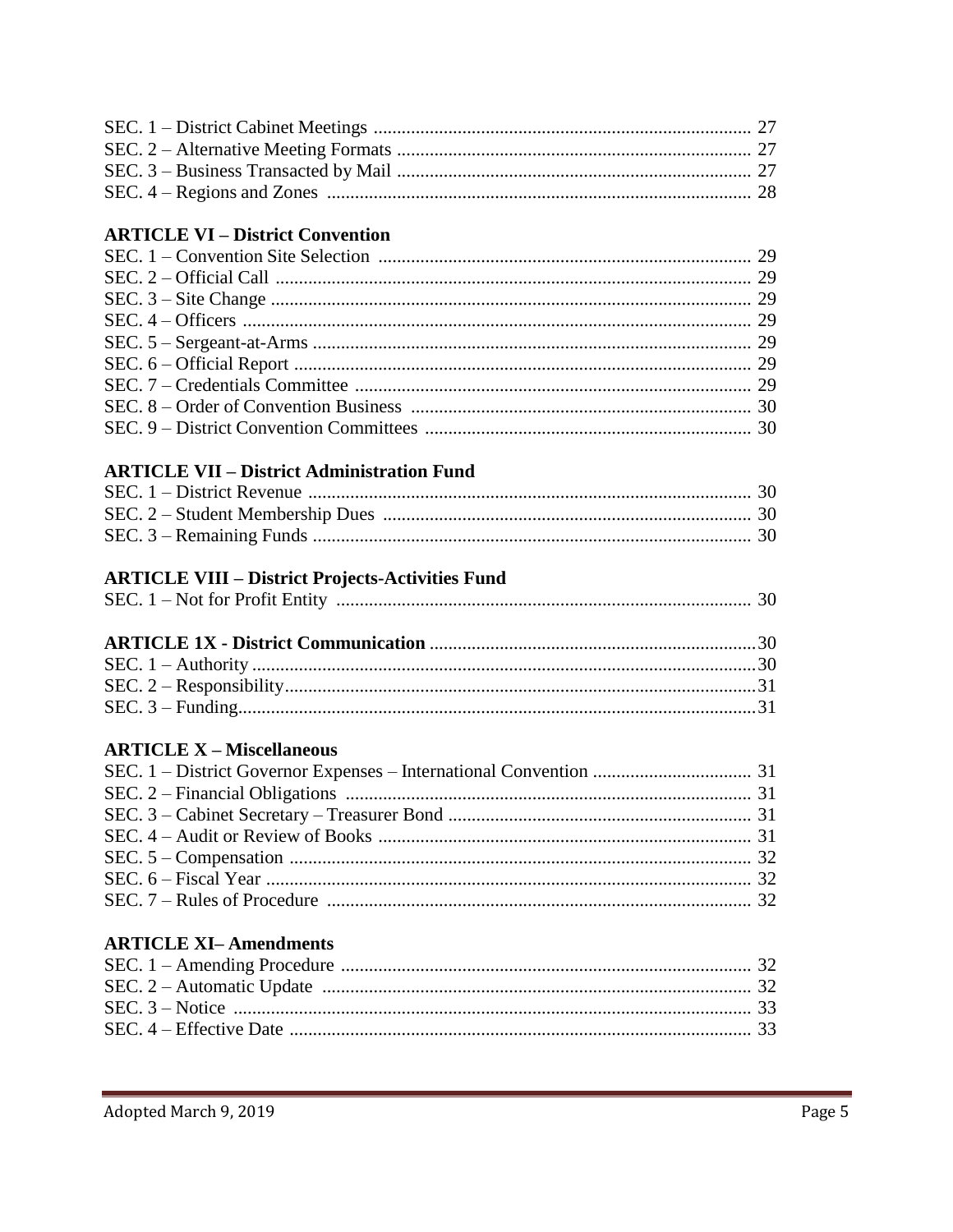| <b>EXHIBIT A – Rules of Procedure</b>                                                                                     |  |
|---------------------------------------------------------------------------------------------------------------------------|--|
|                                                                                                                           |  |
|                                                                                                                           |  |
| <b>EXHIBIT B - Rules of Procedure</b><br>Special Meeting to Recommend a Lion for Appointment as District Governor  37     |  |
| <b>EXHIBIT C - Rules of Procedure</b>                                                                                     |  |
| Special Meeting to Recommend a Lion for Appointment as First or Second Vice                                               |  |
|                                                                                                                           |  |
| <b>EXHIBIT D - Nominating Committee Checklist</b>                                                                         |  |
|                                                                                                                           |  |
| <b>EXHIBIT E – Nominating Committee Checklist</b>                                                                         |  |
|                                                                                                                           |  |
|                                                                                                                           |  |
| <b>EXHIBIT F – Nominating Committee Checklist</b>                                                                         |  |
|                                                                                                                           |  |
|                                                                                                                           |  |
| <b>EXHIBIT G - Standard Ballot</b><br>District Governor, First Vice District Governor & Second Vice District Governor  43 |  |
|                                                                                                                           |  |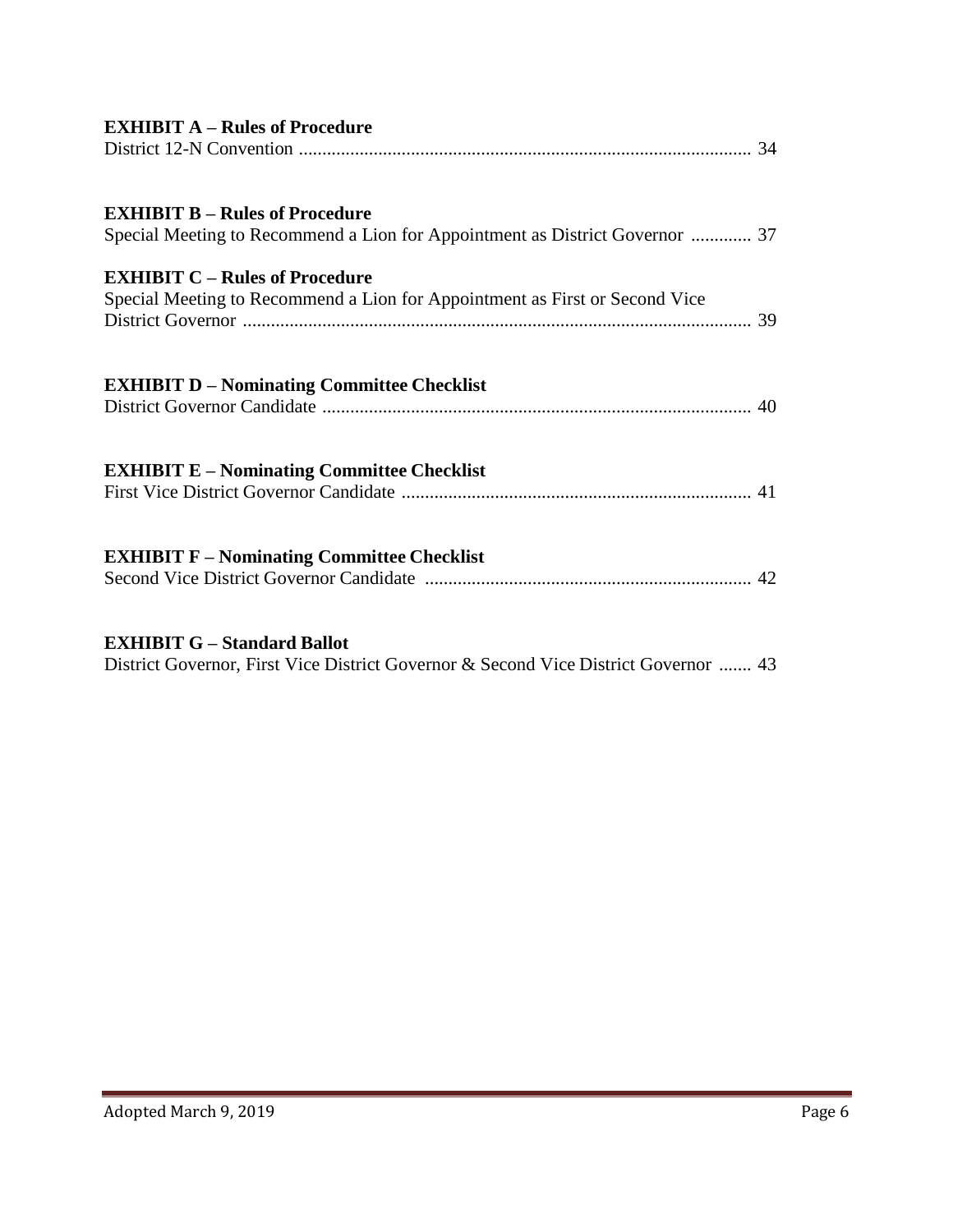## **DISTRICT 12-N CONSTITUTION**

## **ARTICLE I Name**

This organization shall be known as Lions District No. 12-N of Multiple District 12, Tennessee, Lions Clubs International, hereinafter referred to as "District 12-N" or "district."

### **ARTICLE II Purposes**

The purposes of this district shall be:

- (a) To provide an administrative structure with which to advance the Purposes of Lions Clubs International in this district.
- (b) To create and foster a spirit of understanding among the peoples of the world.
- (c) To promote the principles of good government and good citizenship.
- (d) To take an active interest in the civic, cultural, social and moral welfare of the community.
- (e) To unite the members in the bonds of friendship, good fellowship and mutual understanding.
- (f) To provide a forum for the open discussion of all matters of public interest; provided, however, that partisan politics and sectarian religion shall not be debated by club members.
- (g) To encourage service-minded people to serve their community without personal financial reward, and to encourage efficiency and promote high ethical standards in commerce, industry, professions, public works and private endeavors.

## **ARTICLE III Membership**

The members of this organization shall be all Lions clubs in this district chartered by Lions Clubs International.

The boundary lines of this district shall be as follows: the Tennessee Counties of Anderson, Blount, Campbell, Carter, Claiborne, Cocke, Grainger, Green, Hamblen, Hancock, Hawkins, Jefferson, Johnson, Knox, Loudon, Morgan, Roane, Scott, Sevier, Sullivan, Unicoi and Washington.

For a club to be in good standing, it must meet the following criteria as set forth in the International Board Policy Manual: 1) It is not on "Status Quo or financial suspension. 2)It is operating in accordance with the provisions of the International, Multiple District 12, and District 12-N Constitution and By-Laws and with International Board Policy. 3) It has paid in full current International, Multiple District 12, and District 12-N dues. 4) It has no unpaid balance with International of more than \$50.00, which is ninety (90) days past dur.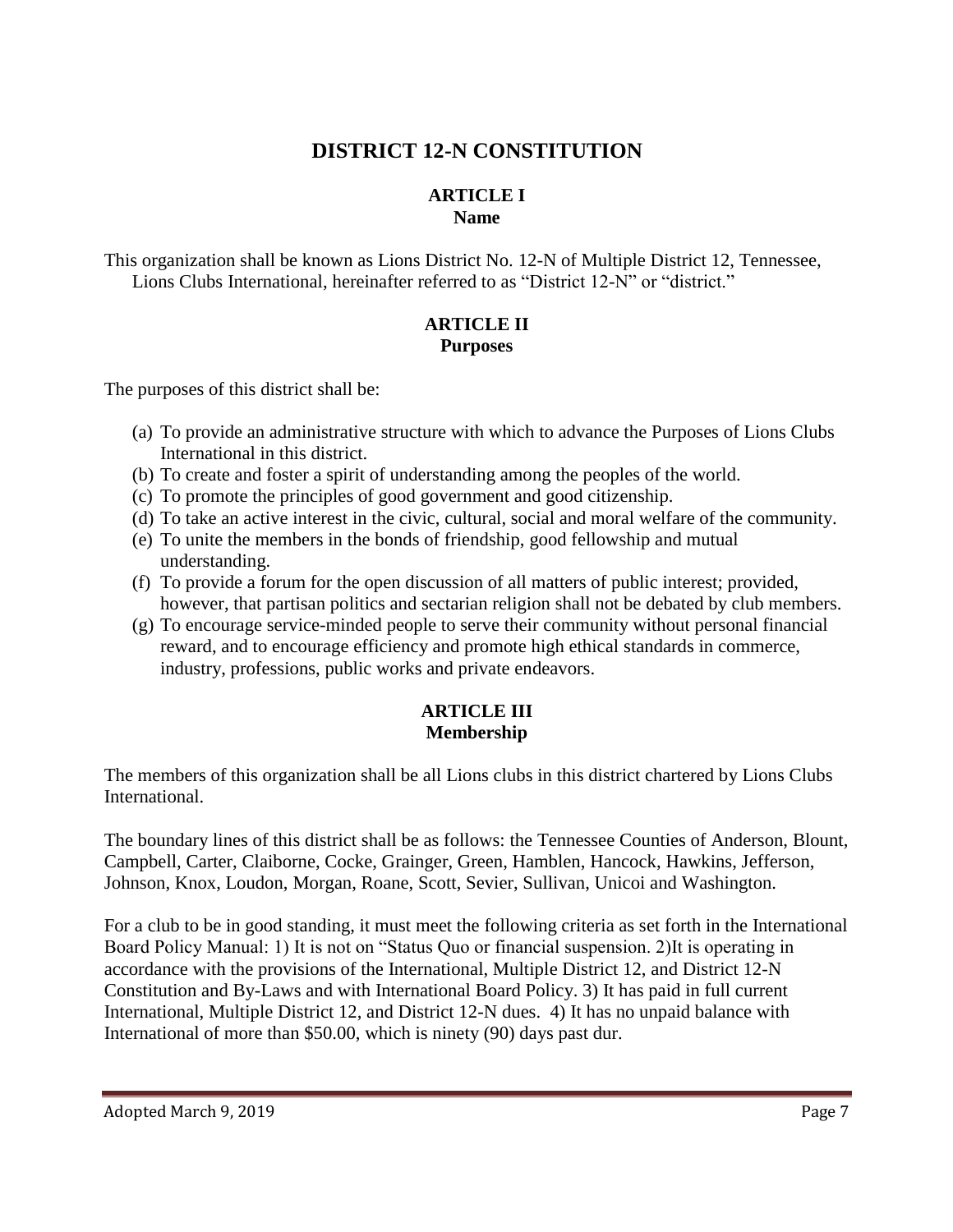#### **ARTICLE IV Emblem, Colors, Slogan and Motto**

Section 1. EMBLEM. The emblem of this association and each chartered club shall be of a design as follows:



Section 2. **USE OF NAME AND EMBLEM**. Use of the name, goodwill, emblem and other logos of the association shall be according to the guidelines established from time to time in the by-laws.

Section 3. **COLORS**. The colors of this association and of each chartered club shall be purple and gold.

Section 4. **SLOGAN**. Its Slogan shall be: Liberty, Intelligence, Our Nation's Safety.

Section 5. **MOTTO**. Its Motto shall be: We Serve.

## **ARTICLE V Supremacy**

The Standard Form District Constitution and By-Laws shall govern the district unless otherwise amended so as not to conflict with the Multiple District and International Constitution  $\&$  By-Laws and policies of Lions Clubs International. Whenever there may exist a conflict or a contradiction between the provisions set out in the district constitution and by-laws and the multiple district constitution and by-laws then the multiple district constitution and by-laws shall govern. Whenever there may exist a conflict or a contradiction between the provisions set out in the district constitution and by-laws and the International Constitution and By-Laws, then the International Constitution and By-Laws shall govern.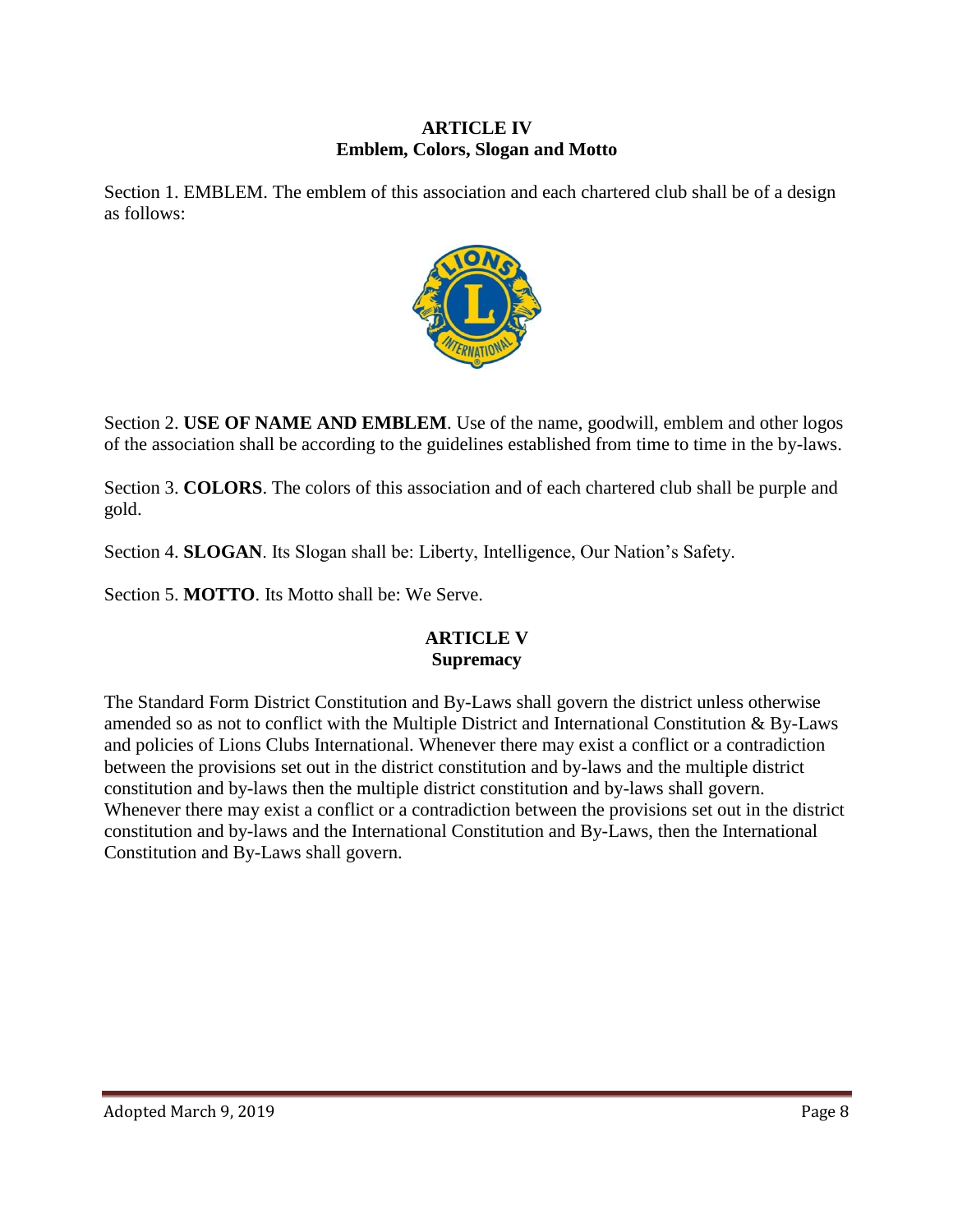#### **ARTICLE VI Officers and District Cabinet**

Section 1. **OFFICERS**. The officers of this district shall be the district governor, the immediate past district governor, the first and second vice district governors, the region chairpersons (if the position is utilized during the district governor's term), the zone chairpersons and a cabinet secretary-treasurer or a cabinet secretary and a cabinet treasurer. Each such officer shall be a

member in good standing of a Lions club in good standing in the district.**<sup>1</sup>**

Section 2. **DISTRICT CABINET**. The district shall have a district cabinet composed of the district governor, the immediate past district governor, the first and second vice district governors, the region chairpersons (if the position is utilized during the district governor's term), the zone chairpersons, Global Membership Team district coordinator, Global Leadership Team district coordinator, Global Service Team district coordinator, LCIF district coordinator, a cabinet secretary-treasurer or a cabinet secretary and a cabinet treasurer, and the Past District Governors. Each such cabinet member shall be a member in good standing of a Lions club in good standing in the district.**<sup>2</sup>**

Section 3. **ELECTION/APPOINTMENT OF DISTRICT CABINET**. The district governor and first and second vice district governors shall be elected at the annual convention of the district. The district governor shall appoint by the time he/she takes office, the cabinet secretary-treasurer or a cabinet secretary and a cabinet treasurer, one region chairperson for each region (if the position is utilized during the district governor's term), and one zone chairperson for each zone, in the district, sergeant at arms and such other club members as may be included in the district cabinet.

Section 4. **REMOVAL**. Members of the District Cabinet other than the District Governor**<sup>3</sup>** , First Vice District Governor and Second Vice District Governor may be removed from office for cause**<sup>4</sup>** by the affirmative vote of two-thirds (2/3) of the entire number of the District Cabinet.

Adopted March 9, 2019 Page 9

 $\overline{a}$ 

<sup>&</sup>lt;sup>1</sup> The officers listed in this section are the minimum officers required for a district cabinet. Should the district add additional officers, they may through amendment of this section.

<sup>2</sup> The cabinet members listed in this section are the minimum cabinet members required. Should the district add additional cabinet members, they may through amendment of this section.

 $3$  The district governor may be removed by  $2/3$  vote of the entire International Board of Directors in accordance with Article V Section IX of the International Constitution.

<sup>4</sup> For cause may be any reason as determined by the district cabinet in accordance with ROBERT'S RULES OF ORDER NEWLY REVISED.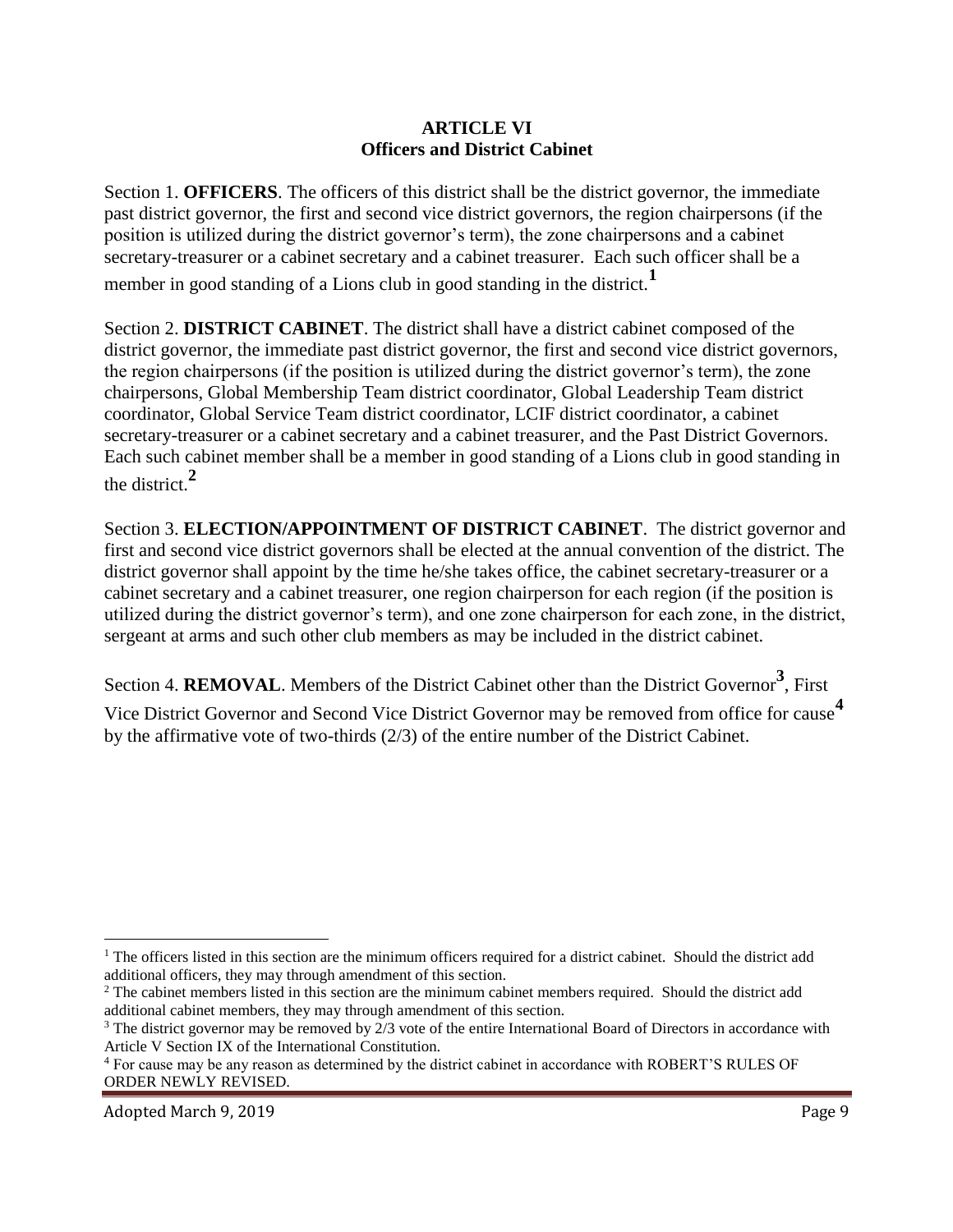#### **ARTICLE VII District Convention**

Section 1. **TIME AND PLACE**. An annual convention of the district shall be held in each year to conclude no less than thirty (30) days prior to the convening of the international convention at a place selected by the delegates of a previous annual convention of the district and at a date and time fixed by the district governor. A meeting of the registered delegates of the district in attendance at the annual convention of the multiple district of which this district shall be a part may constitute the annual convention of the district.**<sup>5</sup>**

Section 2. **CLUB DELEGATE FORMULA**. Each chartered club in good standing in Lions Clubs International and its district (single or sub- and multiple) shall be entitled in each annual convention of its district (single or sub- and multiple) to one (1) delegate and one (1) alternate for each ten (10) members, who have been enrolled for at least one year and a day in the club or major fraction thereof, of said club as shown by the records of the international office on the first day of the month last preceding that month during which the convention is held. The major fraction referred to in this section shall be five (5) or more members. Each certified delegate present in person shall be entitled to cast one (1) vote only for each office to be filled by, and one (1) vote only on each question submitted to, the respective convention. Unless otherwise specified herein, the affirmative vote of a majority of the delegates voting on any question shall be the act of the convention. All eligible delegates must be members in good standing of a club in good standing in this district.**<sup>6</sup>** Delinquent dues may be paid and good standing acquired up to fifteen (15) days prior to the close of credential certification, as such closing time shall be established by the rules of the respective convention.**<sup>7</sup>**

Section 3. **QUORUM**. The attendance in person of a majority of the delegates registered at a convention shall constitute a quorum at any session of the convention.

Section 4. **SPECIAL CONVENTION**. A Special Convention of the clubs of the District may be called by a two-thirds vote of the District Cabinet at such time and place as they shall determine; provided that such Special Convention shall conclude no less than 30 days prior to the convening date of the International Convention and that such Special Convention shall not be convened for the election of the district governor, first vice district governor or second vice district governor. Written notice of the Special Convention setting forth the time, place and purpose thereof, shall be provided to each club in the District by the District Cabinet Secretary, no less than 30 days prior to the convening date of the Special Convention.

 $\overline{a}$ 

<sup>&</sup>lt;sup>5</sup> There is no restriction to holding the location of the district convention outside the geographic location of the district unless otherwise restricted by amendment of the district constitution and by-laws.

<sup>&</sup>lt;sup>6</sup> It is not required for a member to be enrolled in a club for a year and a day in order to qualify as an eligible delegate. <sup>7</sup> The district may amend this provision to allow for a past district governor to vote apart from a club delegate quota. Pursuant to Article IX Section III of the International By-Laws, "…FURTHER PROVIDED, that each district (single, sub- and multiple) may, by express provision in its respective constitution and by-laws, grant full delegate status to each past district governor who is a member of a club in such district independent of the club delegate quotas hereinabove specified".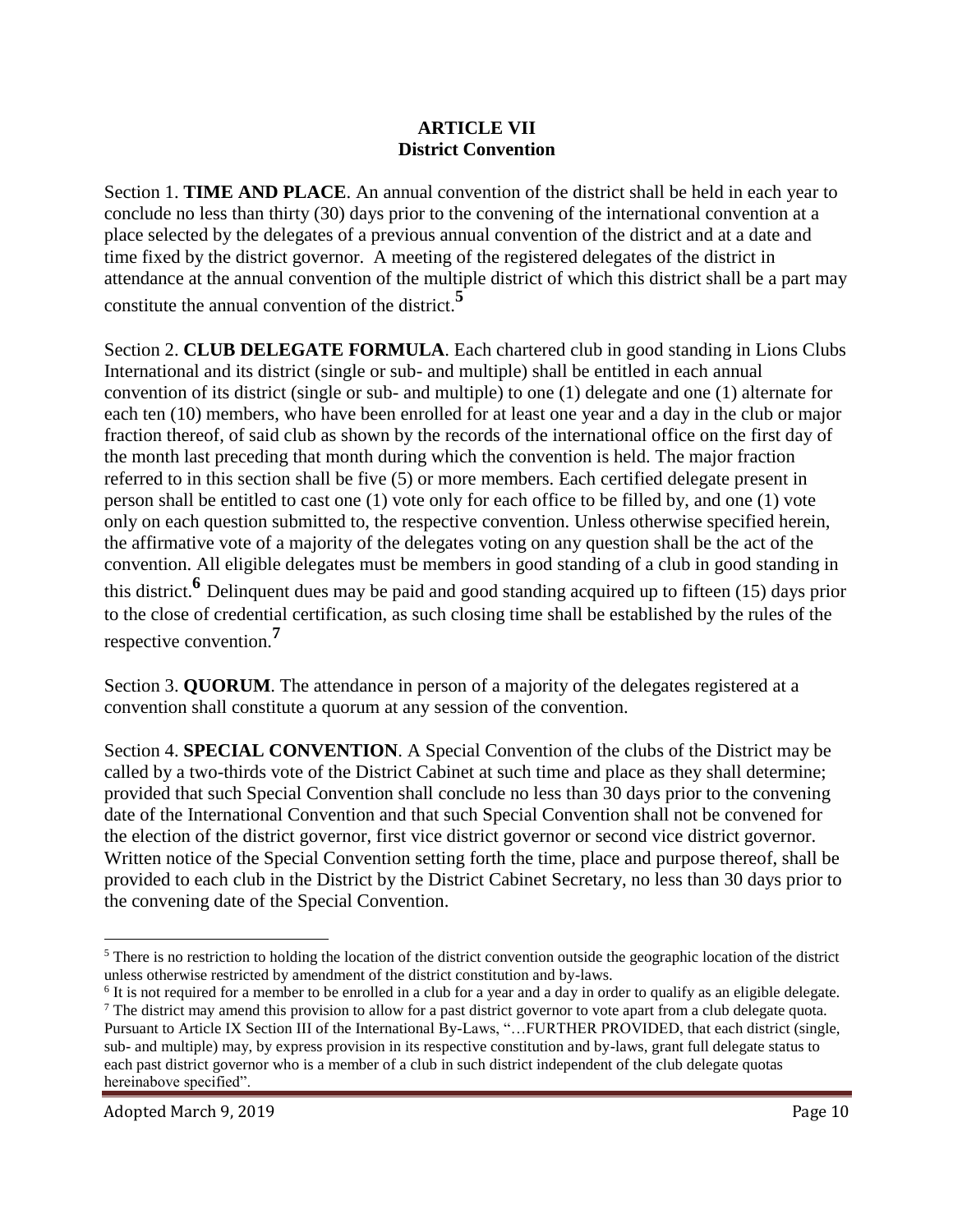### **ARTICLE VIII District Dispute Resolution Procedure**

### **A. Disputes Subject to Procedure**

All disputes relative to membership, club boundaries, or interpretation, breach of, or application of the district (single or sub-) constitution and by-laws, or any policy or procedure adopted from time to time by the district (single or sub-) cabinet, or any other internal Lions district (single or sub-) matters that cannot be satisfactorily resolved through other means, arising between any clubs in the district (single or sub-), or any club(s) and the district (single or sub-) administration, shall be settled by the following dispute resolution procedure. Except as otherwise provided herein, any time limits specified in this procedure may be shortened or extended by the district governor, or, in the event the complaint is directed against the district governor, the immediate past district governor, conciliators or the International Board of Directors (or its designee) upon a showing of good cause. All parties to any dispute subject to this procedure shall not pursue administrative or judicial actions during this dispute resolution process.

(1) All disputes relative to membership, club boundaries, or interpretation, breach of, or application of the district (single or sub-) constitution and by-laws, or any policy or procedure adopted from time to time by the district (single or sub-) cabinet, or any other internal Lions district (single or sub-) matters arising between any clubs in the district (single or sub-), or any club(s) and the district (single or sub-) administration, that cannot be satisfactorily resolved after first communicating and attempting to resolve informally, shall be settled by the following dispute resolution procedure.

## **B. Complaints and Filing Fee**

Any Lions club in good standing within the association (the "complainant") may file a written request with the district governor or, in the event the complaint is directed against the district governor, the immediate past district governor (a "complaint"), with a copy to the Legal Division, asking that dispute resolution take place under this procedure. The complaint must be filed within thirty (30) days after the complainant(s) knew or should have known of the occurrence of the event upon which the complaint is based. The complainant(s) must submit minutes signed by the club secretary certifying that a resolution in support of filing the complaint has been adopted by a majority of the entire membership of the club. A copy of the complaint shall be sent to the respondent(s).

A complaint filed under this procedure must be accompanied by a US\$750.00 filing fee, or its equivalent in the respective national currency, payable by each complainant to the district (single or sub-) which shall be submitted to the district governor or, in the event the complaint is directed against the district governor, the immediate past district governor, at the time the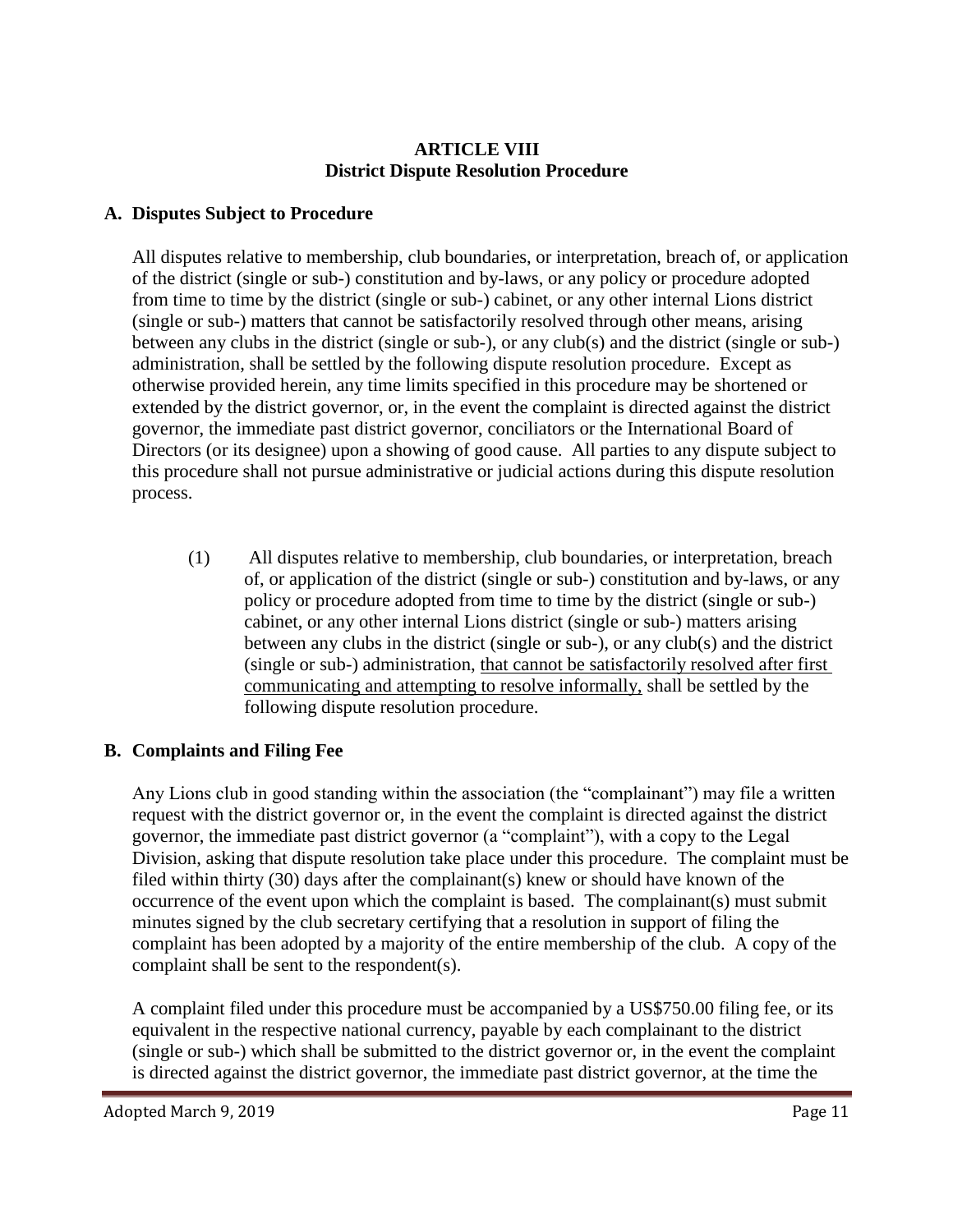complaint is filed. In the event the complaint is settled or withdrawn prior to a final decision by the conciliators, US\$100.00 shall be retained by the district (single or sub-) as an administrative fee and US\$325.00 shall be refunded to the complainant and US\$325.00 shall be paid to the respondent (which shall be shared on an equal basis if there is more than one respondent). In the event the selected conciliators find the complaint to have merit and the complaint is upheld, US\$100.00 shall be retained by the district (single or sub-) as an administrative fee and US\$650.00 shall be refunded to the complainant. In the event the selected conciliators deny the complaint for any reason, US\$100.00 shall be retained by the district (single or sub-) as an administrative fee and US\$650.00 shall be paid to the respondent (which shall be shared on an equal basis if there is more than one respondent). In the event the complaint is not settled, withdrawn, upheld or denied within the time frames established by this procedure (unless an extension has been granted for good cause), then the entire fee will be automatically retained by the district (single or sub-) as an administrative fee and shall not be refunded to any party. All expenses incurred relative to this dispute resolution procedure are the responsibility of the district (single or sub-), unless established district (single or sub-) policy provides that all expenses incurred relative to this dispute resolution procedure shall be paid on an equal basis by the parties to the dispute.

#### **C. Response to Complaint**

The respondent(s) to the complaint may file a written response to the complaint with the district governor or, in the event the complaint is directed against the district governor, the immediate past district governor, with a copy to the Legal Division, within ten (10) days of receiving notice of the complaint. A copy of the response shall be sent to the complainant(s).

#### **D. Confidentiality**

Once a complaint has been filed, communications between the complainant(s), respondent(s), district governor or, in the event the complaint is directed against the district governor, the immediate past district governor, and conciliators should be kept confidential to the extent possible.

#### **E. Selection of Conciliators**

Within fifteen (15) days of filing the complaint, each party to the dispute shall select one (1) neutral conciliator and the selected conciliators shall select one (1) neutral conciliator, who will serve as chairperson. The selected conciliators' decision relative to the selection of the conciliator/chairperson shall be final and binding. All of the selected conciliators shall be Lion leaders, preferably past district governors, who are currently members in good standing of clubs in good standing in the district (single or sub-) in which the dispute arises, other than a club which is a party to the dispute, and shall be impartial on the matter in dispute and without loyalties to any party to the dispute. Upon completion of the selection process, the conciliators shall be deemed appointed with all authority appropriate and necessary to resolve or decide the dispute in accordance with this procedure.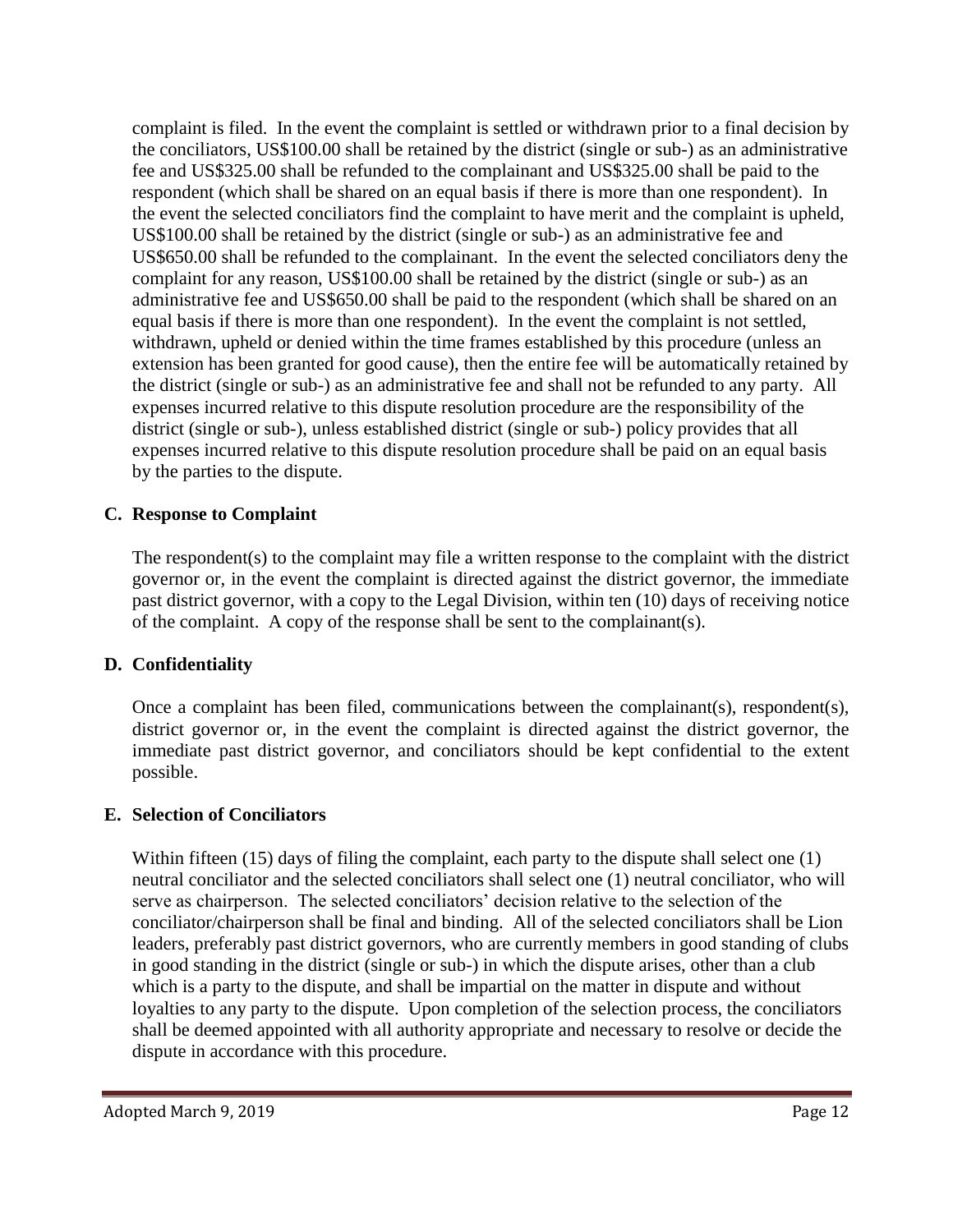In the event the selected conciliators cannot agree on the selection of the conciliator/chairperson within the time frame noted above, then the selected conciliators shall be automatically deemed to have resigned for administrative reasons and the parties must select new conciliators ("the second team of selected conciliators") who shall then select one (1) neutral conciliator/chairperson in accordance with the selection procedures and requirements described above. In the event the second team of selected conciliators cannot agree on the selection of the conciliator/chairperson from within the district (single or sub-) in which the dispute arises, the selected conciliators may select one (1) neutral conciliator/chairperson who is a member of a club in good standing outside the respective district (single or sub-). In the event the second team of selected conciliators cannot agree on the selection of the conciliator/chairperson from within or outside the district (single or sub-) in which the dispute arises, then the past international director who most recently served on the International Board of Directors from within the district (single or sub-) in which the dispute arises or from an adjacent district (single or sub-), whichever is closest in proximity, shall be appointed as conciliator/chairperson. The time limits in this Section E may not be shortened or extended by the district governor or, in the event the complaint is directed against the district governor, the immediate past district governor, or the conciliators.

#### **F. Conciliation Meeting & Decision of Conciliators**

Upon being appointed, the conciliators shall arrange a meeting of the parties for the purpose of conciliating the dispute. The meeting shall be scheduled within thirty (30) days of the appointment of the conciliators. The objective of the conciliators shall be to find a prompt and amicable resolution to the dispute. If such conciliation efforts are unsuccessful, the conciliators shall have the authority to issue their decision relative to the dispute. The conciliators shall issue their decision in writing no later than thirty (30) days after the date on which the initial meeting of the parties was held, and the decision shall be final and binding on all parties. The written decision shall be signed by all the conciliators, with the dissent of any conciliator properly noted, and a copy of the written decision shall be provided to all parties, the district governor or, in the event the complaint is directed against the district governor, the immediate past district governor, and, to the Legal Division of Lions Clubs International. The decision of the conciliators must be consistent with any applicable provisions of the International, Multiple District and District Constitutions and By-Laws and policies of the International Board of Directors, and is subject to the authority of and further review by the International Board of Directors at the sole discretion of the International Board of Directors or its designee.

Failure to comply with the final and binding decision of the conciliators constitutes conduct unbecoming a Lion and is subject to loss of membership privileges and/or charter cancellation.

#### **ARTICLE IX Amendments**

Section 1. **AMENDING PROCEDURE**. This constitution may be amended only at a district convention, by resolution of the Constitution and By-Laws Committee and adopted by the affirmative vote of two-thirds (2/3) of the delegates' votes cast.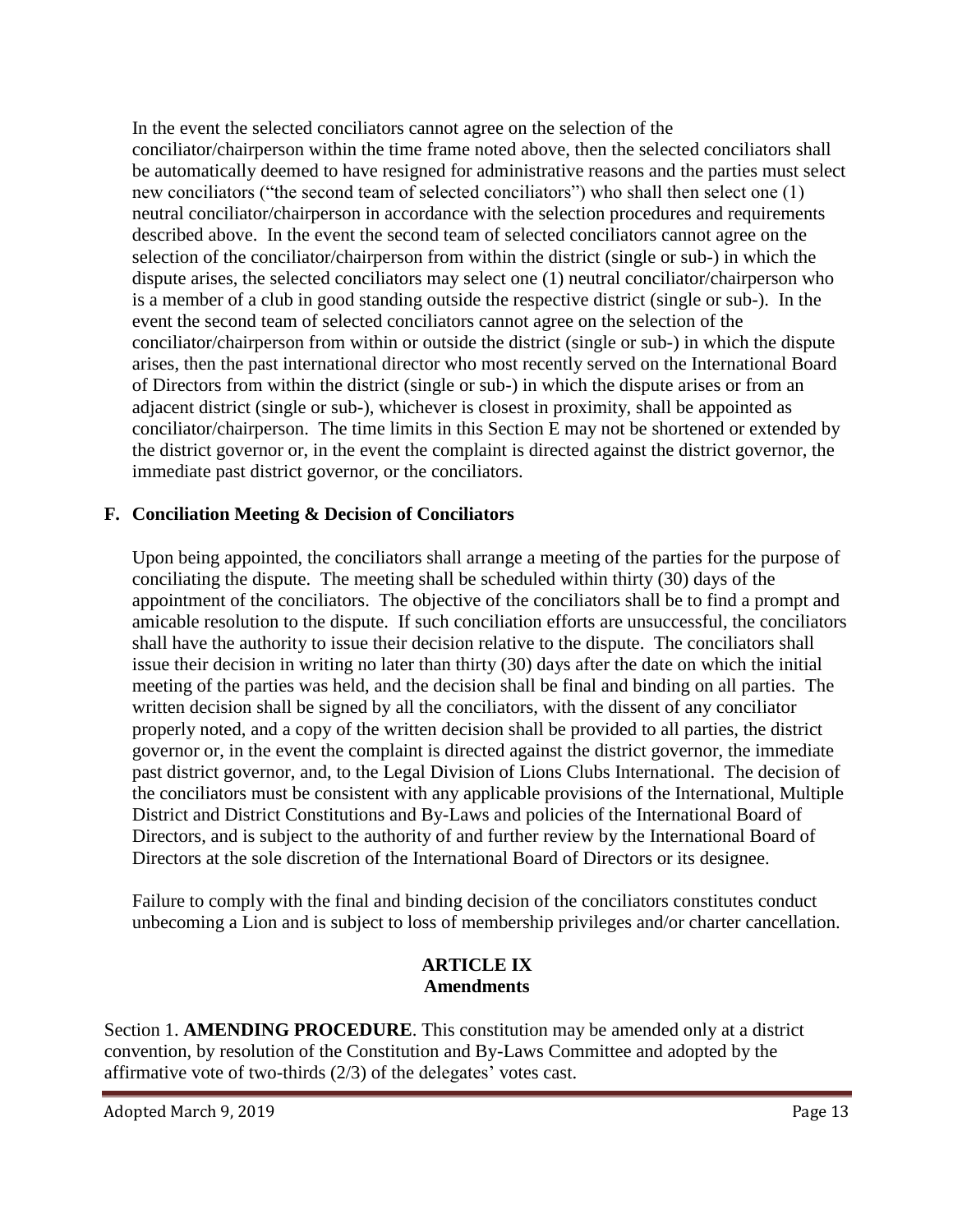- (a) Proposal. Any proposed amendment shall originate in writing from one of the following:
	- 1 A District 12-N Lions Club in good standing
	- 2 District Governor
	- 3 District Governor's Cabinet
	- 4 Constitution and By-Laws Committee
- (b) Presentation. Any proposed amendment shall first be presented to the Constitution and By-Laws Committee by December 1, preceding the District Convention at which the amendment is to be presented. The Constitution and By-Laws Committee shall put the proposed amendment into proper form without changing the expressed intent of the originator, regardless of whether or not they support the intent of the proposed amendment.
- (c) Notice. Club member notification may be accomplished by regular mail or electronic means to each club President, or by publishing the proposed amendment in the 12-N News  $\&$ Views, at least thirty (30) days in advance of the District Convention. No amendment shall be reported upon unless appropriate notification has been given.
- (d) Altering Amendments. Any proposed amendments to this Constitution may be amended from the floor of the District Convention, provided each amendment is relevant to the proposed amendment.

Section 2. **AUTOMATIC UPDATE**. When amendments to the International Constitution and By-Laws are passed at the International Convention, any amendments that would have an effect on this District Constitution and By-Laws shall automatically be updated in this district constitution and by-laws at the close of the convention.

Section 3. **NOTICE**. No amendment shall be so reported or voted upon unless the same shall have been published by regular post or electronic means to each club no less than thirty (30) days prior to the convening date of the annual convention with notice that the same will be voted upon at said convention.

Section 4. **EFFECTIVE DATE**. Each amendment shall take effect at the close of the convention at which adopted unless otherwise specified in the amendment.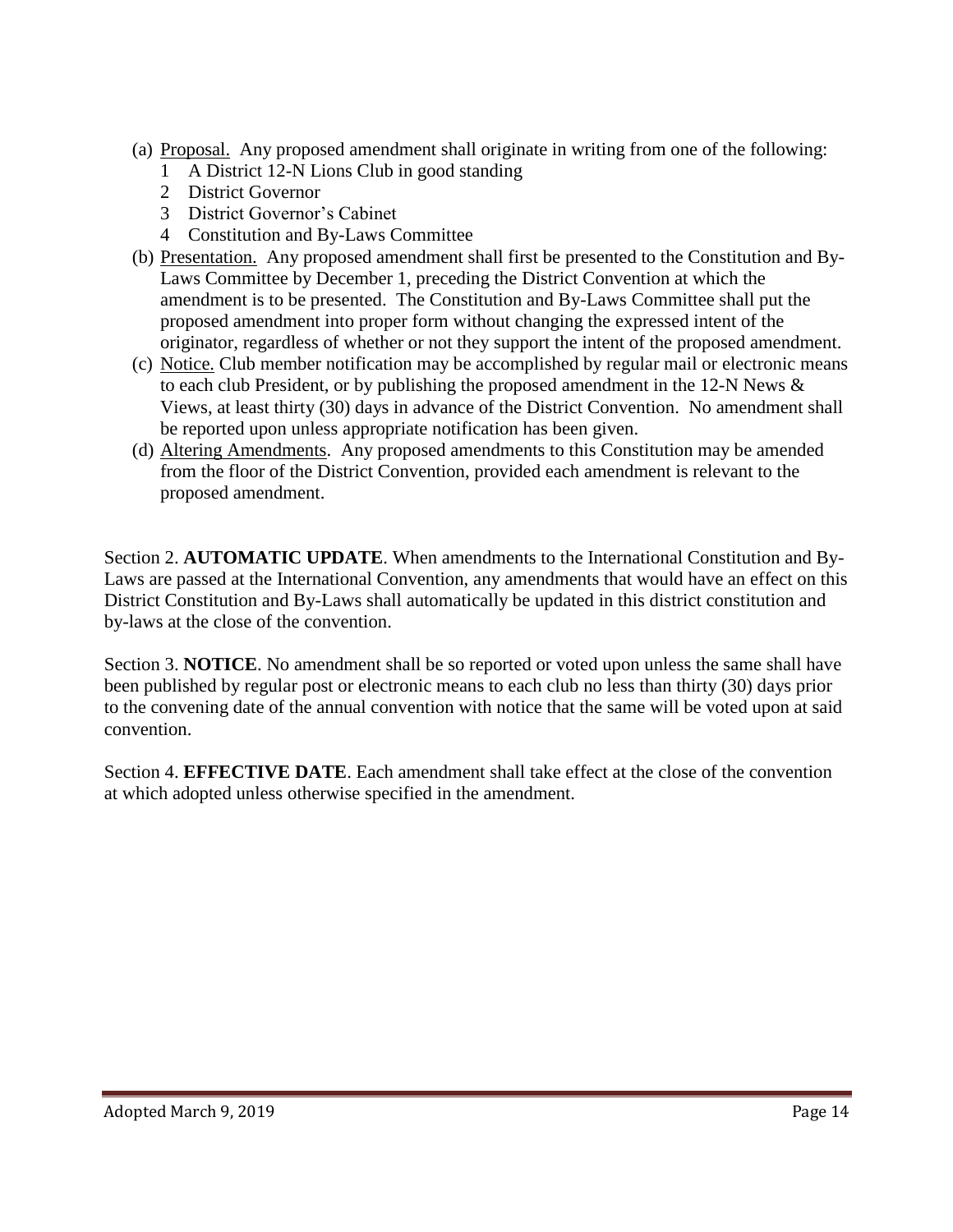## **BY-LAWS**

### **ARTICLE I Nominations and Endorsement Third Vice President and International Director Nominees**

Section 1. **ENDORSEMENT PROCEDURE**. Subject to the provisions of the International Constitution and By-Laws, any member of a Lions club in the district seeking endorsements of a district convention as a candidate for the office of international director or third vice-president shall:

- (a) Deliver (by mail or in person) written notice of intention to seek such endorsement to the district governor and if this is a sub-district of a multiple district to the multiple district council secretary treasurer no less than 30 days prior to the convening date of the district convention at which such question of endorsement is to be voted upon;
- (b) Deliver with said notice of intention evidence of fulfillment of the qualifications for such office set forth in the International Constitution and By-Laws.

Section 2. **NOMINATION**. Each notice of intention so delivered shall be transmitted forthwith by the district governor to the Nominating Committee of the respective convention, which shall review and perfect the same by obtaining from each prospective candidate any additional evidence of such intention and qualifications as may be necessary under the International Constitution and By-Laws, and shall place in nomination at the respective convention the name of each such prospective candidate who has fulfilled said procedural and constitutional requirements.

Section 3. **SECONDING SPEECH**. Each such nominee for endorsement shall be entitled to one seconding speech of no more than three (3) minutes in duration.

Section 4. **VOTE**. The vote on the question of endorsement shall be by secret written ballot, unless there shall be only one nominee seeking the same, in which event a voice vote may be taken. The nominee receiving a majority of the votes cast shall be declared endorsed (elected) as the candidate of the convention and district. In the event of a tie vote, or failure of one nominee to receive the required majority, on any ballot, balloting shall continue until one receives the required majority of the votes cast.

Section 5. **CERTIFICATION OF ENDORSEMENT**. Certification of endorsement by the respective convention shall be made in writing to the international office by the district officials designated (and if the district is a sub-district in the multiple district to the multiple district council of governors) in accordance with the requirements set forth, in the International Constitution and By-Laws.

Section 6. **VALIDITY**. No district endorsement of any candidacy of any member of a Lions club in this district shall be valid unless and until the provisions of this Article have been met.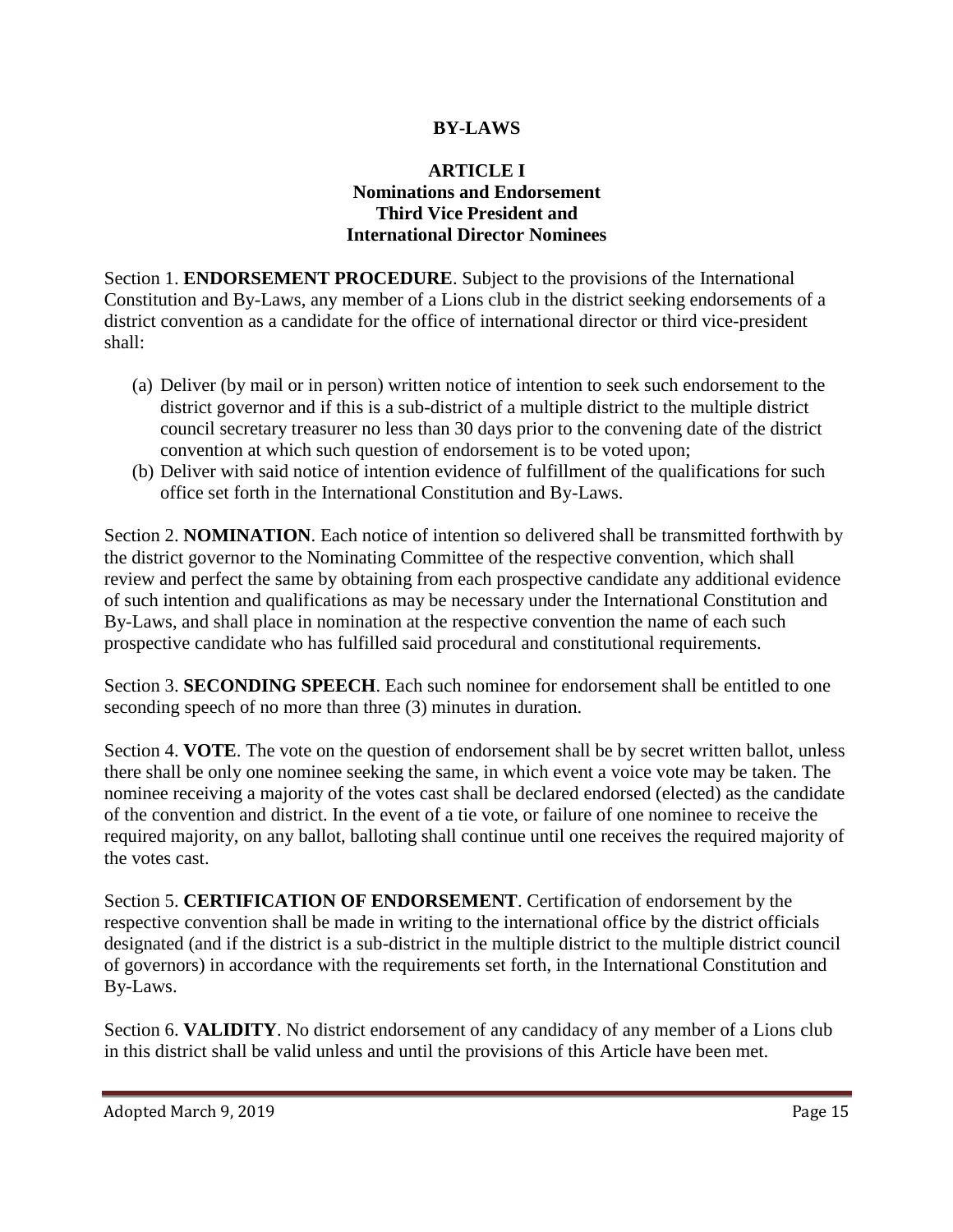## **ARTICLE II District Nominations, Elections and Appointments**

Section 1. **NOMINATING COMMITTEE**. Each district governor shall appoint by written notification received at least sixty (60) days prior to the sub-district convention, a Nominating Committee of not less than three (3) and no more than five (5) members, each of whom shall be a member in good standing of a different Lions club in good standing in the district, and shall not through the duration of their appointment hold any district cabinet or international office either by election or appointment.

Section 2. **DISTRICT GOVERNOR ELECTION PROCEDURES**. Any qualified member of a club in the district seeking the office of district governor shall file his/her intention to so run in writing with the Nominating Committee prior to the day of its report to the convention, and furnish evidence of his/her compliance with the qualifications for said office set out in the International Constitution and By-Laws. The Nominating Committee shall place in nomination at the district convention the name(s) of all candidate(s) so qualified.**<sup>8</sup>** If none are so received and/or so qualified, then, but then only, nominations for the office may be made from the floor. A candidate shall be allowed one nominating speech of no more than five (5) minutes duration, and one seconding speech of no more than three (3) minutes duration.

## Section 3. **FIRST AND SECOND VICE DISTRICT GOVERNOR ELECTION**

**PROCEDURES**. Any member of a club in the district seeking the office of first or second vice district governor shall file his/her intention to so run in writing with the Nominating Committee at least thirty (30) days prior to the election <del>prior to the day of its report to the convention</del>, and furnish evidence of his/her compliance with the qualifications for said office set out in the International Constitution and By-Laws. The Nominating Committee shall place in nomination at the district

convention the names of all candidates so qualified.**<sup>9</sup>** If none are so received and/or so qualified, then, but then only, nominations for the office may be made from the floor. Each candidate shall be allowed one nominating speech of no more than five (5) minutes duration, and one seconding speech of no more than three (3) minutes duration.

Section 4. **BALLOT**. The election shall be by secret written ballot, with the candidate or candidates required to secure a majority of the votes cast by the delegates present and voting in order to be declared elected; for purpose of such election, a majority is defined as a number more than one-half of the total valid votes cast excluding blanks and abstentions. If, on the first ballot, and subsequent ballots, no candidate receives a majority, the candidate or tied candidates receiving the lowest number of votes shall be eliminated and balloting shall continue until one candidate receives a majority. In case of a tie on any ballot, balloting shall continue on the tied candidates until one is elected.**<sup>10</sup>**

 $\ddot{\phantom{a}}$ 

<sup>8</sup> Refer to the district governor nominating committee checklist (See Exhibit "D").

<sup>9</sup> Refer to first and second vice district governor candidate nominating checklist (See Exhibits "E" and "F").

 $10$  Recommended ballot form for district governor, first vice district governor and second vice district governor is included herein as Exhibit "G".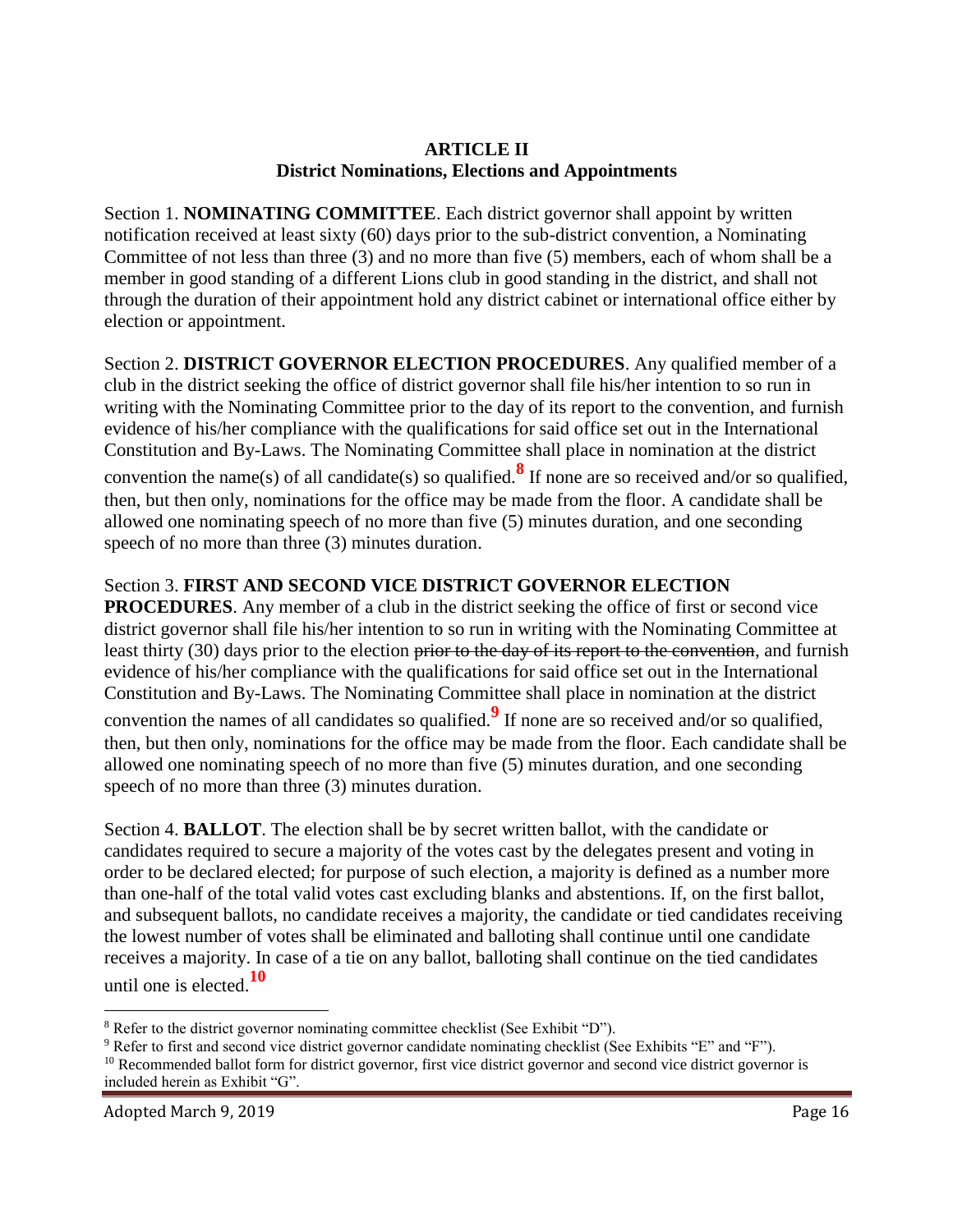Section 5. **DISTRICT GOVERNOR VACANCY**. In the event of a vacancy in the office of district governor, the same shall be filled in accordance with the provisions of the International Constitution and By-Laws. The immediate past district governor, first and second vice district governors, the region chairpersons, zone chairpersons, the cabinet secretary and cabinet treasurer (or cabinet secretary/treasurer) and past district governors, past international directors and past international presidents in the district shall convene at a date, time and place called and determined by the immediate past district governor to select a replacement for recommendation to the International Board of Directors.**<sup>11</sup>**

In order for a Lion to be eligible and qualified to be selected to fill a vacancy in the office of district governor, he/she must:

- (a) Be an Active Member in good standing of a chartered Lions club in good standing in his/her single or sub-district.
- (b) Have served or will have served at the time he/she takes office as district governor:
	- (i) As officer of a Lions club for a full term or major portion thereof; and
	- (ii) As a member of the district cabinet for two (2) full terms or major portion thereof.
	- (iii) With none of the above being accomplished concurrently.

It is encouraged that the first vice district governor fulfill his/her full term of office and other qualified Lions be considered for filling a vacancy in the office of district governor.

## Section 6. **FIRST AND SECOND VICE DISTRICT GOVERNORS AND OTHER**

**VACANCIES**. Any vacancy in office except that of district governor and first and second vice district governors shall be filled by appointment from the district governor for the unexpired term. In event of a vacancy arising in the office of first or second vice district governor, the district governor shall convene a meeting of the members of the existing cabinet as provided for in the International Constitution and By-Laws and all past international officers who are members in good standing of a chartered Lions club in good standing in the district. It shall be the duty of the attendees at this meeting to appoint a qualified club member as first or second vice district governor for the remainder of the term. In filling said vacancy, it shall be the duty of the district governor, or if not available, the most recent past district governor who is available, to send out invitations to attend said meeting and it shall also be his/her responsibility to preside as chairperson of the meeting. The chairperson shall convey the results to the international office within seven (7) days together with evidence of invitations sent and meeting attendance. Each Lion who is entitled to receive an invitation to attend and is present at said meeting shall be entitled to cast one vote for the Lion of his/her choice.

In order for a Lion to be eligible and qualified to be selected to fill a vacancy in the office of first or second vice district governor, he/she must:

 $\overline{a}$ 

<sup>&</sup>lt;sup>11</sup> See Exhibit "B".

Adopted March 9, 2019 Page 17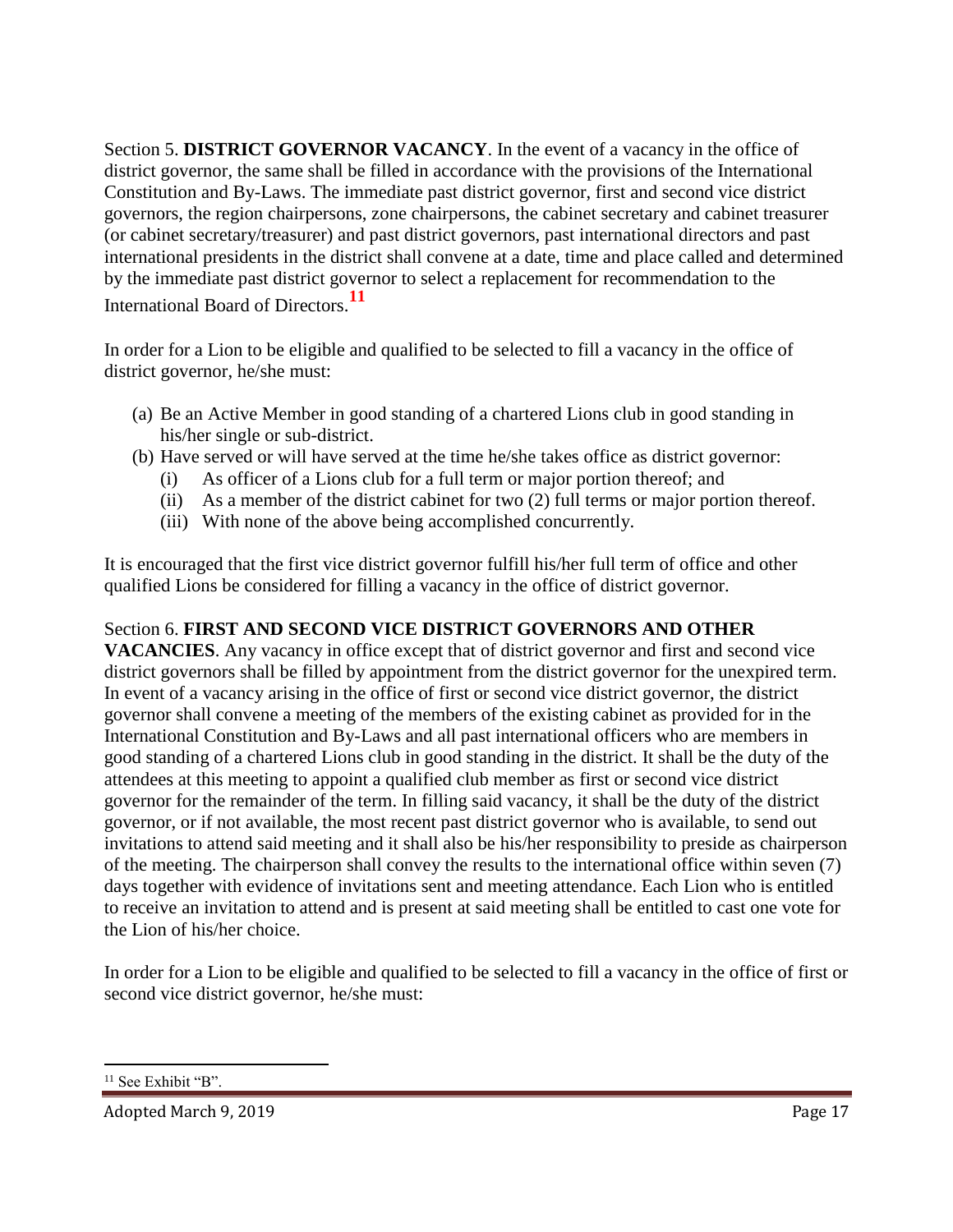- (a) Be an Active Member in good standing of a chartered Lions club in good standing in his/her single or sub-district.
- (b) Have served or will have served at the time he/she takes office as first or second vice district governor:
	- (i) As officer of a Lions club for a full term or major portion thereof; and
	- (ii) As a member of the district cabinet for a full term or major portion thereof.
	- (iii) With none of the above being accomplished concurrently.

Section 7. **REGION/ZONE CHAIRPERSON QUALIFICATIONS**. Each region and zone chairperson shall:

- (a) Be an active member in good standing in his/her respective region or zone; and
- (b) Have served or will have served at the time of taking office as region or zone chairperson as president of a Lions club for a full term or major portion thereof, and a member of the board

of directors of a Lions club for no less than two (2) additional years.**<sup>12</sup>**

Section 8. **APPOINTMENT/ELECTION OF REGION/ ZONE CHAIRPERSON**. The district governor shall appoint, by the time he/she takes office, one region chairperson for each region (if the position is utilized during the district governor's term), and one zone chairperson for each zone, in the district.

Section 9. **REGION/ZONE CHAIRPERSON VACANCY**. If any region chairperson or zone chairperson shall cease to be a member of a club in the region or zone, as the case may be, to which he/she was appointed, his/her term of office shall thereon cease and the district governor shall appoint a successor to fill said office. Provided, however, the district governor, in his/her discretion may determine not to use the position of region chairperson for the remainder of the term.

## **ARTICLE III Duties of District Officers/Cabinet**

Section 1. **DISTRICT GOVERNOR**. Under the general supervision of the International Board of Directors, he/she shall represent the association in his/her district. In addition, he/she shall be the chief administrative officer in his/her district and shall have direct supervision over the first and second vice district governor, region chairpersons, the zone chairpersons, the cabinet secretarytreasurer and such other cabinet members as may be provided for in this district constitution and by-laws. His/her specific responsibilities shall be to:

- (a) Serve as the Global Action Team district chairperson to administer and promote membership growth, new club development, leadership development and humanitarian service to clubs throughout the district.
	- (1) Ensure the selection of a qualified Lion leader for the positions of GST district coordinator, GMT district coordinator and GLT district coordinator.
	- (2) Ensure regular meetings to discuss and advance initiatives established by the District Global Action Team.

 $\overline{a}$ 

 $12$  A district may change the qualifications to be more or less than what is stated here.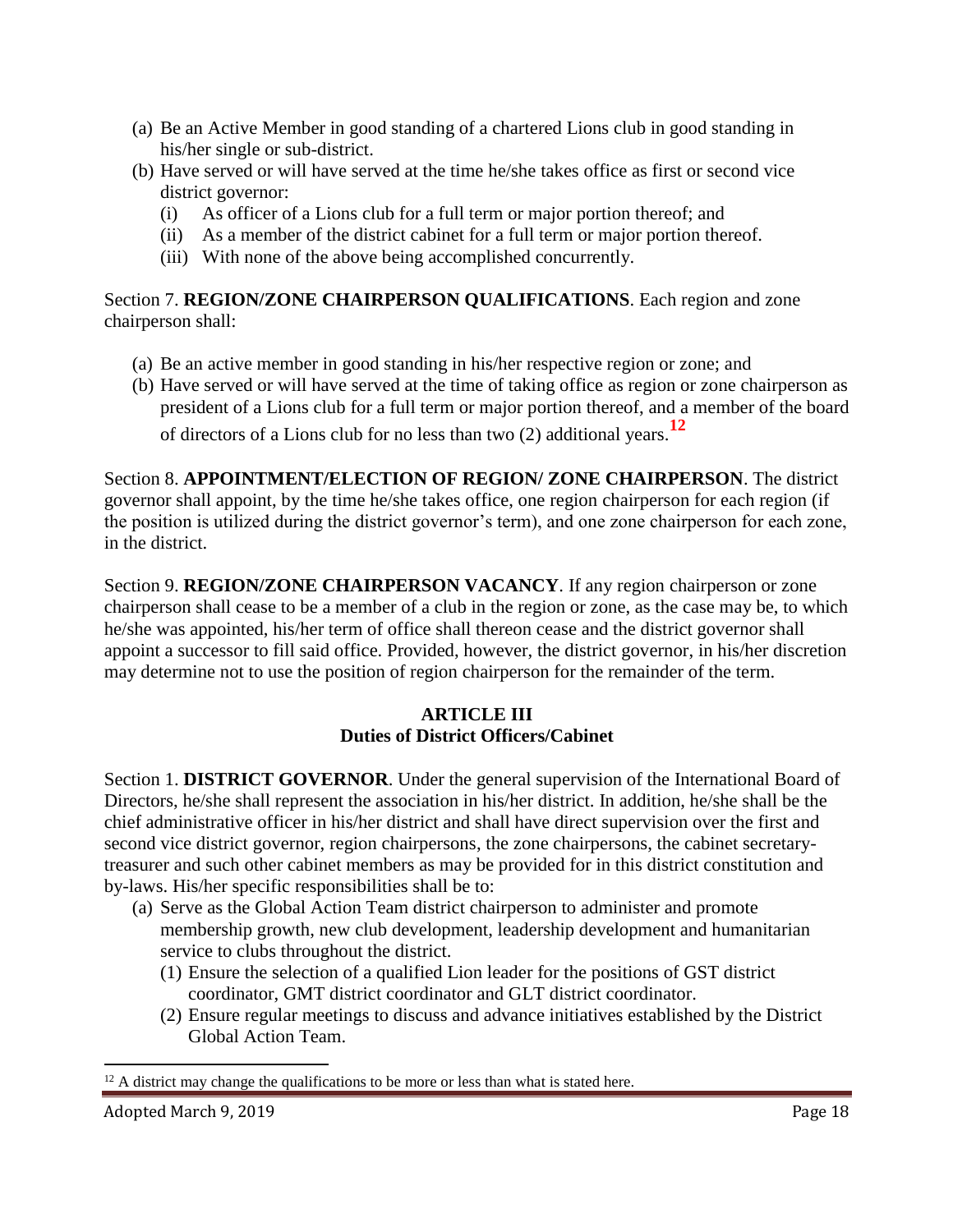(3) Collaborate with the multiple district's Global Action Team

- (b) Promote the Lions Clubs International Foundation and all service activities of the association.
- (c) Preside, when present, over cabinet, convention and other district meetings. During any period he/she is unable to so preside, the presiding officer at any such meeting shall be the first or second vice district governor, but if he/she is not available, the district officer chosen by the attending members shall preside.
- (d) Promote harmony among the chartered Lions clubs.
- (e) Exercise such supervision and authority over cabinet officers and district committee appointees as is provided in this district constitution.
- (f) Ensure that each Lions club in the district be visited by district governor or other district officer once every year to facilitate successful administration of the club, and that the visiting officer submit a visitation report to the International Headquarters for each visit.
- (g) Submit a current itemized statement of total district receipts and expenditures to his/her district convention or annual meeting of his/her district at a multiple district convention.
- (h) Deliver, in a timely manner, at the conclusion of his/her term in office, the general and/or financial accounts, funds and records of the district to his/her successor in office.
- (i) Report to Lions Clubs International all known violations of the use of the association's name and emblem.
- (j) Perform such other functions and acts as shall be required of him/her by the International Board of Directors through the District Governor's Manual and other directives.
- (k) Serve as a Director of District 12-N Charities during his/her term as District Governor

Section 2. **FIRST VICE DISTRICT GOVERNOR**. The first vice district governor, subject to the supervision and direction of the district governor, shall be the chief administrative assistant and representative of the district governor. His/her specific responsibilities shall be, but not limited, to:

- (a) Further the purposes of this association.
- (b) Perform such administrative duties assigned by the district governor.
- (c) Perform such other functions and acts required by the International Board of Directors.
- (d) Participate in the cabinet meetings, and conduct meetings in the absence of the district governor, and participate in council meetings as appropriate.
- (e) Assist the district governor in the review of the strengths and weaknesses of the clubs in the district, identifying the existing and potential weak clubs and establishing plans to strengthen them.
- (f) Conduct club visitation as the representative of the district governor when requested by the district governor.
- (g) Work with the District Convention Committee and assist the committee to plan and conduct the annual district convention and assist the district governor to organize and promote other events within the district.
- (h) At the request of the district governor, supervise other district committees.
- (i) Participate in the planning of the next year including the district budget.
- (j) Familiarize himself/herself with the duties of the district governor so that, in the event of a vacancy in the office of the district governor, he/she would be better prepared to assume the duties and responsibilities of said office as the acting district governor until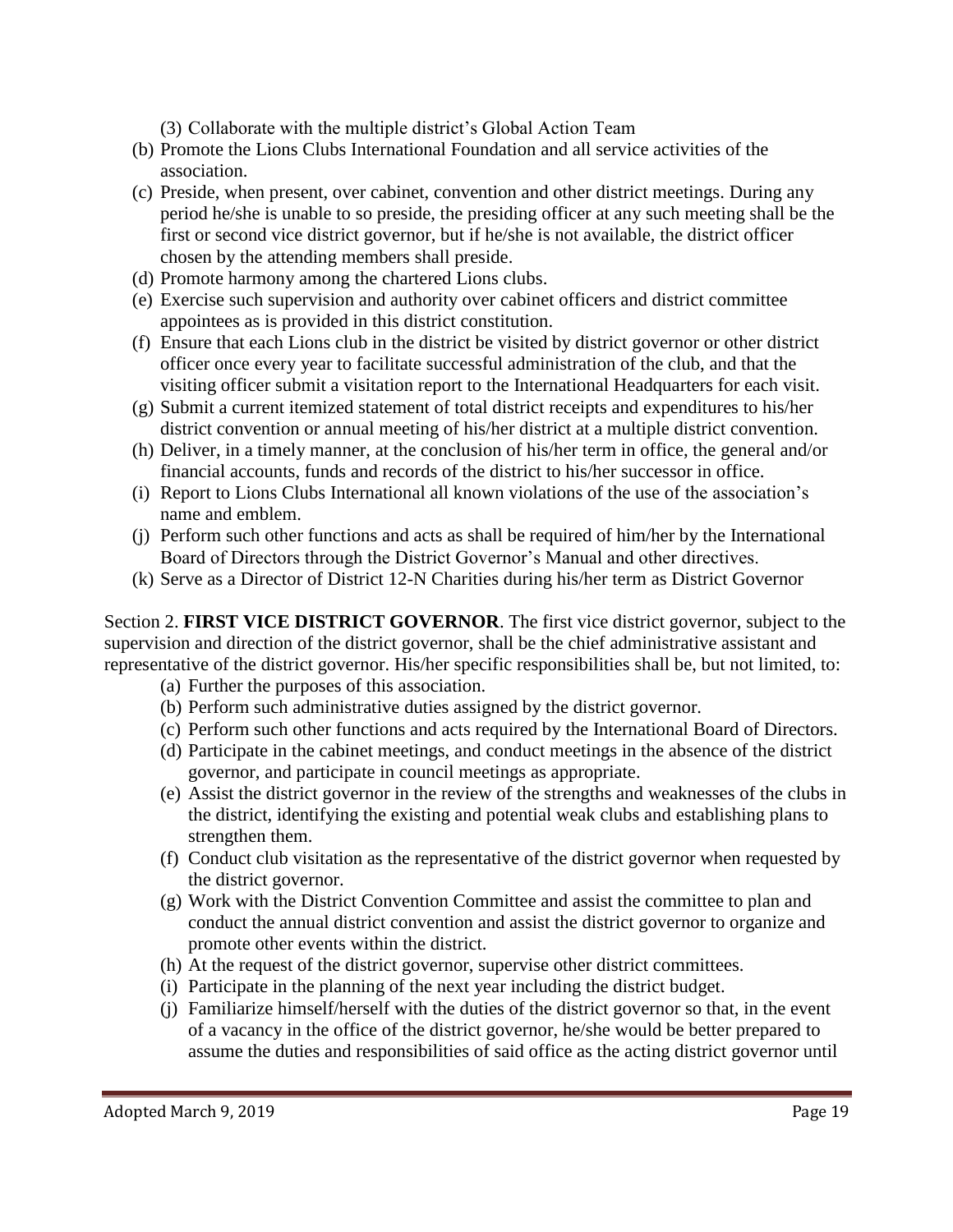the vacancy is filled according to these by-laws and rules of procedure adopted by the International Board of Directors.

- (k) Conduct a district quality assessment and collaborate with the district officers, specifically members of the district's Global Action Team, and other committee chairpersons, during his/her term as first vice district governor to develop a plan for membership growth, leadership development, operational improvement and the fulfillment of humanitarian services to be presented and approved by the district cabinet during his/her term as district governor.
- (l) Serve as an Ex-officio Director of District 12-N Charities during his/her term as 1st Vice District Governor entitled to vote in the event of a tie of the other Directors voting.

Section 3. **SECOND VICE DISTRICT GOVERNOR**. The second vice district governor, subject to the supervision and direction of the district governor, shall be an assistant in the administration of the district, and representative of the district governor. His/her specific responsibilities shall be, but not limited, to:

- (a) Further the purposes of this association.
- (b) Perform such administrative duties assigned by the district governor.
- (c) Perform such other functions and acts required by the International Board of Directors.
- (d) Participate in the cabinet meetings, and conduct meetings in the absence of the district governor and first vice district governor, and participate in council meetings as appropriate.
- (e) Familiarize himself/herself with the health and status of the clubs in the district, review the monthly financial report and assist the district governor and the first vice district governor in identifying and strengthening the existing and potential weak clubs.
- (f) Conduct club visitation, as the representative of the district governor, when requested by the district governor.
- (g) Assist the district governor and first vice district governor in planning and conducting the annual district convention.
- (h) Work with the District LCIF Coordinator and assist the committee to achieve the goals of the year through regular distribution of LCIF information and materials to increase understanding and support of LCIF.
- (i) Work with the District Information Technology Committee and assist the committee to promote the use of the association's web site and the Internet among the clubs and members to obtain information, file reports, purchase club supplies, etc.
- (j) At the request of the district governor, supervise other district committees.
- (k) Assist the district governor, first vice district governor, and the cabinet in planning of the next year, including the district budget.
- (l) Familiarize himself/herself with the duties of the district governor so that, in the event of a vacancy in the offices of district governor and first vice district governor, he/she would be better prepared to assume the duties and responsibilities of said offices as the acting district governor or acting vice district governor until the vacancies are filled according to these bylaws and rules of procedure adopted by the International Board of Directors.
- (m) Serve and Ex-officio Director of District 12-N Charities during his/her term as  $2<sup>nd</sup>$  Vice District Governor with no voting rights.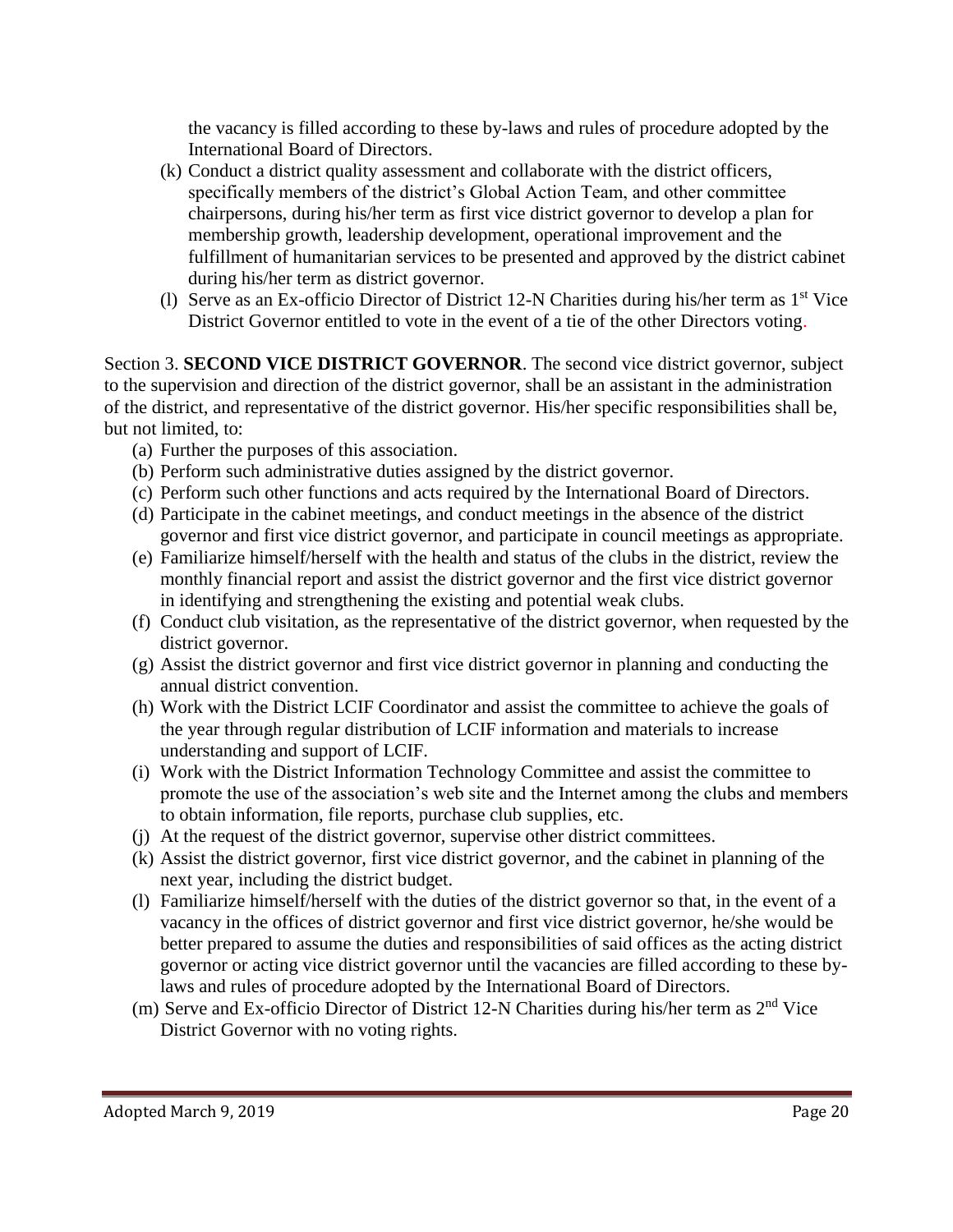Section 4. **CABINET SECRETARY**. He/ she shall act under the supervision of the district governor. His/her specific responsibilities shall be to:

- (a) Further the Purposes of this association;
- (b) Perform such duties as are implied by the title of said office, including but not by way of limitation, the following:
	- (1) Keep an accurate record of the proceedings of all meetings of the cabinet, and within five (5) days after each meeting forward copies of the same to all members of the cabinet, and the office of Lions Clubs International.
	- (2) Take and keep minutes of the sub-district convention and furnish copies of the same to Lions Clubs International, the district governor and the secretary of each club in the sub-district.
	- (3) Make reports to the cabinet as the district governor or cabinet may require.
	- (4) Secure bond for the faithful performance of his/her duties in such sum and with such sureties as may be required by the district governor.
	- (5) Deliver, in a timely manner, at the conclusion of his/her term in office, the general and/or financial accounts, funds and records of the district to his/her successor in office.
- (c) Perform such other functions and acts as may be required of each by directives of the International Board of Directors.

Section 5. **CABINET TREASURER.** He/ she shall act under the supervision of the district governor. His/her specific responsibilities shall be to:

- (a) Further the Purposes of this association;
- (b) Perform such duties as are implied by the title of said office, including but not by way of limitation, the following:
	- 1) Make reports to the cabinet as the district governor or cabinet may require.
	- 2) Collect and receipt for all dues and taxes levied on members and clubs in the subdistrict, deposit the same in such bank or banks as the district governor shall determine and disburse the same by order of the district governor.
	- 3) Remit and pay over to the multiple district council secretary-treasurer the multiple district dues and taxes, if any, collected in the sub-district, and secure a proper receipt.
	- 4) Keep accurate books and records of account, and minutes of all cabinet and subdistrict meetings, and permit inspection of the same by the district governor, any cabinet member and any club (or any authorized agent of any of them) at any reasonable time for any proper purpose. Upon direction of the district governor or the cabinet, he/she shall furnish any such books and records as requested to any auditor appointed by the district governor.
	- 5) Secure bond for the faithful performance of his/her duties in such sum and with such sureties as may be required by the district governor.
	- 6) Deliver, in a timely manner, at the conclusion of his/her term in office, the general and/or financial accounts, funds and records of the district to his/her successor in office.
- **(c)** Perform such other functions and acts as may be required of each by directives of the International Board of Directors.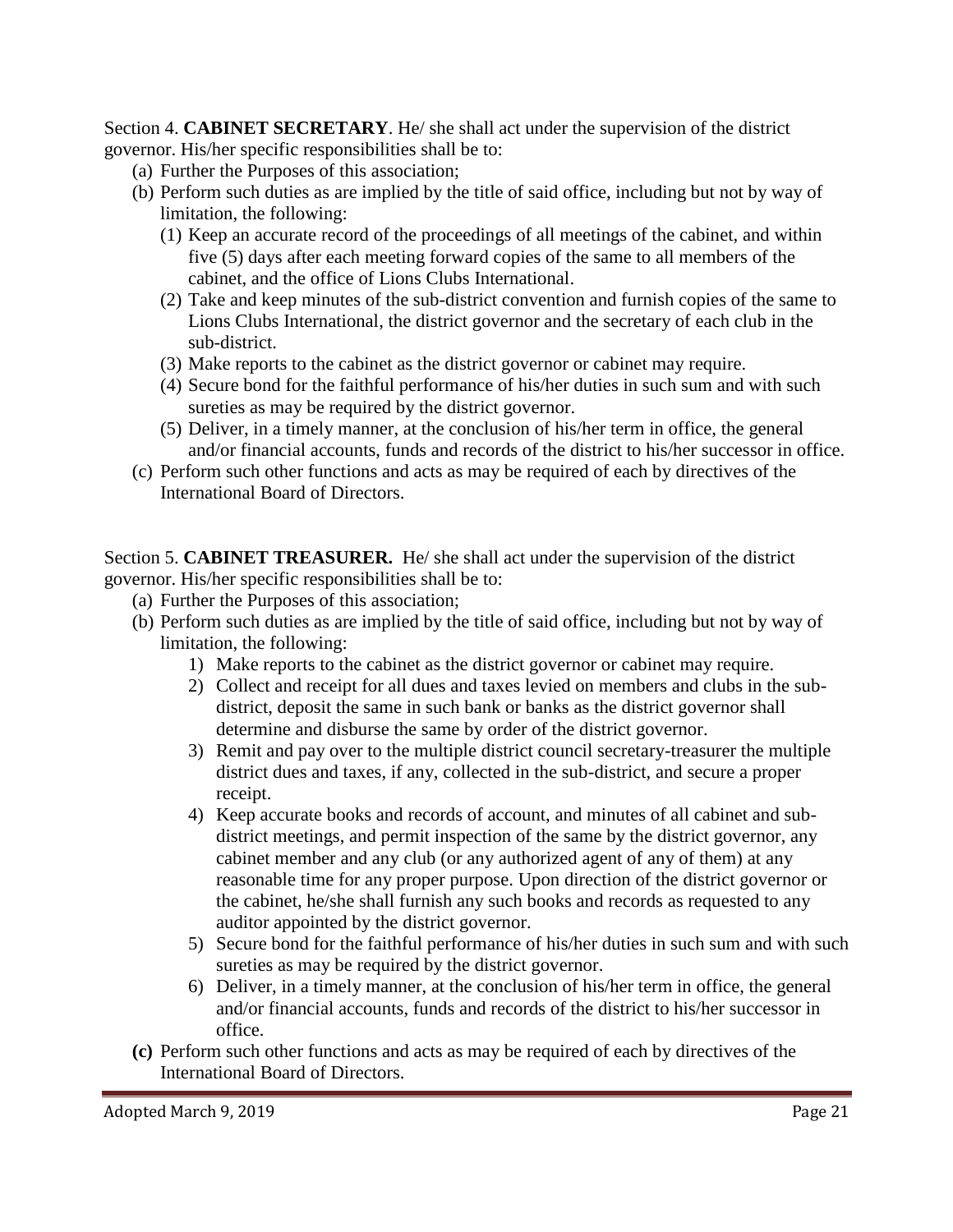(d) Serve as Treasurer of District 12-N Charities, Inc. during his/her term as Cabinet Treasurer.

Section 6. **GLOBAL SERVICE TEAM (GST) DISTRICT COORDINATOR**. The GST district coordinator is a member of the District Global Action Team. His/her responsibilities include:

- (a) Encourage clubs to implement service projects that are aligned with global LCI initiatives, including the LCI Service Framework.
- (b) Work with clubs to raise the visibility of Lions service impact in local communities.
- (c) Collaborate with GMT and GLT district coordinators and the Global Action Team district chairperson (district governor) to further initiatives focused on leadership development, membership retention and growth, and expanding humanitarian service.
- (d) Work with region, zone, and club service chairpersons to help clubs reach their service goals, ensure regular reporting in MyLCI, and encourage utilization of LCI tools (such as the App) to increase engagement in service projects.
- (e) Support local community service projects that create a sense of belonging and pride to the Lions and Leos in the district.
- (f) Promote service projects that attract multi-generational participants, including the integration and leadership development of Leos.
- (g) In collaboration with the LCIF district coordinator, maximize LCIF resource utilization and fundraising and monitor LCIF grants given to the district.
- (h) Gather club and district feedback related to service challenges, opportunities, and successes and share information gathered with multiple district coordinator to troubleshoot/remove barriers impeding the successful implementation of service programs.

Section 7. **GLOBAL MEMBERSHIP TEAM (GMT) DISTRICT COORDINATOR.** The GMT district coordinator is a member of the District Global Action Team. His/her responsibilities include:

- (a) Collaborate with the GLT and GST district coordinators and the Global Action Team district chairperson (district governor) to further initiatives focused on leadership development, membership growth and expanding humanitarian service.
- (b) Develop and execute an annual district membership development plan.
- (c) Collaborate with region, zone, and club membership chairpersons to identify communities without a club or where additional clubs can be chartered.
- (d) Motivate clubs to invite new members, inspire positive club membership experiences, and ensure clubs are aware of available membership programs and resources.
- (e) Monitor club membership reports. Recognize clubs that are increasing membership and support clubs that are losing members.
- (f) Work with clubs in danger of cancellation by ensuring payments are submitted on time.
- (g) Include diverse populations to participate in Global Action Team Initiatives.
- (h) Respond promptly to prospective member leads provided by the GMT multiple district coordinator or LCI, track recruitment and provide status report of the lead.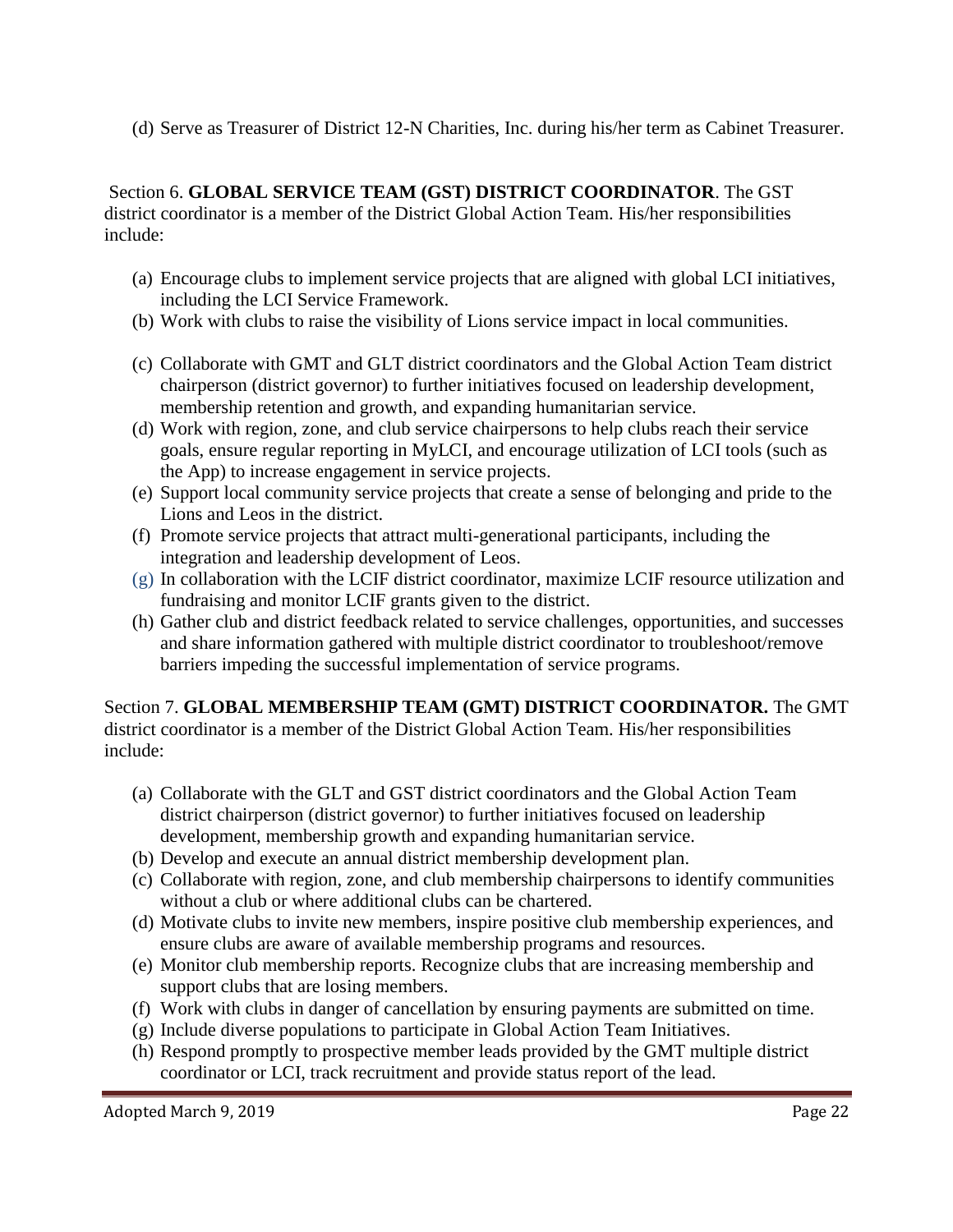- (i) Complete requirements and submit applications to receive district funding from LCI for membership development activities.
- (j) Confirm new members are provided an effective member orientation at the club level, in collaboration with the GLT district coordinator and the club officers.
- (k) Provide retention strategies to clubs in collaboration with GLT and GST district coordinators.

Section 8. **GLOBAL LEADERSHIP TEAM (GLT) DISTRICT COORDINATOR.** The GLT district coordinator is a member of the District Global Action Team. His/her responsibilities include:

- (a) Collaborate with your GMT and GST district coordinators and Global Action Team district chairperson (district governor) to further initiatives focused on leadership development, membership growth and expanding humanitarian service.
- (b) Develop and execute an annual district leadership development plan.
- (c) Communicate regularly with region/zone chairpersons and club vice presidents to ensure they are aware of leadership development programs and resources available.
- (d) Provide ongoing motivation to region/zone chairpersons and club vice presidents to achieve leadership development goals.
- (e) Promote leadership development opportunities that encourages participation all levels of the association.
- (f) Collaborate with GMT and GST district coordinators to provide retention strategies to clubs.
- (g) Include diverse populations to participate in Global Action Team initiatives.
- (h) Identify potential and new leaders to participate in service, membership and leadership development opportunities.
- (i) Organize and facilitate instructor-led and web-based training in coordination with LCI.
- (j) Confirm new members are provided an effective member orientation at the club level, in collaboration with the GMT district coordinator and club officers.
- (k) Complete requirements and submit applications to receive district funding from LCI for leadership development activities.

Section 9. **LCIF DISTRICT COORDINATOR.** The LCIF district coordinator is nominated by the LCIF multiple district coordinator, in consultation with the district governor, and appointed by the LCIF chairperson, to serve for a three-year term. This position serves as an ambassador for Lions Clubs International Foundation and reports directly to LCIF multiple district coordinator while working closely with district leadership. His/her responsibilities include:

- (a) Be familiar with LCIF initiatives and educate Lions within the district on the various grants and projects supported by LCIF. Assist district governors with grant applications to LCIF, as needed.
- (b) Promote foundation initiatives in district publications, during district events and to the public at large.
- (c) Ensure that local LCIF-funded projects receive proper promotion and follow grant-criteria guidelines.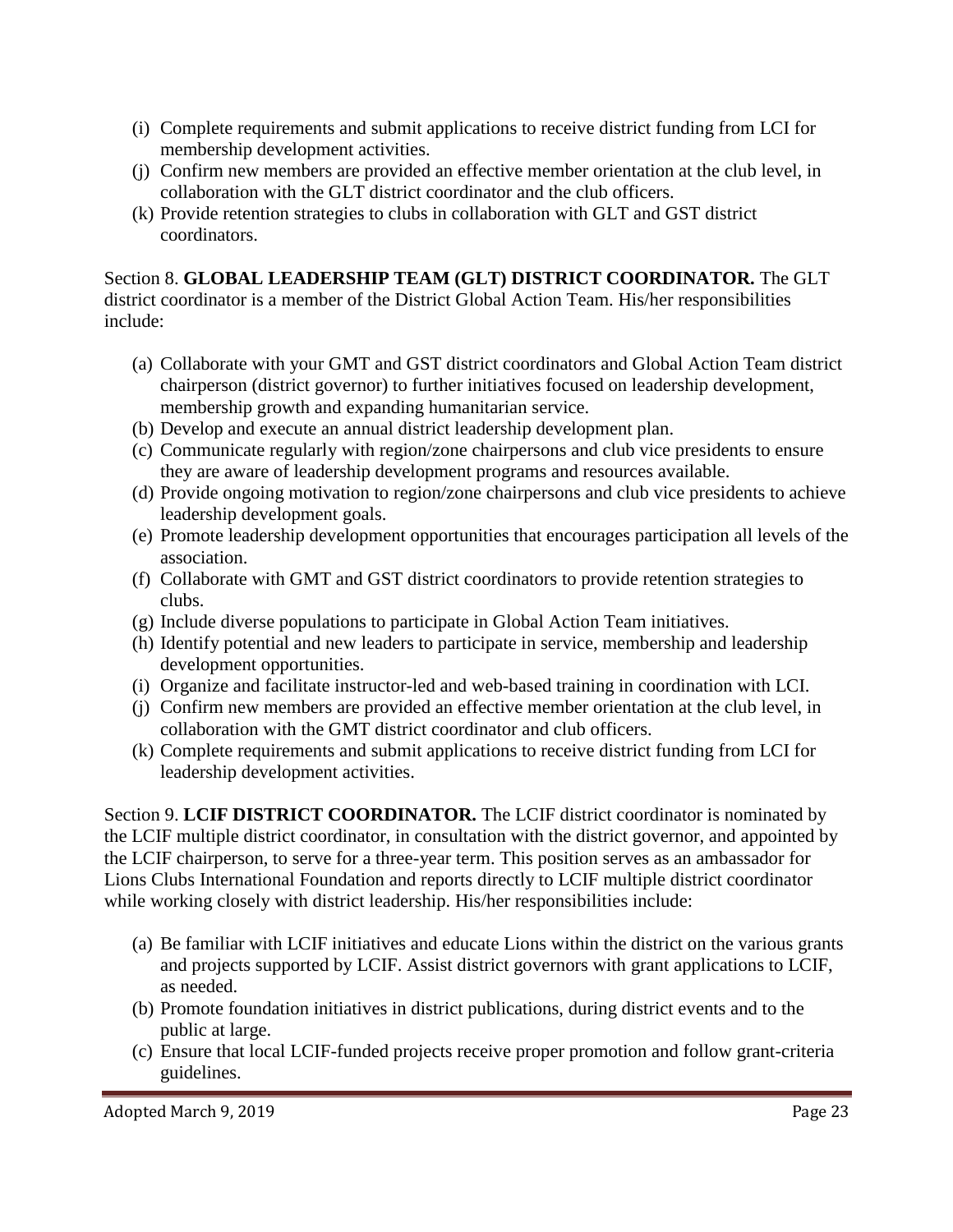- (d) Encourage all Lions to contribute to LCIF and promote individual and club recognition programs as incentives to donate to LCIF.
- (e) Identify potential major gift donors, local foundations, corporations, and businesses with the potential to support LCIF and, and when appropriate, be involved in the gift-request process.
- (f) Assist with the submission of LCIF funds, MJF applications, and other donation information when necessary.
- (g) Encourage clubs to select a Lion to serve as the club LCIF coordinator (which may be the immediate past club president). Host an annual training for club LCIF coordinators. Communicate with each LCIF club coordinator quarterly.
- (h) In collaboration with the district governor and the LCIF multiple district coordinator, develop and execute a plan with agreed upon goals. Communicate monthly with the LCIF multiple district coordinator to discuss progress and challenges.

Section 10. **REGION CHAIRPERSON** (if the position is utilized during the district governor's term). The region chairperson subject to the supervision and direction of the district governor, shall be the chief administrative officer in his/her region. His/her specific responsibilities should be to:

- (a) Further the Purposes of this association.
- (b) Supervise the activities of the zone chairpersons in his/her region and such district committee chairpersons as may be assigned to him/her by the district governor.
- (c) In coordination with the District GMT Coordinator, play an active role in organizing new clubs and in strengthening weak clubs.
- (d) Visit a regular meeting of each club in his/her region at least once during his/her term of office, reporting his/her findings to the district governor and the GMT district coordinator, the GLT district coordinator and the GST district coordinator, as appropriate.
- (e) Visit a regular board of directors meeting of each club in his/her region at least once during his/her term of office, reporting his/her findings to the district governor and the GMT district coordinator, the GLT district coordinator and the GST district coordinator as appropriate.
- (f) Endeavor to have every club in his/her region operating under a duly adopted club constitution and bylaws.
- (g) Promote the Club Quality Initiative to the clubs within the region.
- (h) In coordination with the District GLT Coordinator, play an active role in supporting leadership initiatives by informing Lions with the zone about leadership development opportunities at the zone, district or multiple district.
- (i) In coordination with the GST district coordinator, play an active role in promoting global service initiatives by informing Lions within the zone about service opportunities in the region, district or multiple district.
- (j) Promote representation at international and district (sub- and multiple) conventions by at least the full quota of delegates to which clubs in his/her region are entitled.
- (k) Carry out such official visitations to club meetings and charter nights as shall be assigned to him/her by the district governor.
- (l) Perform such additional assignments as shall be given to him/her from time to time by the district governor.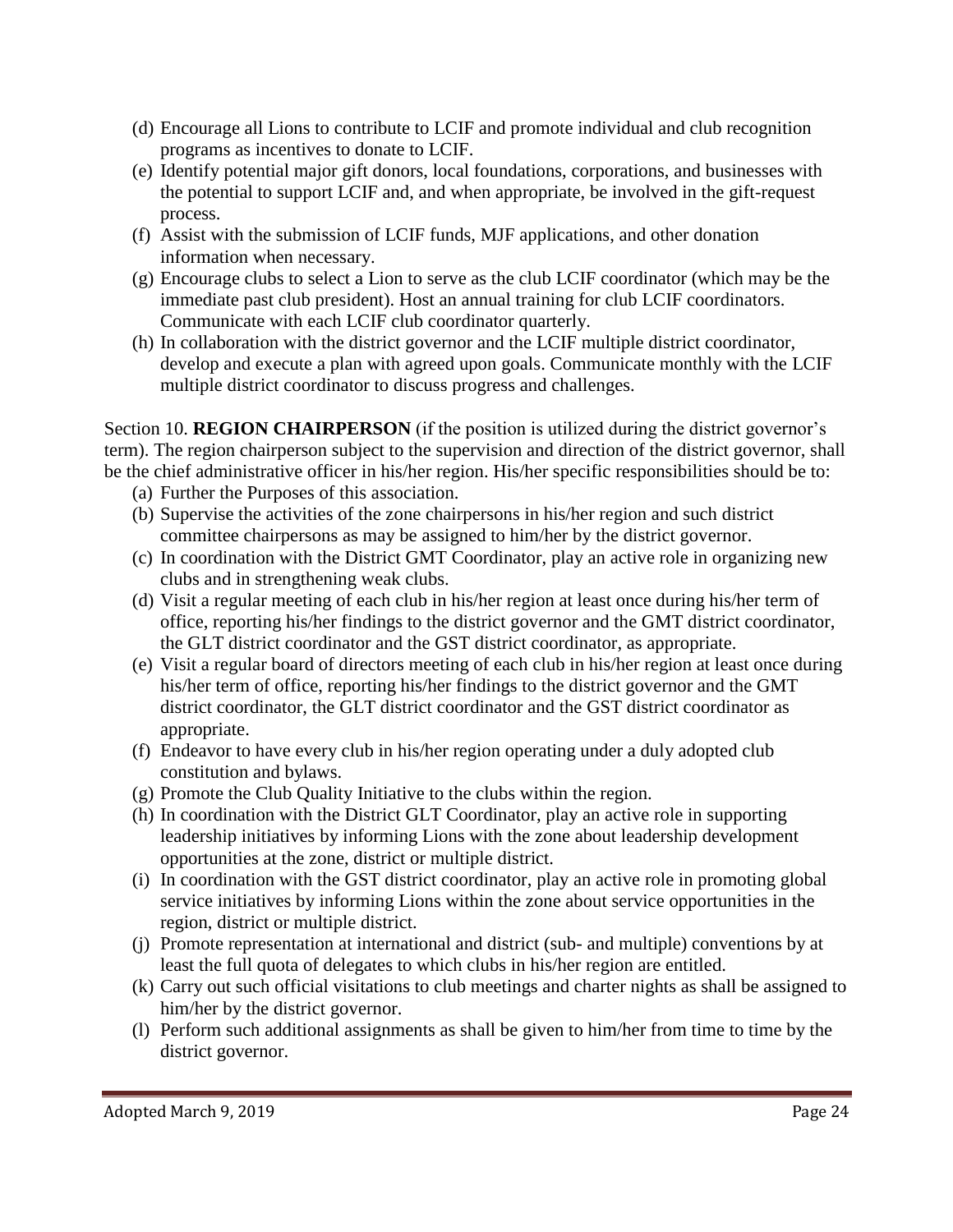In addition, the region chairperson shall perform such other functions and acts as may be required by the International Board of Directors through a region chairperson's manual and other directives.

Section 11. **ZONE CHAIRPERSON**. The zone chairperson, subject to the supervision and direction of the district governor and/or region chairperson, shall be the chief administrative officer in his/her zone. His/her specific responsibilities shall be to:

- (a) Further the Purposes of this association.
- (b) Serve as chairperson of the District Governor's Advisory Committee in his/her zone and as such chairperson to call regular meetings of said committee.
- (c) Endeavor to include the GMT district coordinator, the GLT district coordinator and the GST district coordinator as special guests to a District Governor's Advisory Committee meeting to discuss needs related to membership, leadership development and service and how these teams may assist the clubs within the zone.
- (d) Make a report of each District Governor's Advisory Committee meeting and send copies within five (5) days thereafter to Lions Clubs International and to the district governor. Copies should also be sent to the GMT district coordinator, the GLT district coordinator, the GST district coordinator and region chairperson when appropriate.
- (e) Promote the Club Quality Initiative to the clubs within the zone.
- (f) In coordination with the GMT district coordinator, play an active role in organizing new clubs and keep informed of the activities and well-being of all clubs in his/her zone.
- (g) In coordination with the GLT district coordinator, play an active role in supporting leadership initiatives by informing Lions within the zone about leadership development opportunities at the zone, district or multiple district.
- (h) In coordination with the GST district coordinator, play an active role in promoting global service initiatives by informing Lions within the zone about service opportunities in the zone, district or multiple district.
- (i) Represent each club in his/her zone in any problems with district, multiple district council chairperson or Lions Clubs International.
- (j) Supervise the progress of district, multiple district, and Lions Clubs International projects in his/her zone.
- (k) Endeavor to have every club within his/her zone operating under a duly adopted club constitution and by-laws.
- (l) Promote representation at international and district (sub- and multiple) conventions by at least the full quota of delegates to which clubs in his/her zone are entitled.
- (m)Visit a regular meeting of each club in his/her zone once or more during his/her term of office, reporting his/her findings to the region chairperson – particularly with respect to weaknesses he/she may have discovered (copy to district governor).
- (n) Perform such other functions and acts as may be required of him/her by directives of the International Board of Directors.

#### Section 12. **DISTRICT GOVERNOR'S CABINET**. The district governor's cabinet shall:

- (a) Assist the district governor in the performance of his/her duties and in the formulation of administrative plans and policies affecting the welfare of Lionism within the sub-district.
- (b) Receive, from the region chairpersons or other assigned district cabinet members, reports and recommendations which concern the clubs and zones.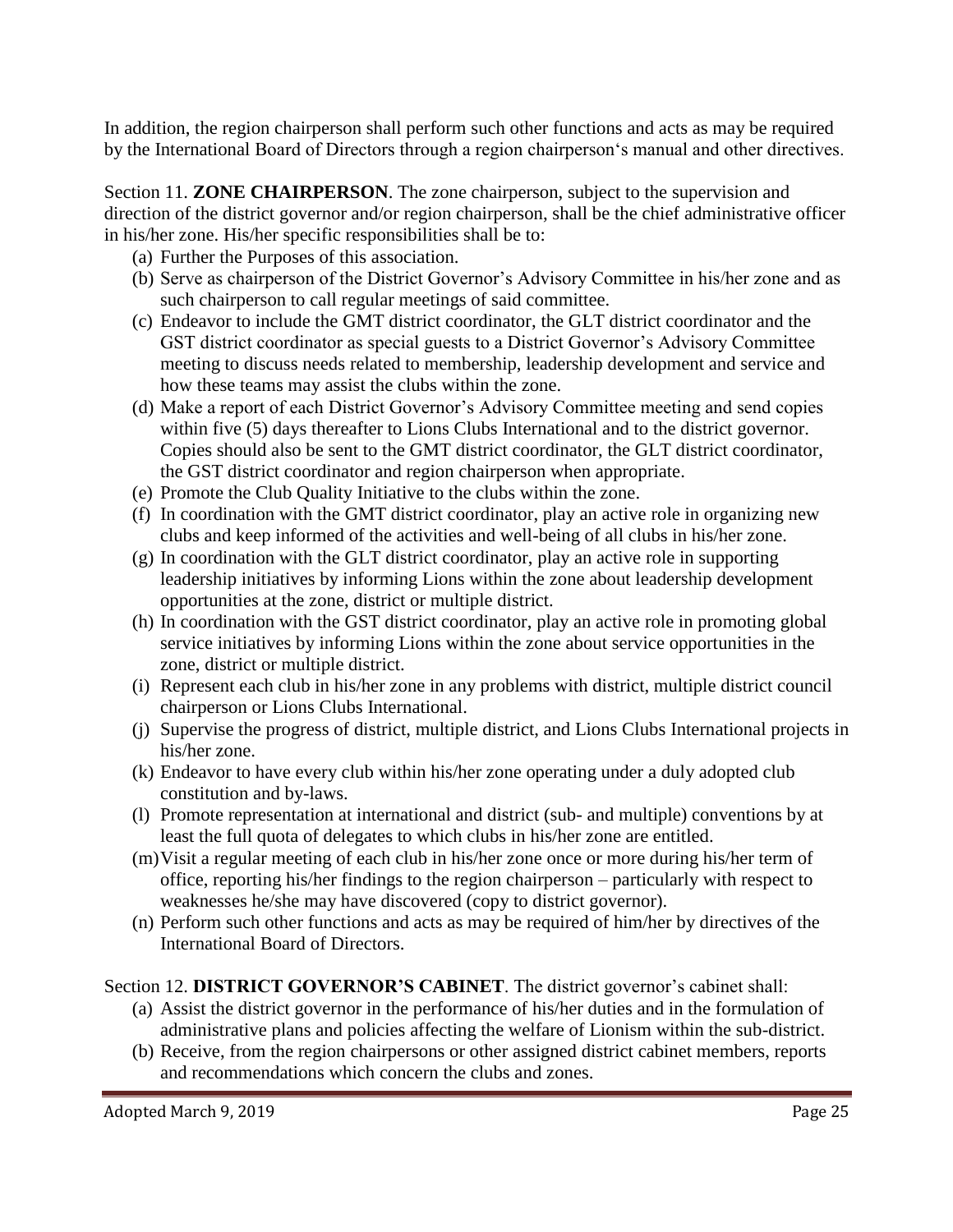- (c) Supervise the collection of all dues and taxes by the cabinet treasurer, designate a depository(s) for said funds and authorize the payment of all legitimate expenses pertaining to the administration of the affairs of the district.
- (d) Secure, set the amount of and approve the surety company issuing, the surety bond for the cabinet secretary-treasurer.
- (e) Secure, semi-annually or more frequently, sub-district financial reports from the cabinet secretary and cabinet treasurer (or secretary-treasurer).
- (f) Provide for an audit of the books and accounts of the cabinet secretary, cabinet treasurer, or cabinet secretary-treasurer and with the district governor's approval, set up definite schedule of dates, times and places of cabinet meetings to be held during the fiscal year.

Section 13. **SERGEANT-AT-ARMS**. The Sergeant-at- Arms shall maintain order and decorum at the respective conventions and meetings and perform such other duties as are incident to his/her office under ROBERT'S RULES OF ORDER, NEWLY REVISED.

Section 14 **PAST DISTRICT GOVERNORS.** The PDG's of District 12-N shall foster harmony, help develop leadership, and promote ongoing service efforts within the District.

### **ARTICLE IV District Committees**

Section 1. **DISTRICT GOVERNOR'S ADVISORY COMMITTEE**. In each zone, the zone chairperson and the presidents, first vice presidents and secretaries of the clubs in the zone shall compose a District Governor's Advisory Committee, with the zone chairperson as chairperson. At a date, time and place called by the zone chairperson, this committee shall hold a first meeting within ninety (90) days after the adjournment of the preceding international convention; a second meeting in the month of November; a third meeting in the month of February or March; and a fourth meeting approximately thirty days prior to the multiple district convention. The club service chairpersons, club marketing communications chairpersons, and club membership chairpersons should attend when information is shared that relate to their position. It shall assist the zone chairpersons in an advisory capacity, procure recommendations affecting the welfare of Lionism and the clubs in the zone, and relay the same through the zone chairperson to the district governor and his/her cabinet.

Section 2**. DISTRICT GLOBAL ACTION TEAM**. Chaired by the district governor and includes the GMT district coordinator, GST district coordinator and GLT district coordinator. Develops and initiates a coordinated plan to help clubs expand humanitarian service, achieve membership growth, and develop future leaders. Meets regularly to discuss the progress of the plan and initiatives that may support the plan. Collaborates with members of the multiple district's Global Action Team to learn about initiatives and best practices. Shares activities, achievements and challenges with members of the multiple district Global Action Team. Attends the District Governor Advisory Committee meeting and other zone, region, district or multiple district meetings that feature service, membership or leadership initiatives to share ideas and gain knowledge that may be applied to club practices.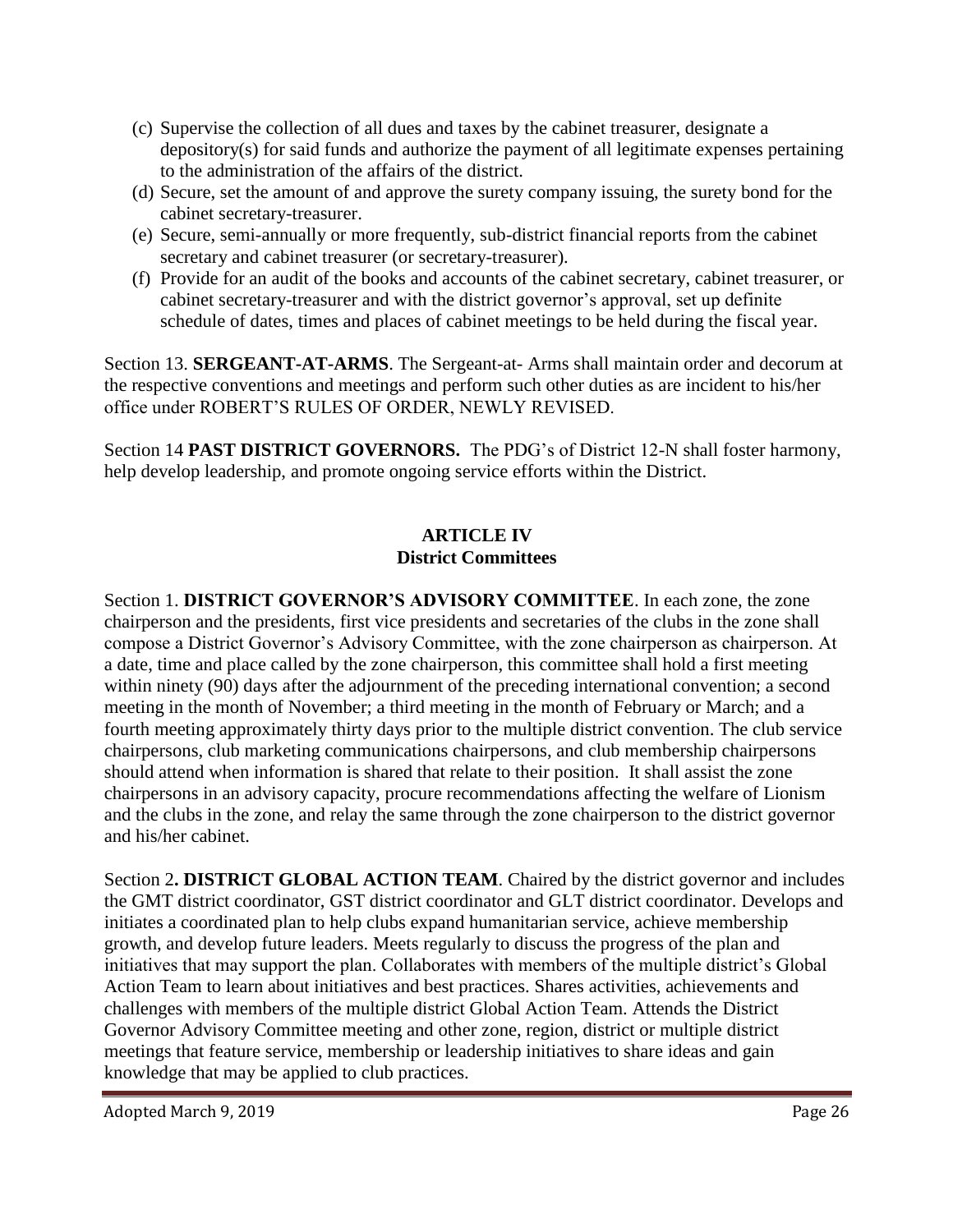Section 3. **DISTRICT GOVERNOR'S HONORARY COMMITTEE**. The district governor may appoint a District Governor's Honorary Committee composed of past international officers who are members in good standing of clubs within the sub-district. This committee shall meet when and as called upon by the district governor. It shall act under the direction of the district governor in the promotion of harmony throughout the district. The chairperson of this committee shall attend meetings of the cabinet when requested by the district governor.

Section 4. **DISTRICT CABINET COMMITTEES**. The district governor may establish and appoint such other committees and/or chairpersons as he/she deems necessary and appropriate for the efficient operations of the district. Such committee chairpersons shall be deemed non-voting members of the district cabinet.

## **ARTICLE V Meetings**

#### Section 1. **DISTRICT CABINET MEETINGS**.

(a) Regular. A regular meeting of the cabinet shall be held in each quarter of the fiscal year, with the first of which should be held within thirty (30) days after the adjournment of the preceding international convention. Ten (10) days written notice of meetings setting forth a date, time and place determined by the district governor shall be given to each member by the cabinet secretary.

The first meeting shall be known as 12-N Cabinet Organizational Meeting. The agenda for this meeting shall, as a minimum, include the following report and actions:

- 1) Presentation of Administrative and Charities Financial reports of the District at close of its fiscal year, and audit of same, transfer of balances to new Cabinet Officers, with approval of these actions by majority vote of Cabinet present.
- 2) Approval of the District Administrative Budget for the current Lions year prior to recessing or adjournment of the meeting.
- 3) Meeting of Lions 12-N Charities Board to elect officers for current Lions year, and presentation of Charities Budget approved by delegates at the last District Convention.
- 4) Approval of District Banking relations for current year, and approval of surety bond for all Lions that will have signature access to District Bank accounts.
- 5) Presentation of District Status, and plans and activities by the District Governor and other members of his/her Cabinet for the current Lion's year.
- (b) Special. Special meetings of the cabinet may be called by the district governor at his/her discretion, and shall be called upon written request made to the district governor or the cabinet secretary by a majority of the members of the cabinet. No fewer than five (5) nor more than twenty (20) days written (including letters, electronic mail, facsimile transmission, or cable) notice of special meetings, setting forth the purposes and a date, time and place determined by the district governor, shall be given to each member by the cabinet secretary.
- (c) Quorum. The attendance of a majority of the officers of this district shall constitute a quorum for any cabinet meeting.

Adopted March 9, 2019 **Page 27**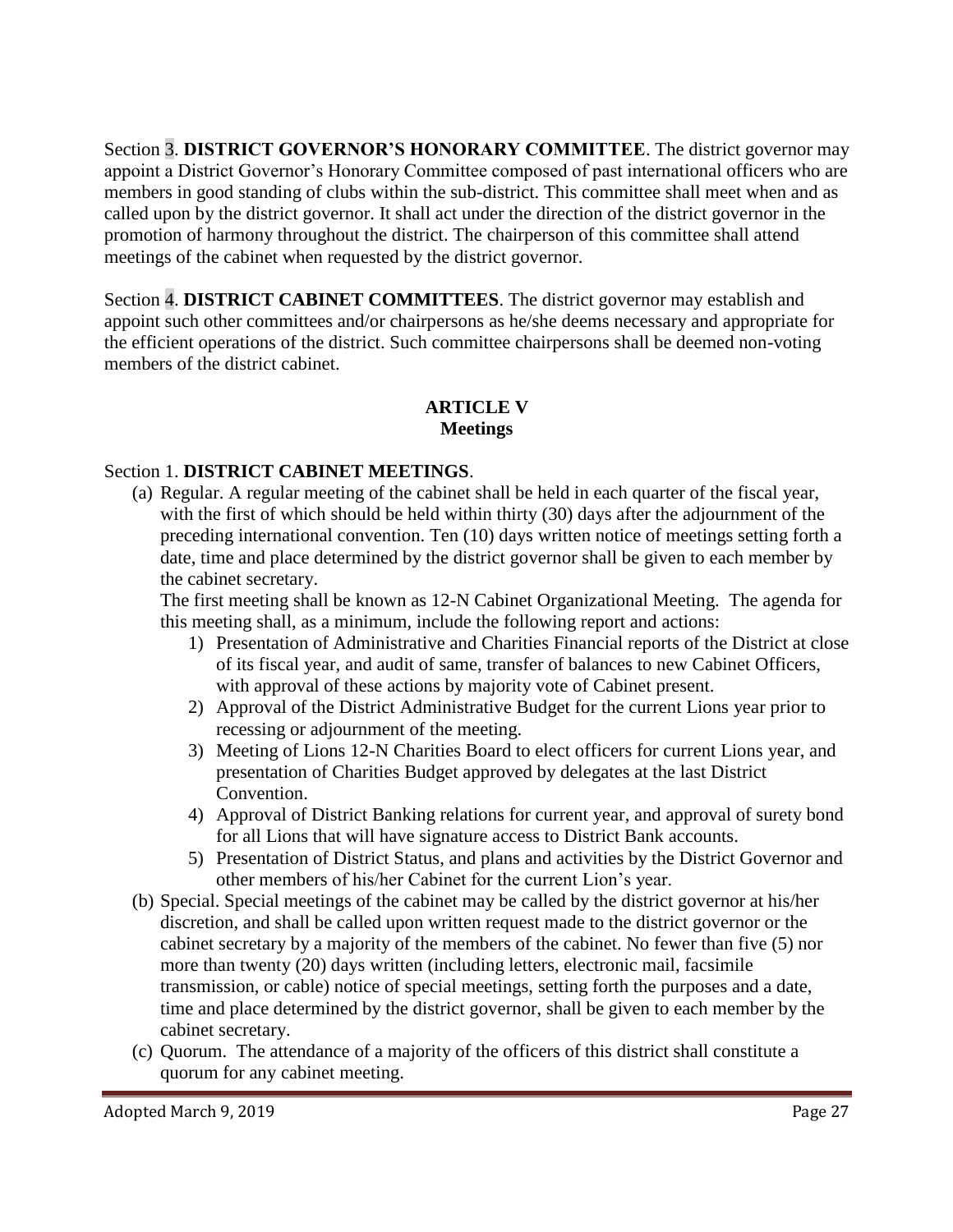(d) Vote. The voting privilege shall extend to all members of the district cabinet.

Section 2. **ALTERNATIVE MEETING FORMATS**. Regular and/or special meetings of the district cabinet may be held through the use of alternative meeting formats, such as teleconference and/or web conference as determined by the district governor.

Section 3. **BUSINESS TRANSACTED BY MAIL**. The district cabinet may transact business by mail (including letters, electronic mail, facsimile transmission, or cable), provided that no such action shall be effective until approved in writing by two-thirds (2/3) of the entire number of the members of the district cabinet. Such action may be initiated by the district governor or any three (3) officers of the district.

## Section 4. **REGIONS AND ZONES**.

- (a) Organizational. Regions and zones shall be subject to change by the district governor, when in his/her sole discretion; he/she shall deem the same necessary to the best interests of the district and the association. The district should be divided into regions of sixteen (16) to ten (10) Lions clubs. Each regions should be divided into zones of between eight (8) and four (4) Lions Clubs, giving due regard to the geographical locations of the clubs.
- (b) Region Meetings. Meetings of representatives of all clubs in a region, with the region chairperson (if the position is utilized during the district governor's term) or other district cabinet member as may be assigned by the district governor presiding, should be held during the fiscal year at times and places fixed by the region chairperson of the respective region.
- (c) Zone Meetings. Meetings of representatives of all the clubs in a zone, with the zone chairperson presiding, shall be held during the fiscal year at times and places fixed by the zone chairperson.

#### **ARTICLES VI District Convention**

Section 1. **CONVENTION SITE SELECTION**. The district governor shall receive invitations in writing from places desiring to entertain the succeeding year(s) annual convention. All invitations shall set forth such information as the district governor shall from time to time require and shall be delivered to him/her no later than thirty (30) days prior to the convening date of the convention at which the convention site shall be voted upon by the delegates of said convention. Procedure to be followed in investigation of bids and in presentation of the same to conventions, as well as action to be taken by a convention in the event no bids are acceptable to or so received by the district

governor shall be determined by the district governor.**<sup>13</sup>**

Section 2. **OFFICIAL CALL**. The district governor shall issue an official call by printed or electronic means to all clubs for the annual district convention not less than sixty (60) days prior to the date fixed for holding the same, stating the place, day and hour thereof.

 $\overline{a}$ 

<sup>&</sup>lt;sup>13</sup> There is no restriction to holding the location of the district convention outside the geographic location of the district unless otherwise restricted by amendment of the district constitution and by-laws.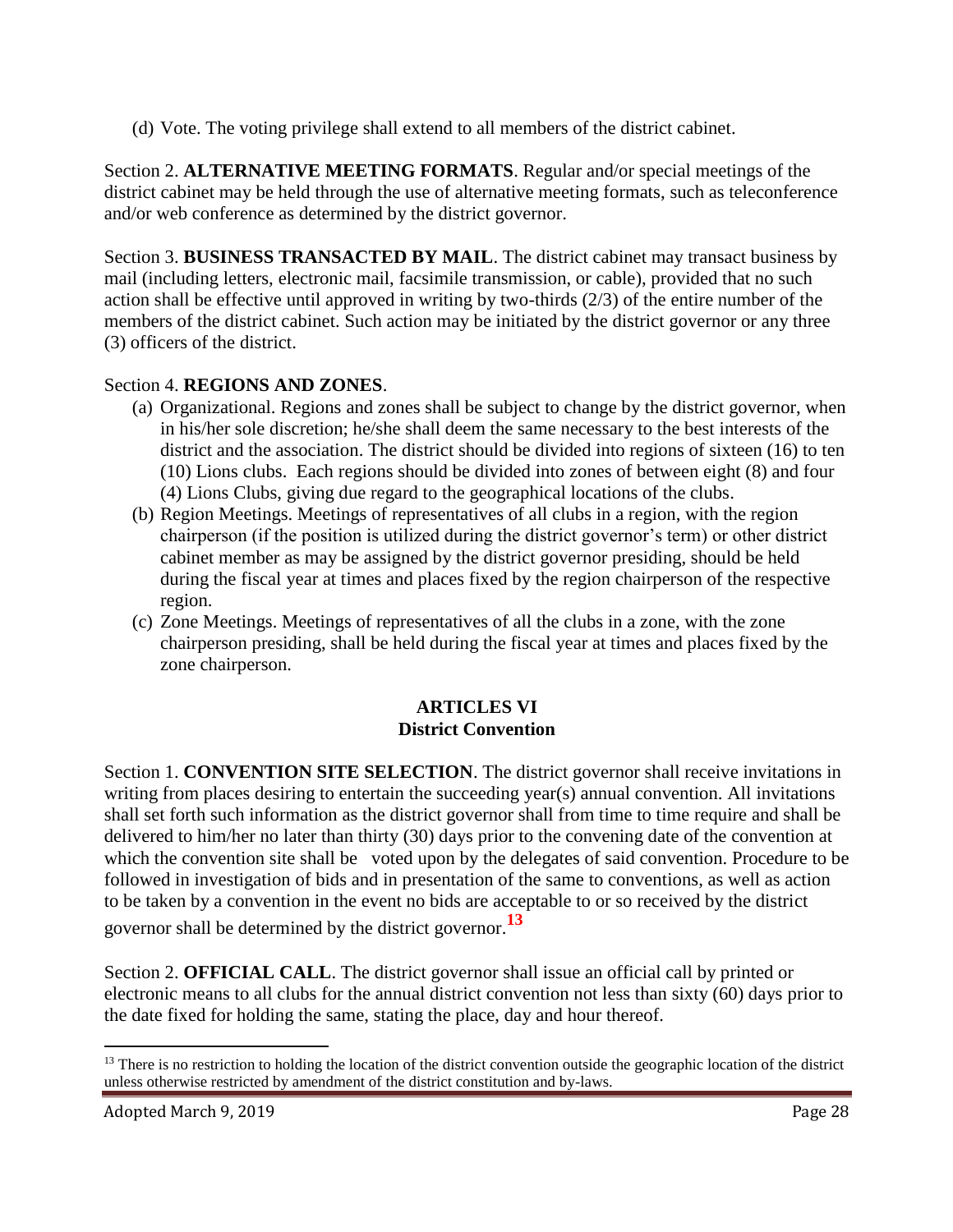Section 3. **SITE CHANGE**. The district cabinet shall retain, and have, power to change at any time, for good reason, the convention site previously chosen and neither the district, officers of the district nor any member of the district cabinet, shall incur any liability thereby to any club or club member in the district. Notice of this site change shall be furnished in writing to each club in the district no less than thirty (30) days prior to the convening date of the annual convention<sup>14</sup>.

Section 4. **OFFICERS**. The members of the district cabinet shall be the officers of the annual district convention.

Section 5. **SERGEANT-AT-ARMS**. A convention sergeant- at-arms and such assistant sergeantat-arms as deemed necessary shall be appointed by the district governor.

Section 6. **OFFICIAL REPORT**. Within fifteen (15) days after the close of each single and subdistrict convention, the cabinet secretary shall transmit one copy of the complete proceedings to the international office. Upon written request from any club in the respective district a copy shall be furnished to said club.

Section 7. **CREDENTIALS COMMITTEE**. The Credentials Committee of the district convention shall be composed of the district governor, as chairperson, the cabinet secretary or the cabinet secretary-treasurer and two other non-officers of the district appointed by the district governor, each of whom shall be a member in good standing of a different Lions club in good standing in the district. The non-officers shall not, through the duration of the appointment, hold any district or international office either by election or appointment. The Credentials Committee shall have the powers and perform the duties set forth in ROBERT'S RULES OF ORDER, NEWLY REVISED.

Section 8. **ORDER OF CONVENTION BUSINESS**. The district governor shall arrange the order of business for the district convention, and the same shall be the order of the day for all sessions.

Section 9. **DISTRICT CONVENTION COMMITTEES**. The district governor shall appoint the chairperson of, and fill any vacancies occurring in the following district convention committees: Resolutions, Elections, Constitution and By-Laws, Rules of Procedure and International Convention. Each region, if any, shall have at least one representative on each such committee. These committees shall perform such duties as the district governor shall designate.

## **ARTICLE VII District Administration Fund**

Section 1. **DISTRICT REVENUE**. To provide revenue for approved district projects and to defray the administrative expenses of the district, an annual district administrative fund tax of \$16.00 is

 $\overline{a}$ 

 $<sup>14</sup>$  Under extraordinary circumstances, outside the control of the district cabinet, the district may change the facilities</sup> where the district convention is set to be held.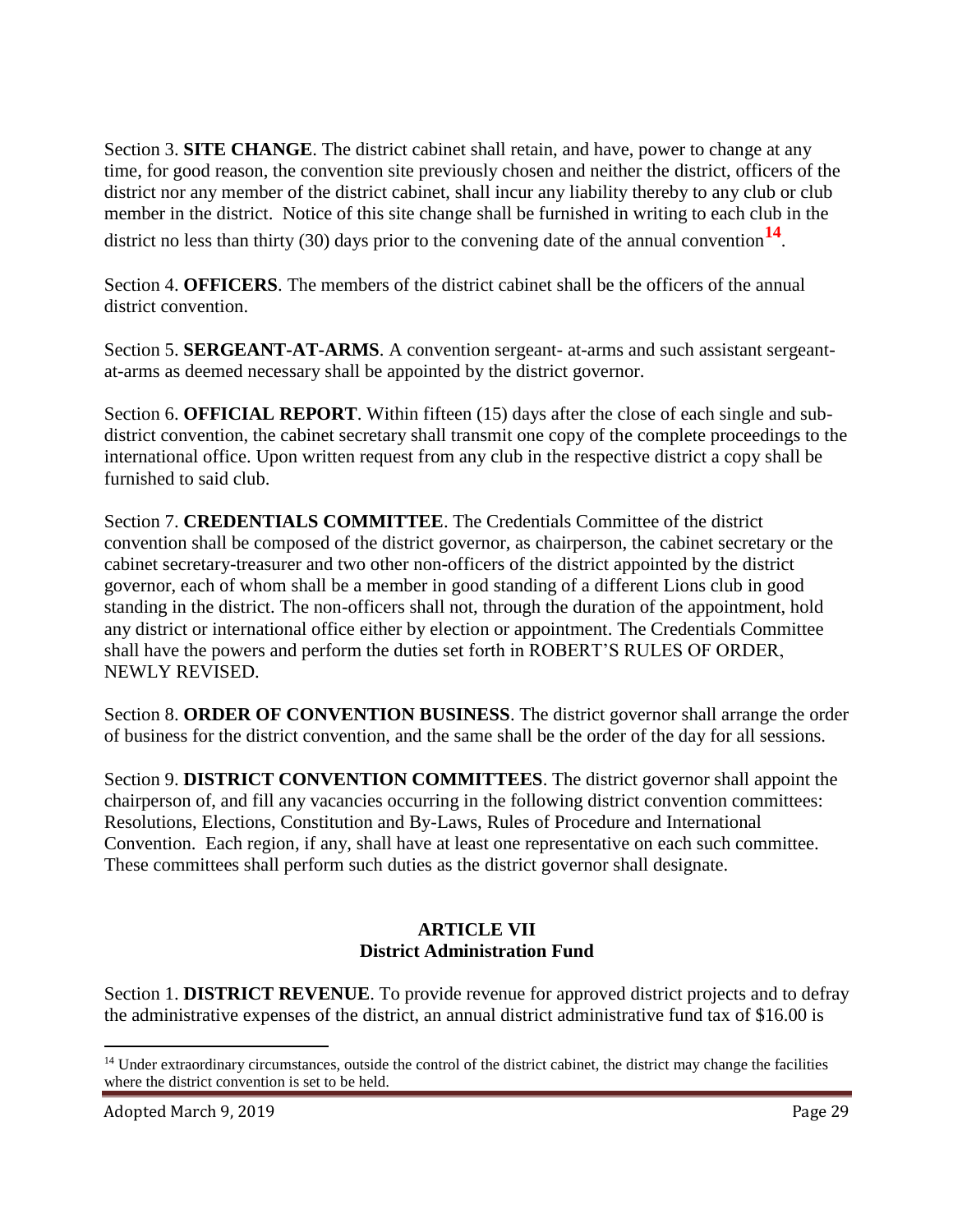hereby levied upon each member of each club in the district and shall be collected and paid in advance by each club in two (2) semi-annual payments as follows: \$8.00 per club member on September tenth of each year to cover the semi-annual period July 1 to December 31; and \$8.00 per club member on March tenth of each year, to cover the semi-annual period January 1 to June 30, with billings of the same to be based upon the roster of each club as of the first days of July and January, respectively. Said tax shall be paid to the cabinet treasurer by each club in the district, except newly chartered and reorganized clubs, which shall collect and pay said tax on a pro-rata basis from the first day of the second month following the date of their organization or reorganization, as the case may be. Said tax shall be disbursed only for administrative expenses of the district and only upon approval by the district governor's cabinet. Disbursement therefrom shall be by checks drawn and signed by the cabinet treasurer and countersigned by the district governor.

Section 2. **STUDENT MEMBERSHIP DUES.** For Student membership programs as adopted by the International Board of Directors, eligible student members shall pay semi-annual dues equal to one-half (1/2) of the total amount of dues as provided for in Section 1 above.

Section 3. **REMAINING FUNDS**. In any fiscal year, any balance remaining in the district administrative fund after payment of all district administrative expenses in that year shall remain in said district administrative fund and become available for future district administrative expenses and be treated as income in any fiscal year in which expended or otherwise budgeted for payment of such expenses.

## **ARTICLE VIII District Projects Activity Fund**

Section 1. **NOT FOR PROFIT ENTITY.** The Lions of District 12-N have created a 501 c (3) entity call Lions District 12-N Charities, Inc. This entity is governed by a board of directors of 12- N Lions in "good standing" elected from across the district on a staggered basis at the Annual Meeting of Members of Lions District 12-N Charities, Inc. occurring during each district spring convention. This entity has a separate By-Laws which must be in conformity with the 12-N Constitution and By-Laws. This entity is the collection agent for all district 12-N Charities funds and disperses them in accordance with ARTICLE VII and VIII of the Bylaws of Lions District 12- N Charities, Inc. This entity will hold its annual meeting in conjunction with the District Spring Convention.

## **ARTICLE IX District Communication**

Section 1. **AUTHORITY.** Because effective communication from the District Governor with each club in the District is required by Lions Clubs International and because it is vital to the growth and to the efficient functioning of District 12-N to provide complete, clear, timely, and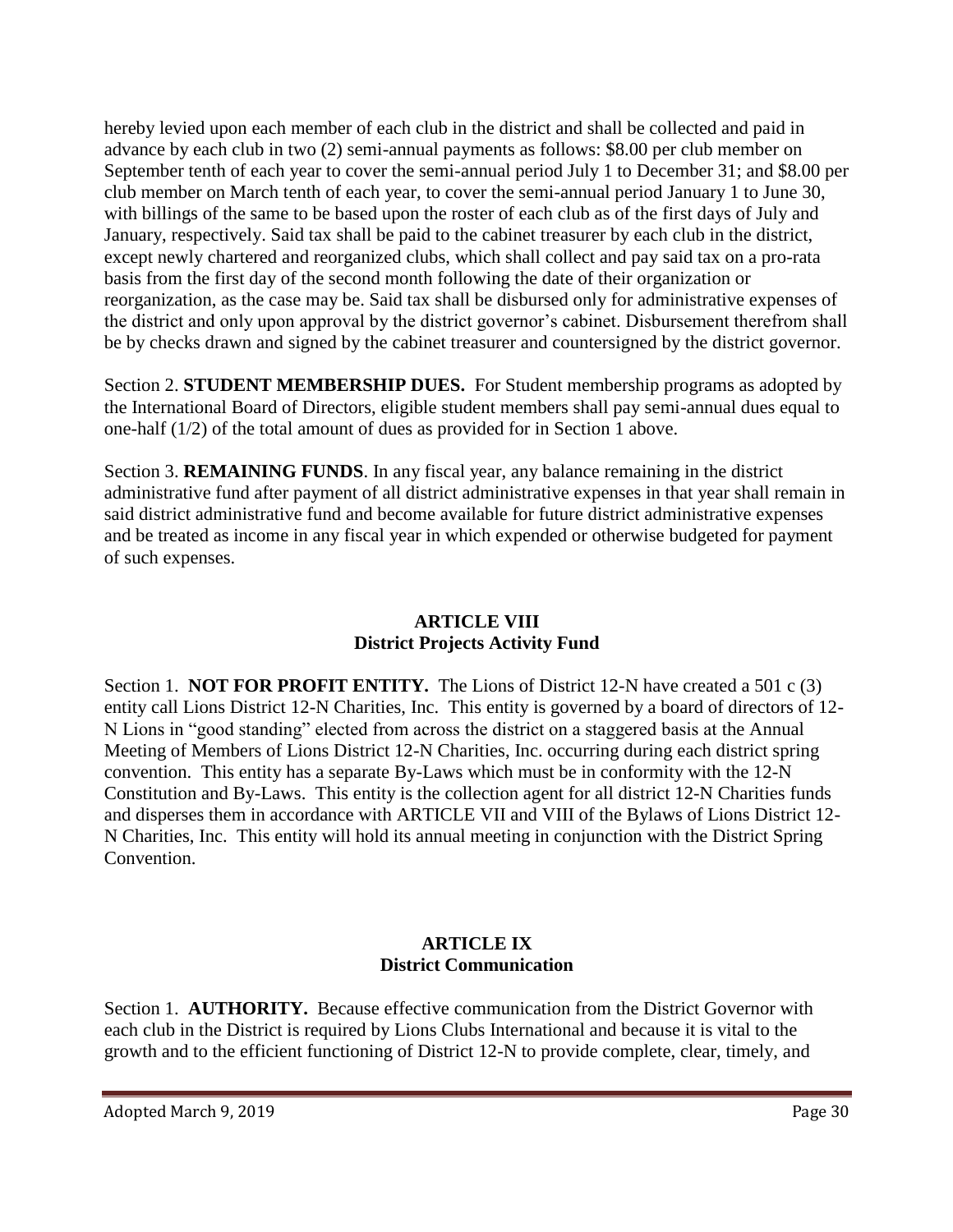pertinent information to all Lions of the District, the district should have, as a minimum, the following communication capabilities.

- (a) A District website, with relevant and timely Lions information posted.
- (b) A District newsletter, titles the 12-N News & Views, authorized for regular publication and distribution to each individual Lion of District 12-N. It shall be published at least 10 (ten) times per year. The news letter may be distributed by any of the following means to ensure receipt of the information in a timely manner:
	- i. Posted on District Website
	- ii. Delivered by electronic email to any District Lion requesting same.
	- iii. Mailed to those Lions who have no access to electronic means of receipt.
- (c) The capability to set up small scale teleconferences to expedite Committee meetings.

Section 2. **RESPONSIBILITY.** The District Governor will appoint an Information Technology Committee to coordinate all District Communication needs.

Section 3. **FUNDING.** The cost of all District Information Technology expenses shall be listed as a line item on the District Administration Budget.

## **ARTICLE X**

#### **Miscellaneous**

#### Section 1. **DISTRICT GOVERNOR EXPENSES – INTERNATIONAL CONVENTION**. Expenses of the district governor in connection with his/her attending the international convention shall be considered a district administrative expense. Reimbursement for such expenses shall be made by the district on the same basis as outlined in the General Reimbursement Policy of Lions

Section 2. **FINANCIAL OBLIGATIONS**. The district governor and his/her cabinet shall not incur obligations in any fiscal year which will effect an unbalanced budget or deficit in said fiscal year.

Section 3. **CABINET SECRETARY-TREASURER BOND**. The cabinet secretary-treasurer and authorized signatories shall be bonded in such amount and with such surety company as shall be approved by the district governor's cabinet and the cost of same shall be an administrative expense.

Section 4. **AUDIT OR REVIEW OF BOOKS**. The district governor's cabinet shall provide for an annual or more frequent audit or review of the books and accounts of the cabinet secretary and cabinet treasurer (or secretary or treasurer).

Clubs International.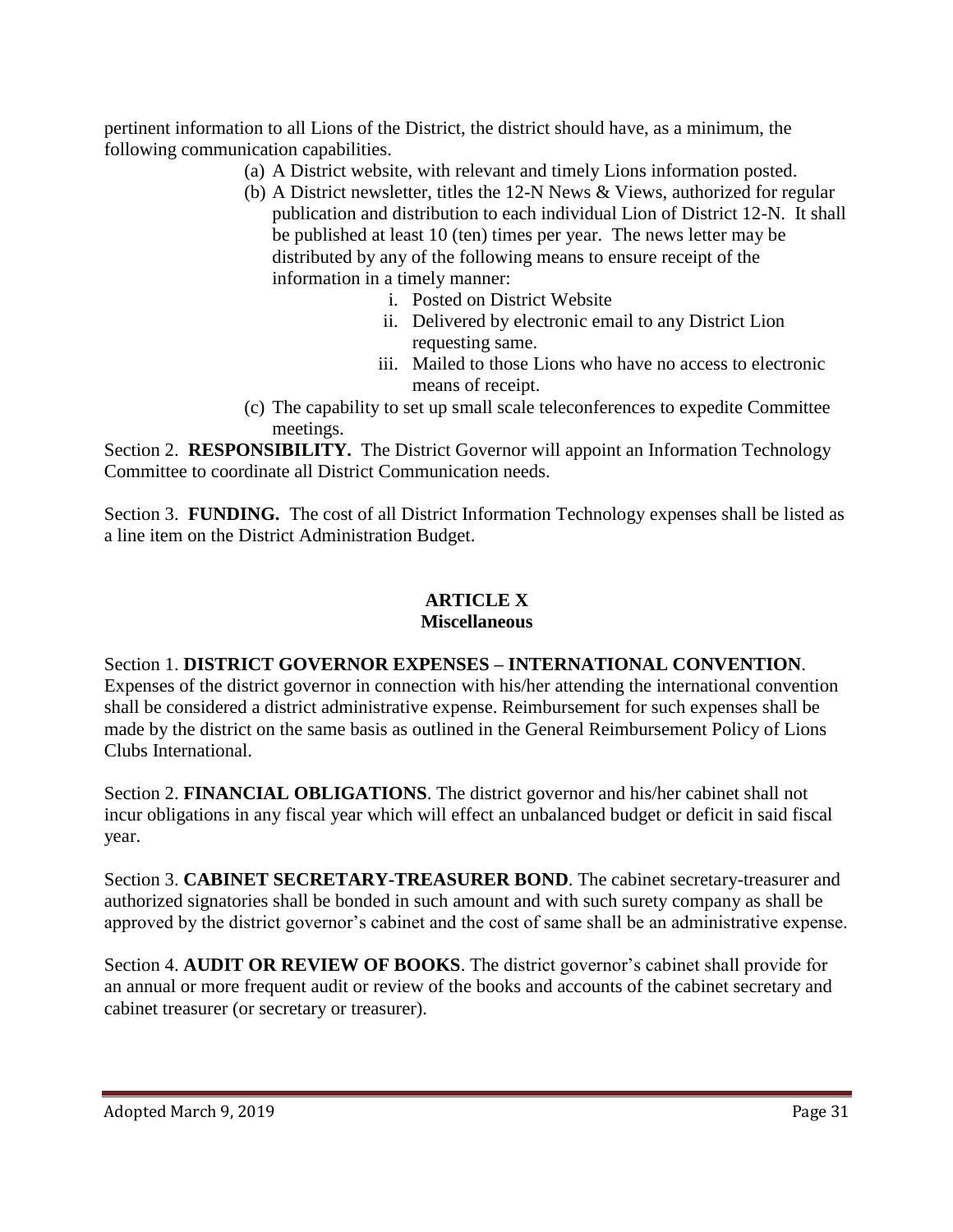Section 5. **COMPENSATION**. No officer shall receive any compensation for any service rendered to this district in his/her official capacity with the exception of the cabinet secretary cabinet treasurer (or secretary treasurer) whose compensation, if any, shall be fixed by the district cabinet.

Section 6. FISCAL YEAR. The fiscal year of this district shall be from July  $1<sup>st</sup>$  to June  $30<sup>th</sup>$ .

Section 7. **RULES OF PROCEDURE**. Except as otherwise specifically provided in this constitution and by-laws, or in the rules of procedure adopted for a meeting, all questions of order and procedure adopted for a meeting, all questions of order and procedure in any district meeting or convention, any meeting of the district cabinet, region, zone or member club or of any group or committee of any one of them shall be determined by ROBERT'S RULES OF ORDER, NEWLY REVISED.

#### **ARTICLE XI Amendments**

Section 1. **AMENDING PROCEDURE**. These by-laws may be amended only at a district convention, by resolution reported by the Constitution and By-Laws and adopted by a majority of the votes cast.

- (a)
- (b) Proposal. Any proposed amendment shall originate in writing from one of the following:
	- 1 A District 12-N Lions Club in good standing
	- 2 District Governor
	- 3 District Governor's Cabinet
	- 4 Constitution and By-Laws Committee
- (c) Presentation. Any proposed amendment shall first be presented to the Constitution and By-Laws Committee by December 1, preceding the District Convention at which the amendment is to be presented. The Constitution and By-Laws Committee shall put the proposed amendment into proper form without changing the expressed intent of the originator, regardless of whether or not they support the intent of the proposed amendment.
- (d) Notification. Club member notification may be accomplished by regular mail or electronic means to each club President, or by publishing the proposed amendment in the 12-N News & Views, at least thirty (30) days in advance of the District Convention. No amendment shall be reported upon unless appropriate notification has been given.
- (e) Altering Amendments. Any proposed amendments to These By-Laws may be amended from the floor of the District Convention, provided each amendment is relevant to the proposed amendment.

Section 2. **AUTOMATIC UPDATE**. When amendments to the International Constitution and By-Laws are passed at the International Convention, any amendments that would have an effect on this District Constitution and By-Laws shall automatically be updated in this district constitution and by-laws at the close of the convention.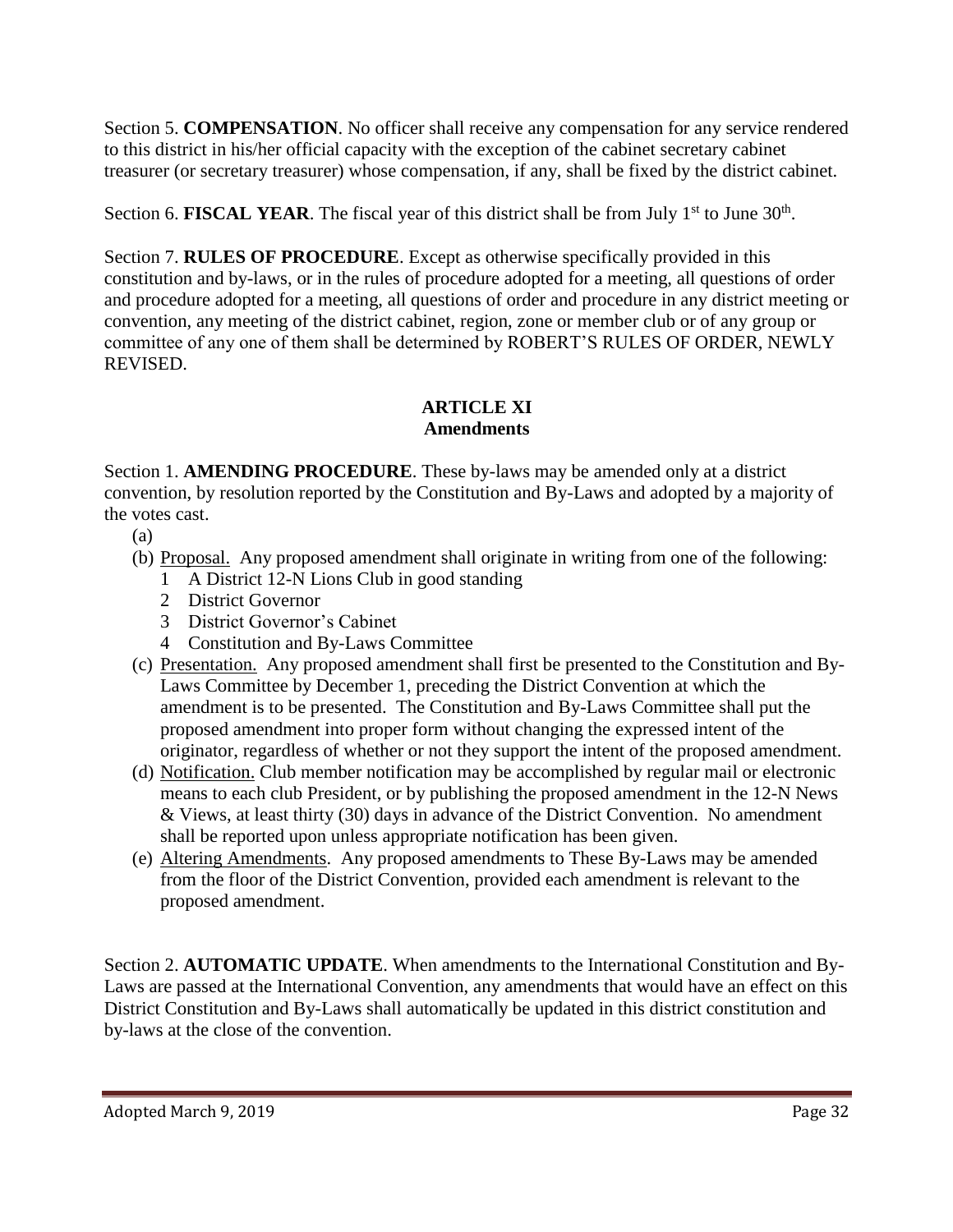Section 3. NOTICE. No amendment shall be so reported or voted upon unless the same shall have been furnished in writing to each club no less than thirty (30) days prior to the convening date of the annual convention with notice that the same will be voted upon at said convention.

Section 4. EFFECTIVE DATE. Each amendment shall take effect at the close of the convention at which adopted unless otherwise specified in the amendment.

The amendment ratified by delegates to the 2019 Lions District 12N Convention shall become effective as of the endorsement below by the by the District Governor and Secretary of Lions District 12N.

Last amended: March 9, 2019

| Signed (Cabinet Secretary)        | Paulette E. Bailey       |
|-----------------------------------|--------------------------|
| <b>Signed (District Governor)</b> | <b>Brandon</b><br>ohnson |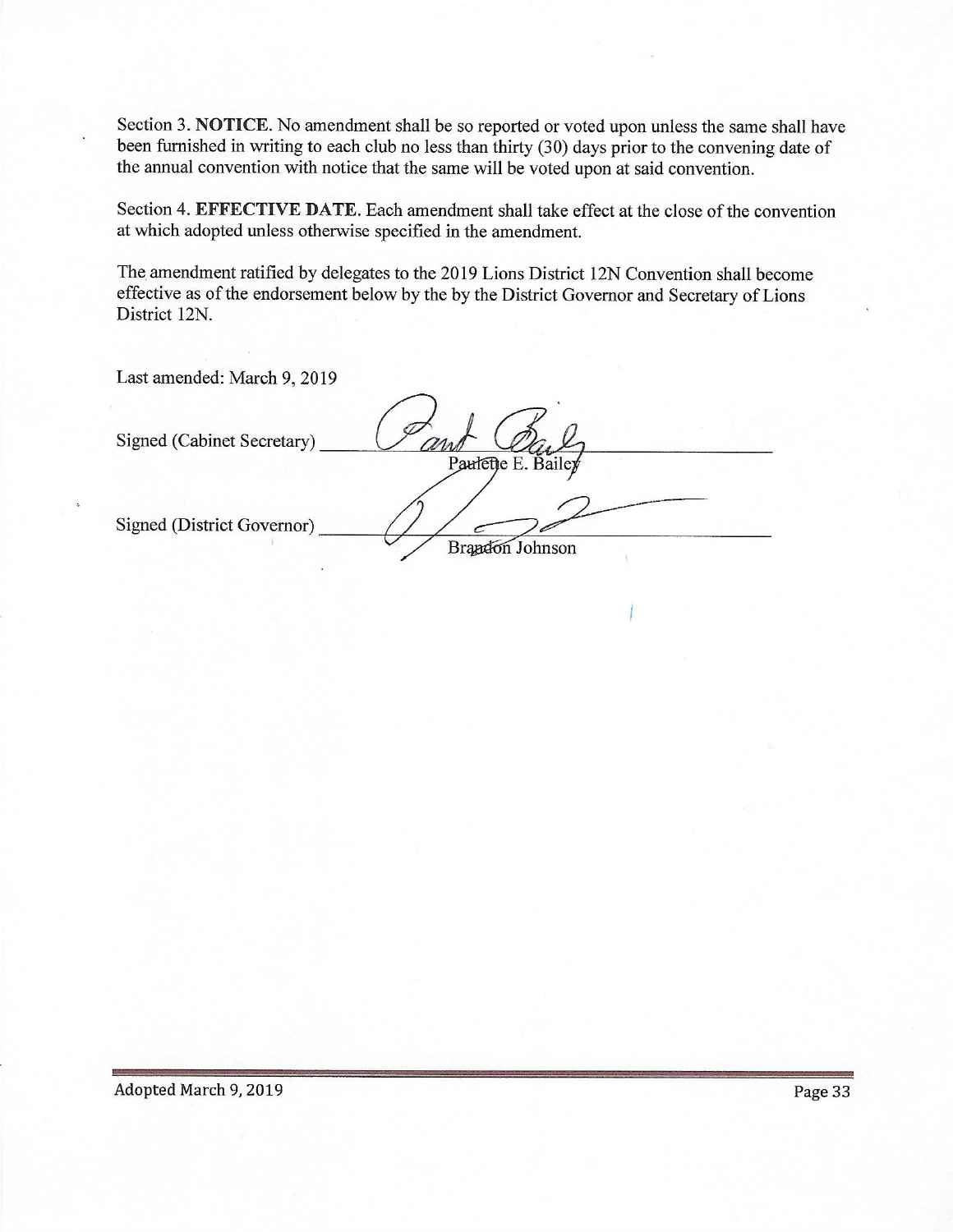#### **EXHIBIT A**

#### **SAMPLE RULES OF PROCEDURE**

*These Sample Rules of Procedure are guidelines and may be amended by the district cabinet and adopted by the delegates of the convention.* **15**

#### **DISTRICT 12-N CONVENTION**

**Rule 1**. The district governor shall arrange the order of business for the district convention. Except for registration and certification hours, which may not be changed, deviation from the announced order of business shall be made only by consent of three-fourths (3/4) of the certified delegates assembled at any session at which a quorum is present. A majority of those certified delegates present in person at any session shall constitute a quorum.

#### **Rule 2**.

Except as otherwise provided in the Lions Clubs International Constitution and By-Laws, the District 12-N Constitution and By-Laws, national custom and practice or these rules, Robert's Rules of Order, Newly Revised shall govern all questions of order and procedure.

#### **Rule 3**.

- (a) The credentials committee shall be composed of the district governor, as chairperson, the cabinet secretary/treasurer and two other non-officers of the district appointed by the district governor; provided, however, the district governor may designate any other committee member as chairperson. The credentials committee's primary responsibility shall be to verify club delegate credentials. In carrying out this responsibility, the credentials committee shall have the powers and shall perform the duties as established by national custom and practice or as set forth in Robert's Rules of Order, Newly Revised.
- (b) The registration and certification of delegates shall occur on the day(s) of between the hours of and
- (c) The number of certified delegates shall be announced to the convention upon close of certification and prior to the commencing of voting.

#### **Rule 4.**

 $\overline{a}$ 

- (a) 60 days prior to the convening of the convention, the district governor, unless otherwise provided, shall appoint, and designate the chairperson of, a nominations committee consisting of not less than three (3) and no more than five (5) members. It shall be the committee's responsibility to review the qualifications of each nominated candidate within thirty (30) days prior to the election and rule on the eligibility of the same.
- (b) Candidate may withdraw from the contest at any time prior to the issuance of the final report of the nominations committee.

**Rule 5**. Replacement of delegates and alternate delegates.

<sup>&</sup>lt;sup>15</sup> These are the minimum requirements. The district may add additional rules so long as they are not in conflict with mandatory rules.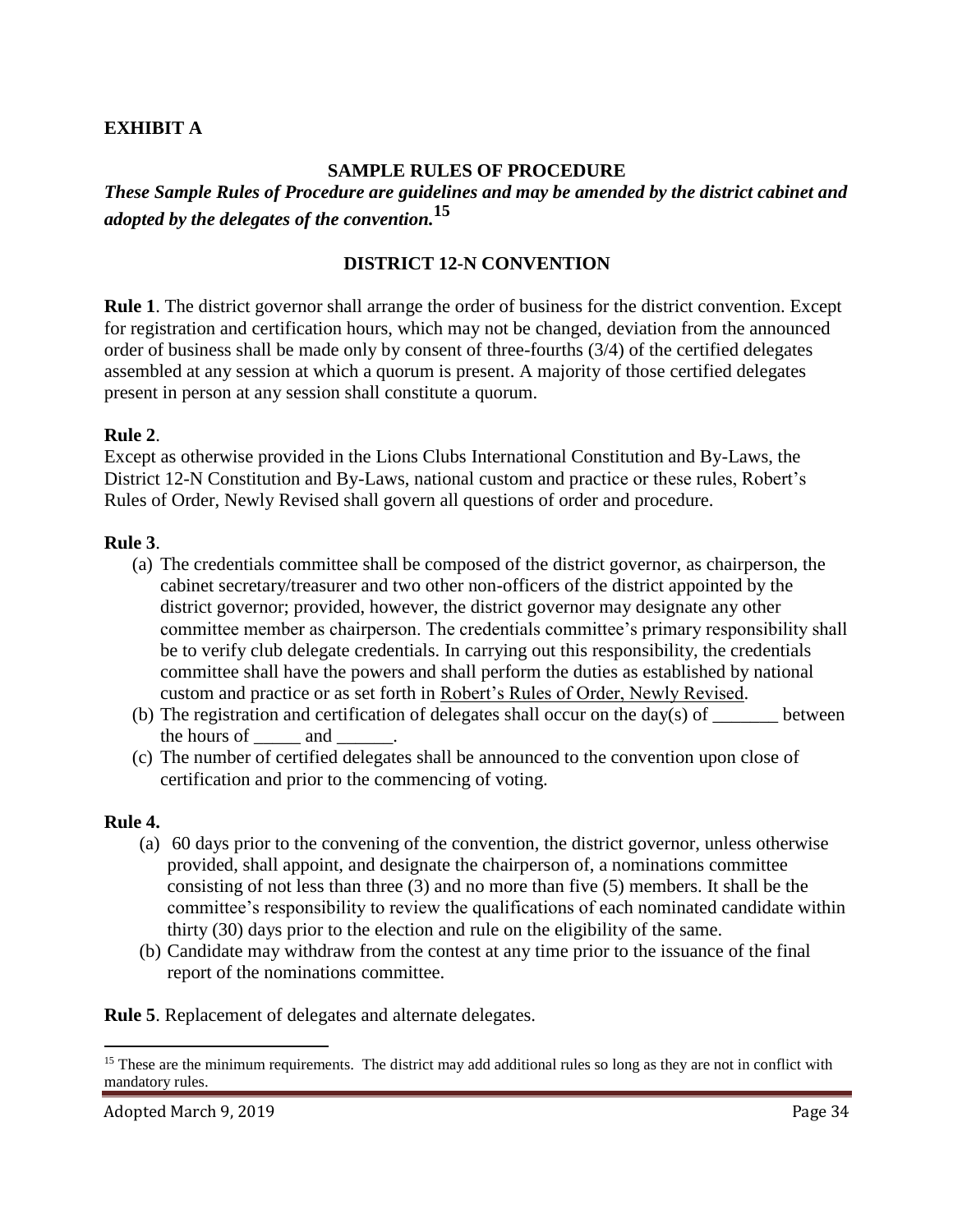- (a) To replace a delegate and/or alternate delegate already certified, the replacement must provide a certificate signed by two officers of the club, certifying that the replacement is eligible as an alternate delegate.
- (b) On the day of voting, a duly certified alternate delegate shall be allowed to obtain a ballot and vote in lieu of a duly certified delegate from the same Lions club by presenting his/her copy of his/her alternate credential certificate together with the copy of the certified delegate's credential certificate to the voting personnel at which time the voting personnel will make the necessary notation on the credential records marking that a substitution has been made on the respective club's delegate entitlement. Alternate delegates who were not certified cannot replace a certified or uncertified delegate.

#### **Rule 6**.

Nominations for the offices of district governor, first and second vice district governor and such other offices to be filled by the convention shall be limited to nominating/ seconding speeches not to exceed \_\_\_\_\_ minute(s) for each nominee.

#### **Rule 7**.

- (a) Prior to the convention, the district governor shall appoint, and designate the chairperson of an elections committee consisting of three (3) members. Each duly nominated candidate shall also be entitled to designate one (1) observer through his/her club. The observers may oversee election procedures only, but may not participate directly in the committee's decision making.
- (b) The elections committee shall be responsible for preparation of elections materials, vote tabulation, and resolving questions concerning the validity of individual ballots. The committee's decision shall be final and binding.
- (c) The elections committee shall prepare a comprehensive report of the election results containing the following components: date, time and place of election; specific voting results by candidate; signature of each committee member and observer. The district governor, council chairperson and all candidates shall be provided a copy of the committee's report.

#### **Rule 8**. Voting.

- (a) Voting will take place at a predetermined location and time.
- (b) To secure a ballot card, the delegate shall present his/her credential certificate to voting personnel for verification. Once verified, the delegate shall be issued a ballot.
- (c) The voter shall indicate his/her vote by placing a mark in the appropriate location by the name of the candidate of his/her choice. The mark must be placed in the proper location to constitute a valid vote. Any ballot containing votes for more than the specified number of offices to be filled in any section shall be declared invalid to that particular section.
- (d) A majority vote shall be necessary to elect the district governor, first vice district governor and second vice district governor. A majority is defined as a number more than one-half of the total valid votes cast excluding blanks and abstentions. If a majority vote is not received in the election of district governor, first vice district governor and second vice district governor, a vacancy shall occur and Article IX, Section 6(d) of the International By-Laws shall apply.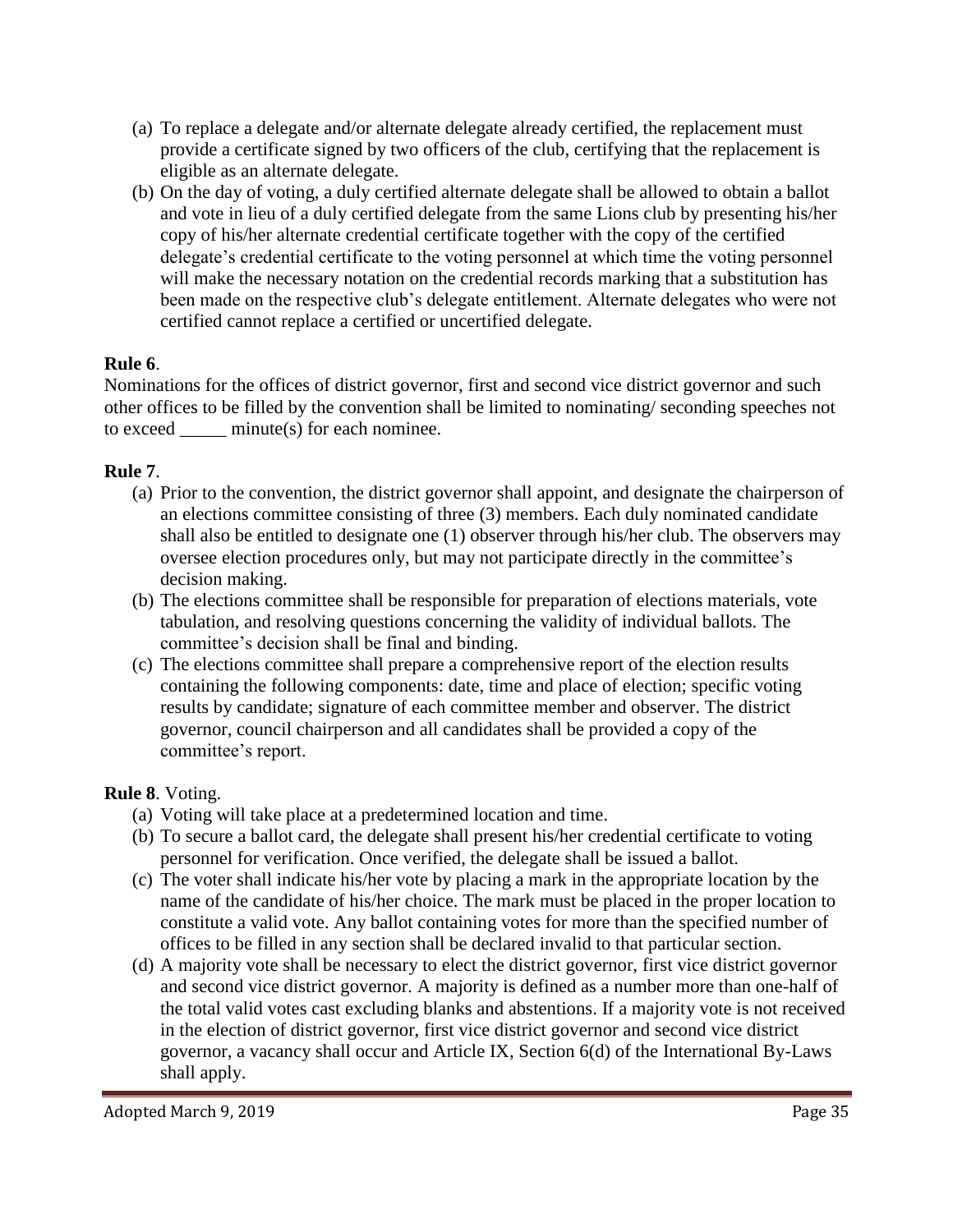(e) A majority vote shall be necessary to elect all other candidates. In the event any one candidate shall fail to receive the required number of votes to be elected, additional balloting shall take place as outlined in this section until such time as one candidate secures a majority vote.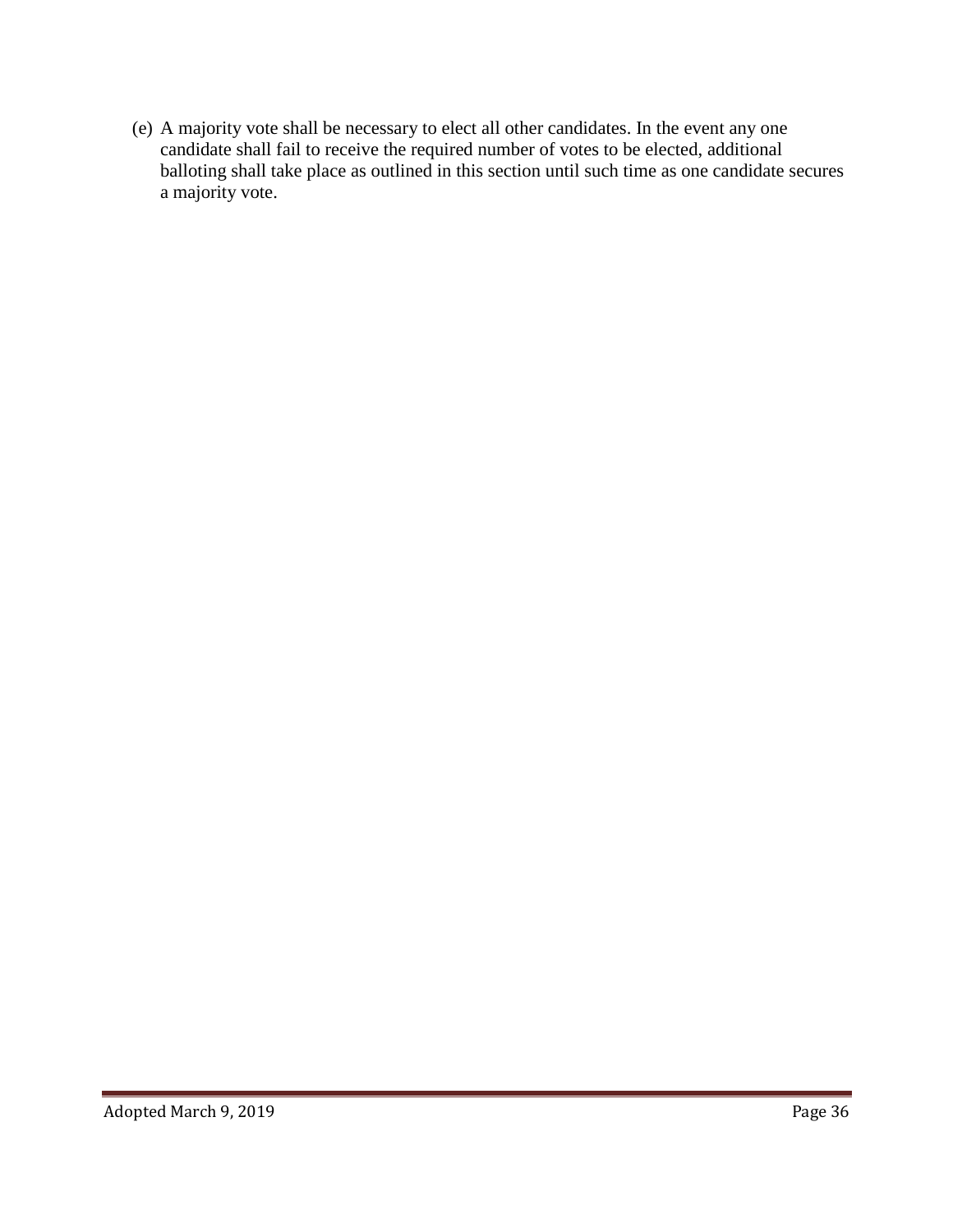### **EXHIBIT B**

### **RULES OF PROCEDURE SPECIAL MEETING TO RECOMMEND A LION FOR APPOINTMENT AS DISTRICT GOVERNOR**

**Rule 1**. In the event a vacancy arises in the office of district governor, it shall be the duty of the immediate past district governor, or if not available, the most recent past district governor who is available, upon notification from the international office, to convene a meeting of the immediate past district governor, first and second vice district governors, the region chairpersons, zone chairpersons and the secretary and treasurer or secretary-treasurer and all past international presidents, past international directors and past district governors **who are members in good standing of a chartered Lions club in good standing within the district** for the purpose of recommending a Lion for appointment by the International Board of Directors.

**Rule 2**.Written invitations to this meeting shall be sent as soon as possible so that the meeting is held within the required **fifteen (15)** days of receipt of notification. The immediate past district governor, as the meeting's chairperson, shall have the authority to select the meeting site, date and time. However, he/she shall use his/her best efforts to select a centrally located meeting venue, and schedule the meeting at a convenient date and time within the required fifteen (15) days.

**Rule 3**. The chairperson shall maintain a **written** attendance roster.

**Rule 4**. Each Lion who is entitled to attend the meeting may make one nomination of his/her choice from the floor.

**Rule 5**. Each such nominee shall be entitled to one seconding speech, only, in his/her behalf of not more than three (3) minutes in duration, and may speak personally for five (5) additional minutes. When each nominee has had an opportunity to present his/her remarks, the chairperson shall declare the nominations closed. No additional nominations shall be accepted after the close of nominations.

#### **Rule 6**. Voting.

- (a) Voting will occur immediately after the close of nominations.
- (b) Voting will be by written ballot.
- (c) The member shall indicate his/her vote by writing the name of his/her choice on the ballot. Any ballot containing votes for more than one nominee shall be declared invalid.
- (d) A majority vote shall be necessary to recommend a member for appointment as district governor. In the event any one candidate shall fail to receive the required number of votes to be selected, additional balloting shall take place as outlined in this Rule 6 until such time as one candidate secures a simple majority vote.

**Rule 7**. At the conclusion of the meeting, but in no event more than seven (7) days after the conclusion of the meeting, the chairperson will forward a written report of the voting results to the international office together with evidence of invitations sent and attendance at the meeting.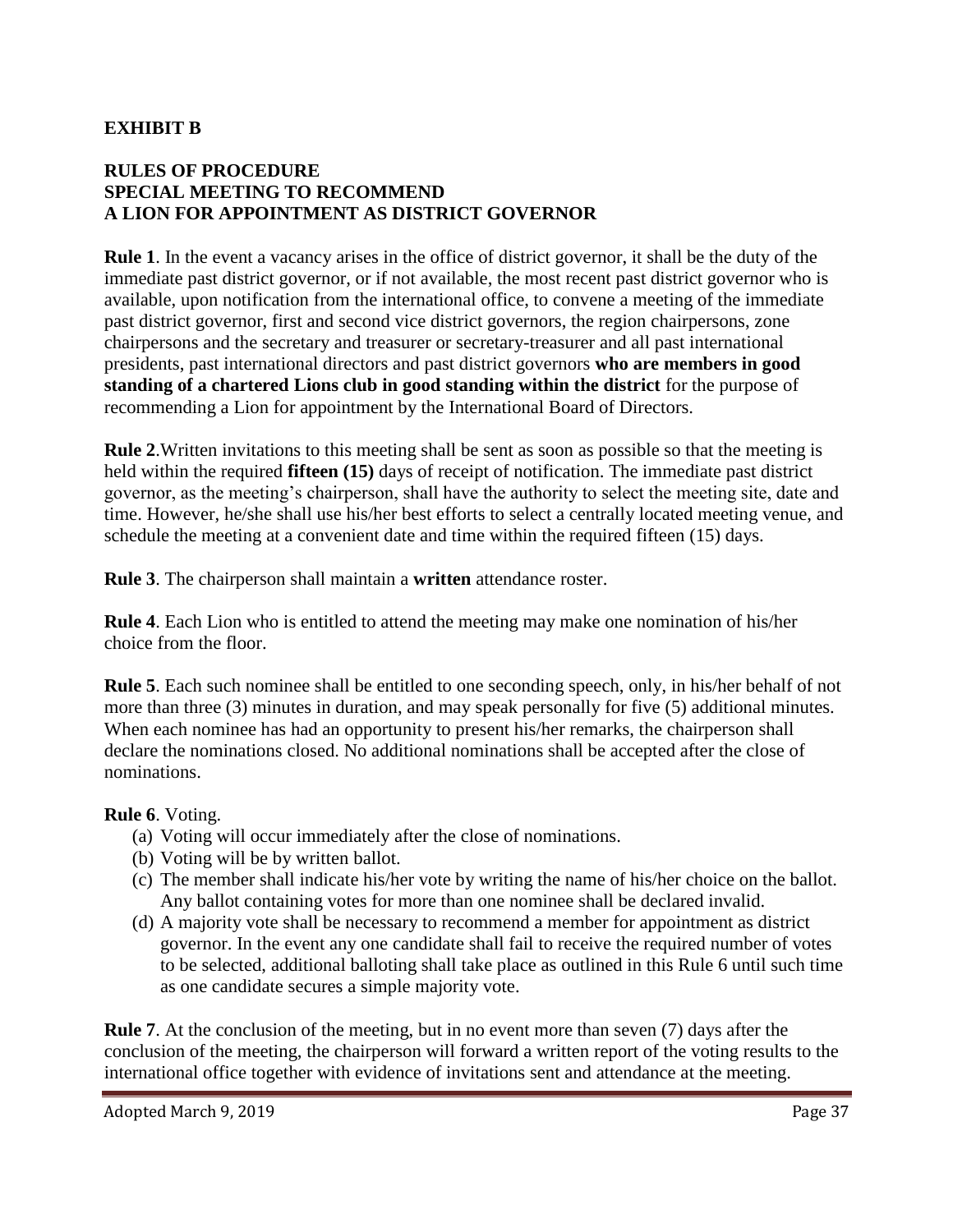**Rule 8**. The International Board of Directors, pursuant to Article IX, Sections 6(a) and (d) of the International By-Laws shall consider, but is not bound by, any recommendation resolved at the special meeting. The International Board of Directors reserves the right to appoint the recommended or any club member as district governor for the (remainder of the) term.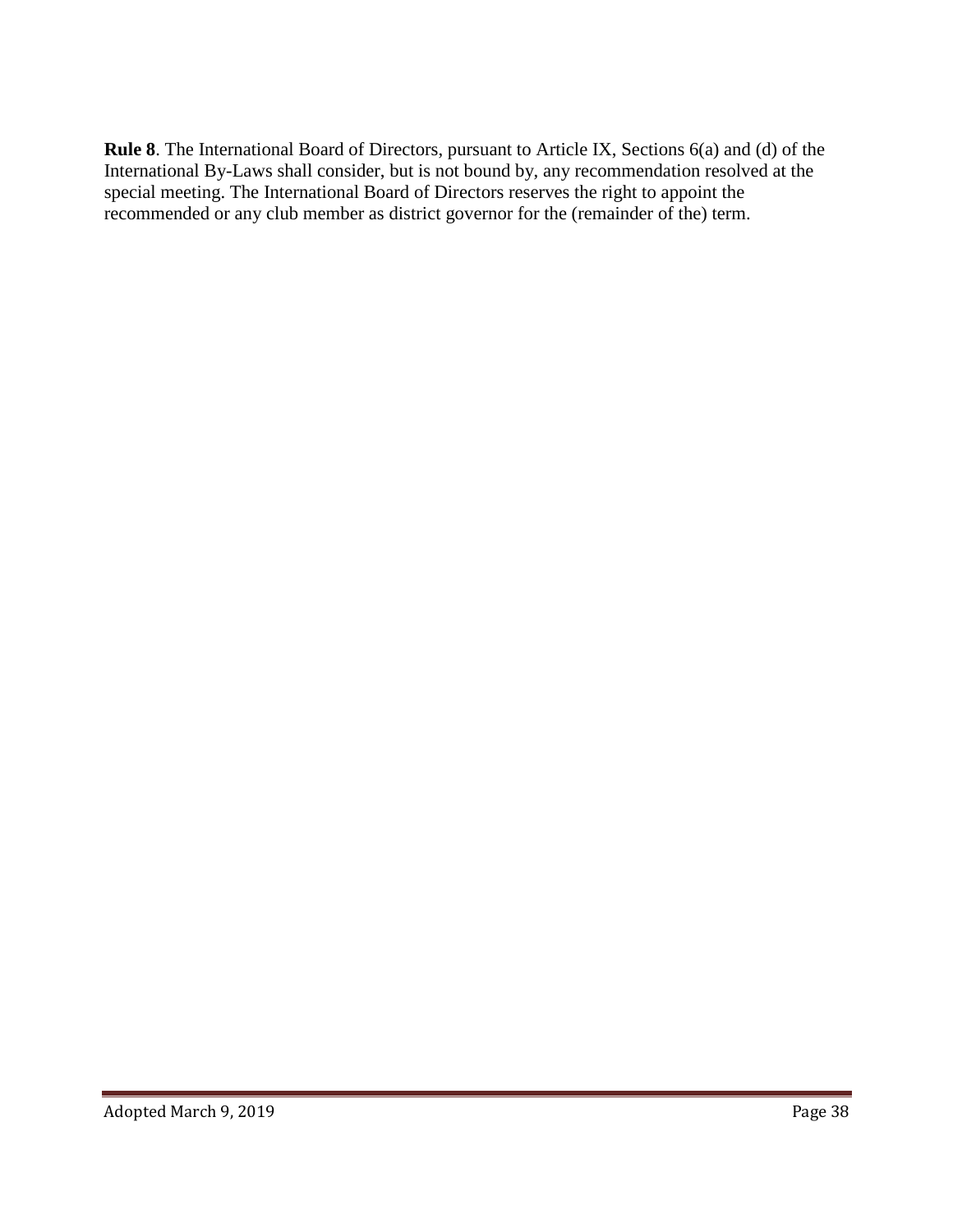## **EXHIBIT C**

### **RULES OF PROCEDURE SPECIAL MEETING TO RECOMMEND A LION FOR APPOINTMENT AS FIRST OR SECOND VICE DISTRICT GOVERNOR**

**Rule 1**. In the event a vacancy arises in the office of first or second vice district governor, the district governor shall convene a meeting of the members of the existing cabinet as provided for in the International Constitution and By-Laws and all past international officers who are members in good standing of a chartered Lions club in good standing in the district. It shall be the duty of the attendees at this meeting to appoint a qualified club member as first or second vice district governor for the remainder of the term.

**Rule 2**. In filling said vacancy, it shall be the duty of the district governor, or if not available, the most recently serving past district governor who is available, to send out written invitations to attend said meeting and it shall also be his/her responsibility to preside as chairperson of the meeting. The district governor, as the meeting's chairperson, shall have the authority to select the meeting site, date and time. However, he/she shall use his/her best efforts to select a centrally located meeting venue, and schedule the meeting at a convenient date and time.

**Rule 3**. The district governor shall maintain a written attendance roster.

**Rule 4**. Each Lion who is entitled to attend the meeting may make one nomination of his/her choice from the floor.

**Rule 5**. Each such nominee shall be entitled to one seconding speech, only, in his/her behalf of not more than three (3) minutes in duration, and may speak personally for five (5) additional minutes. When each nominee has had an opportunity to present his/her remarks, the chairperson shall declare the nominations closed. No additional nominations shall be accepted after the close of nominations.

#### **Rule 6**. Voting.

- (a) Voting will occur immediately after the close of nominations.
- (b) Voting will be by written ballot.
- (c) The member shall indicate his/her vote by writing the name of his/her choice on the ballot. Any ballot containing votes for more than one nominee shall be declared invalid.
- (d) A majority vote shall be necessary to recommend a member for appointment as district governor. In the event any one candidate shall fail to receive the required number of votes to be selected, additional balloting shall take place as outlined in this Rule 6 until such time as one candidate secures a simple majority vote.

**Rule 7**. At the conclusion of the meeting, but in no event more than seven (7) days after the conclusion of the meeting, the chairperson will forward a written report of the voting results to the international office together with evidence of invitations sent and attendance at the meeting.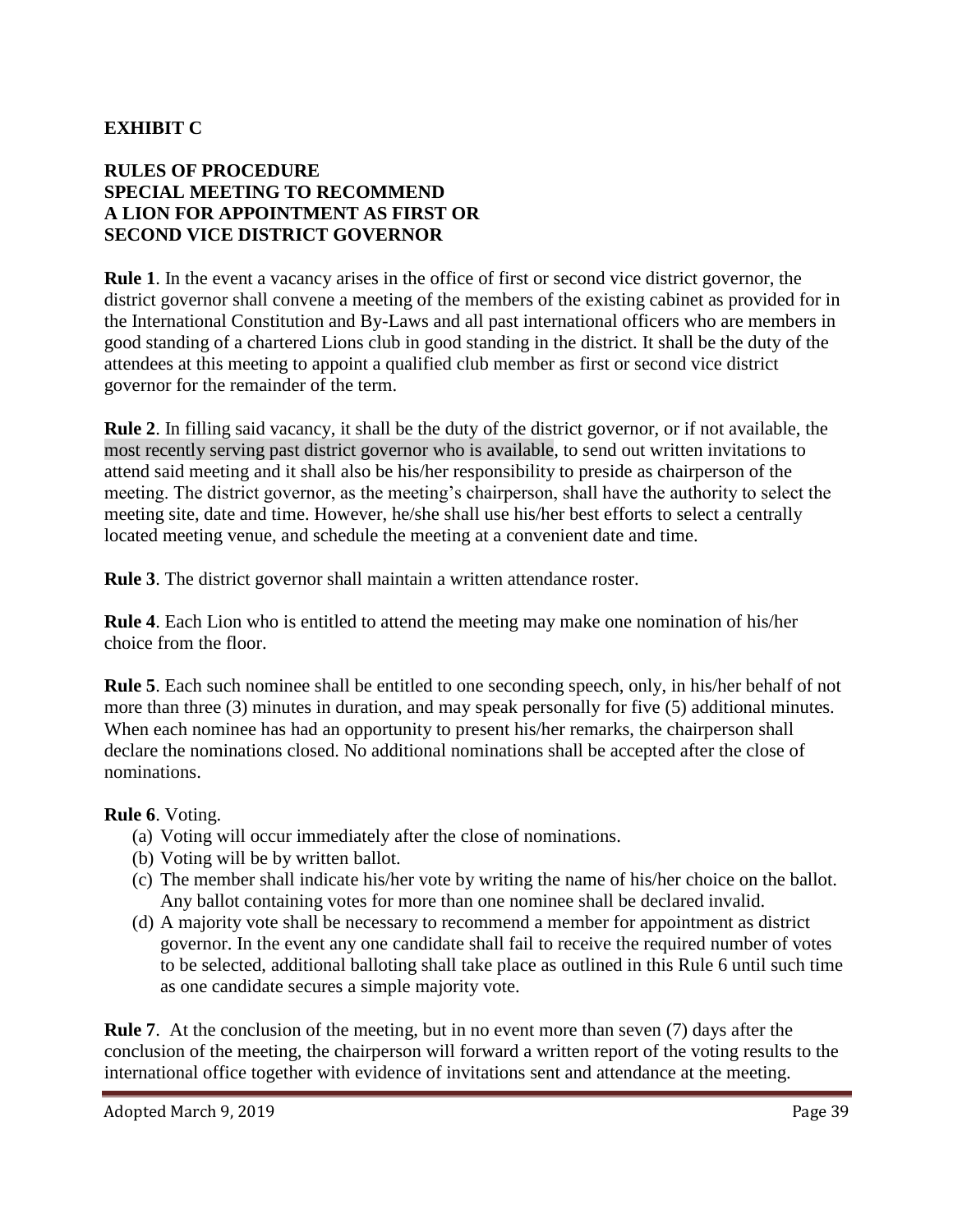#### **EXHIBIT D**

#### **Nominating Committee Checklist District Governor Candidate**

This checklist must be completed for each candidate and submitted to the Elections Committee.

| Name of Candidate:                    |
|---------------------------------------|
| Name of Candidate's Lions Club:       |
| Date of Nominating Committee Meeting: |

Date of Election:

#### **Candidate has submitted sufficient evidence showing that he/she has met the following Requirements:**

 $\Box$  Candidate is an active member in good standing of a chartered Lions Club in Good Standing\* in his/her single or sub-district.

- Candidate endorsed by his/her Lions Club or a majority of the Lions Clubs in the District.
- $\Box$  Candidate is currently serving as the first vice district governor within this district.

In the event the current first vice district governor does not stand for election as district governor, or if a vacancy in the position of first vice district governor exists at the time of the district convention, the candidate fulfills the following qualifications:

| $\Box$ Club President:                                                                                         | Year Served          |
|----------------------------------------------------------------------------------------------------------------|----------------------|
| $\Box$ Club Board of Directors                                                                                 | Two (2) Years Served |
| $\Box$ District Cabinet (check one)                                                                            |                      |
| $\Box$ Zone or Region Chairperson                                                                              | Year Served          |
| □ Cabinet Secretary and/or Treasurer)                                                                          | Year Served          |
| $\Box$ One (1) additional year as a member of district cabinet                                                 |                      |
| Position held:                                                                                                 | Year Served          |
| rende de la construcción de la construcción de la construcción de la construcción de la construcción de la con |                      |

 $\Box$  With none of the above being accomplished concurrently.

*\*Please note that if the club has any outstanding dues, the candidate should be notified and provided up until fifteen (15) days prior to the close of credential certification to ensure that his/her club pay outstanding dues.* 

I have reviewed this checklist and certify that the candidate listed above has met the requirements for District Governor in accordance with the International By-Laws, Article IX, Section 4.

Nominating Committee Chairperson Date

Nominating Committee Member Date

Adopted March 9, 2019 Page 40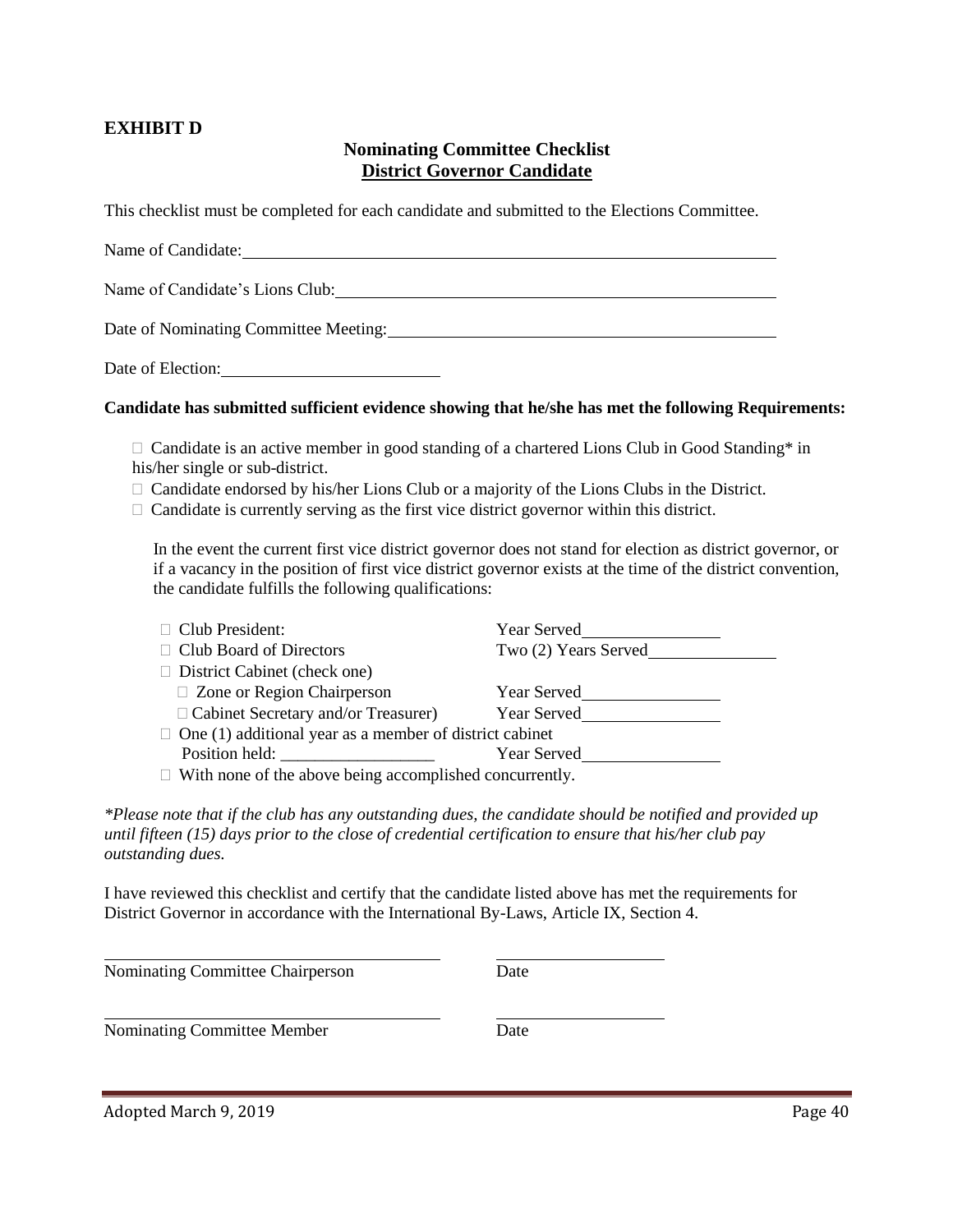#### **EXHIBIT E**

#### **Nominating Committee Checklist First Vice District Governor Candidate**

This checklist must be completed for each candidate and submitted to the Elections Committee.

| Name of Candidate:                    |
|---------------------------------------|
| Name of Candidate's Lions Club:       |
| Date of Nominating Committee Meeting: |

Date of Election:

#### **Candidate has submitted sufficient evidence showing that he/she has met the following Requirements:**

- □ Candidate is an Active Member in good standing of a chartered Lions Club in Good Standing\* in his/her single or sub-district.
- $\Box$  Candidate endorsed by his/her Lions Club or a majority of the Lions Clubs in the District.
- $\Box$  Candidate is currently serving as the second vice district governor within this district,

In the event the current second vice district governor does not stand for election as first vice district governor, or if a vacancy in the position of second vice district governor exists at the time of the district convention, the candidate fulfills the qualifications for the office of second vice district governor:

| $\Box$ Club President:                                        | <b>Year Served</b>   |
|---------------------------------------------------------------|----------------------|
| $\Box$ Club Board of Directors                                | Two (2) Years Served |
| $\Box$ District Cabinet (check one)                           |                      |
| $\Box$ Zone or Region Chairperson                             | <b>Year Served</b>   |
| $\Box$ Cabinet Secretary and/or Treasurer)                    | <b>Year Served</b>   |
| $\Box$ With none of the above being accomplished concurrently |                      |

 $\Box$  With none of the above being accomplished concurrently.

*\*Please note that if the club has any outstanding dues, the candidate should be notified and provided up until fifteen (15) days prior to the close of credential certification to ensure that his/her club pay outstanding dues.* 

I have reviewed this checklist and certify that the candidate listed above has met the requirements for First Vice District Governor in accordance with the International By-Laws, Article IX, Section 6(b).

Nominating Committee Chairperson Date

Nominating Committee Member Date

Adopted March 9, 2019 **Page 41**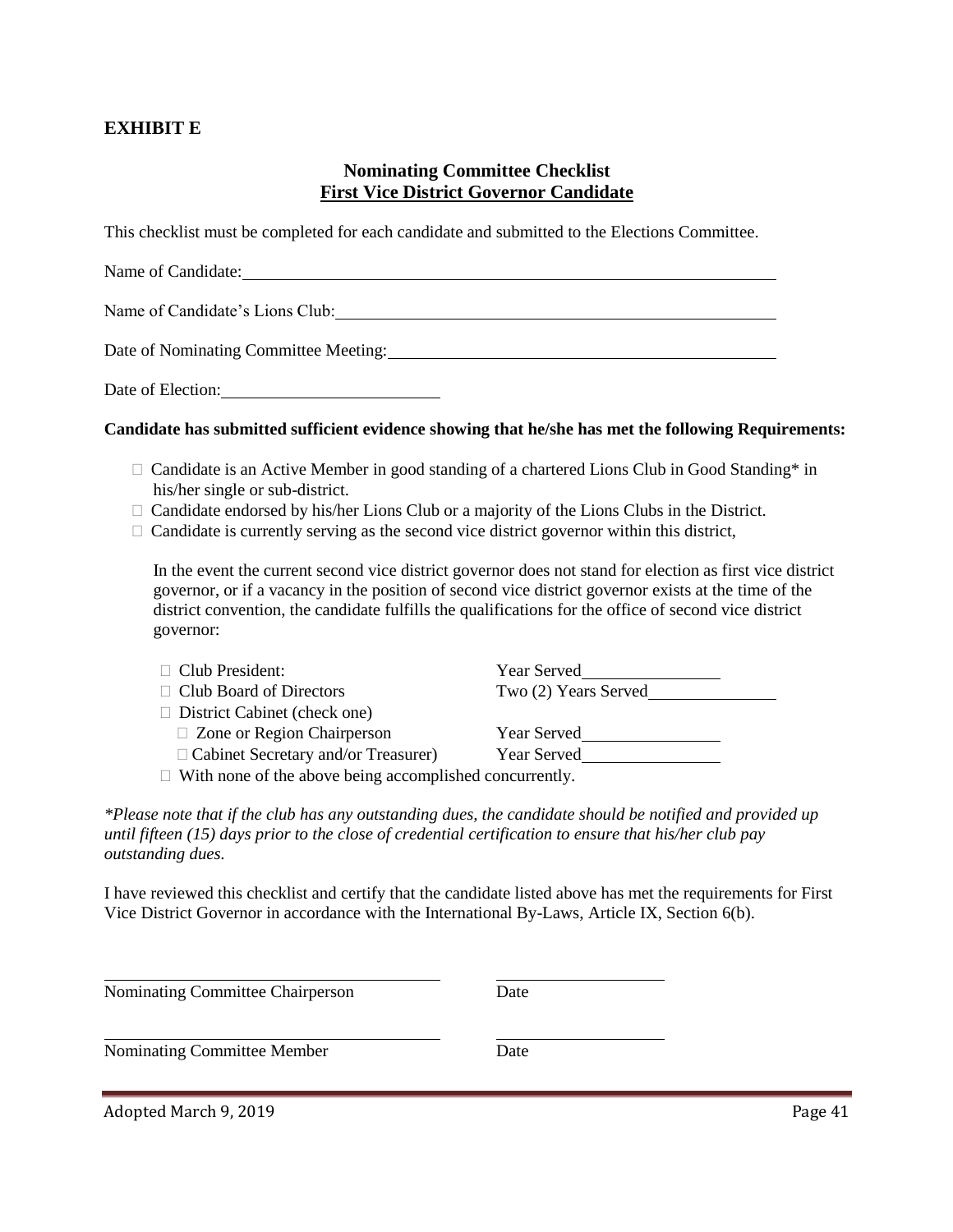### **EXHIBIT F**

#### **Nominating Committee Checklist Second Vice District Governor Candidate**

This checklist must be completed for each candidate and submitted to the Elections Committee.

| Name of Candidate:                                                                                              |                                                                                                      |
|-----------------------------------------------------------------------------------------------------------------|------------------------------------------------------------------------------------------------------|
| Name of Candidate's Lions Club: 1997                                                                            |                                                                                                      |
| Date of Nominating Committee Meeting: 2008. [2016] The Committee Meeting:                                       |                                                                                                      |
| Date of Election: 2000 and 2000 and 2000 and 2000 and 2000 and 2000 and 2000 and 2000 and 2000 and 2000 and 200 |                                                                                                      |
|                                                                                                                 | Candidate has submitted sufficient evidence showing that he/she has met the following Requirements:  |
|                                                                                                                 | $\Box$ Candidate is an Active Member in good standing of a chartered Lions Club in Good Standing* in |
| his/her single or sub-district.                                                                                 |                                                                                                      |
| $\Box$ Candidate endorsed by his/her Lions Club or a majority of the Lions Clubs in the District.               |                                                                                                      |
| $\Box$ Club President:                                                                                          | Year Served<br><u>Letter</u>                                                                         |
| $\Box$ Club Board of Directors                                                                                  | Two (2) Years Served                                                                                 |
| $\Box$ District Cabinet (check one)                                                                             |                                                                                                      |
| $\Box$ Zone or Region Chairperson                                                                               |                                                                                                      |
| □ Cabinet Secretary and/or Treasurer) Year Served                                                               |                                                                                                      |
| $\Box$ With none of the above being accomplished concurrently.                                                  |                                                                                                      |

*\*Please note that if the club has any outstanding dues, the candidate should be notified and provided up until fifteen (15) days prior to the close of credential certification to ensure that his/her club pay outstanding dues.*

I have reviewed this checklist and certify that the candidate listed above has met the requirements for Second Vice District Governor in accordance with the International By-Laws, Article IX, Section 6(c).

Nominating Committee Chairperson Date

Nominating Committee Member Date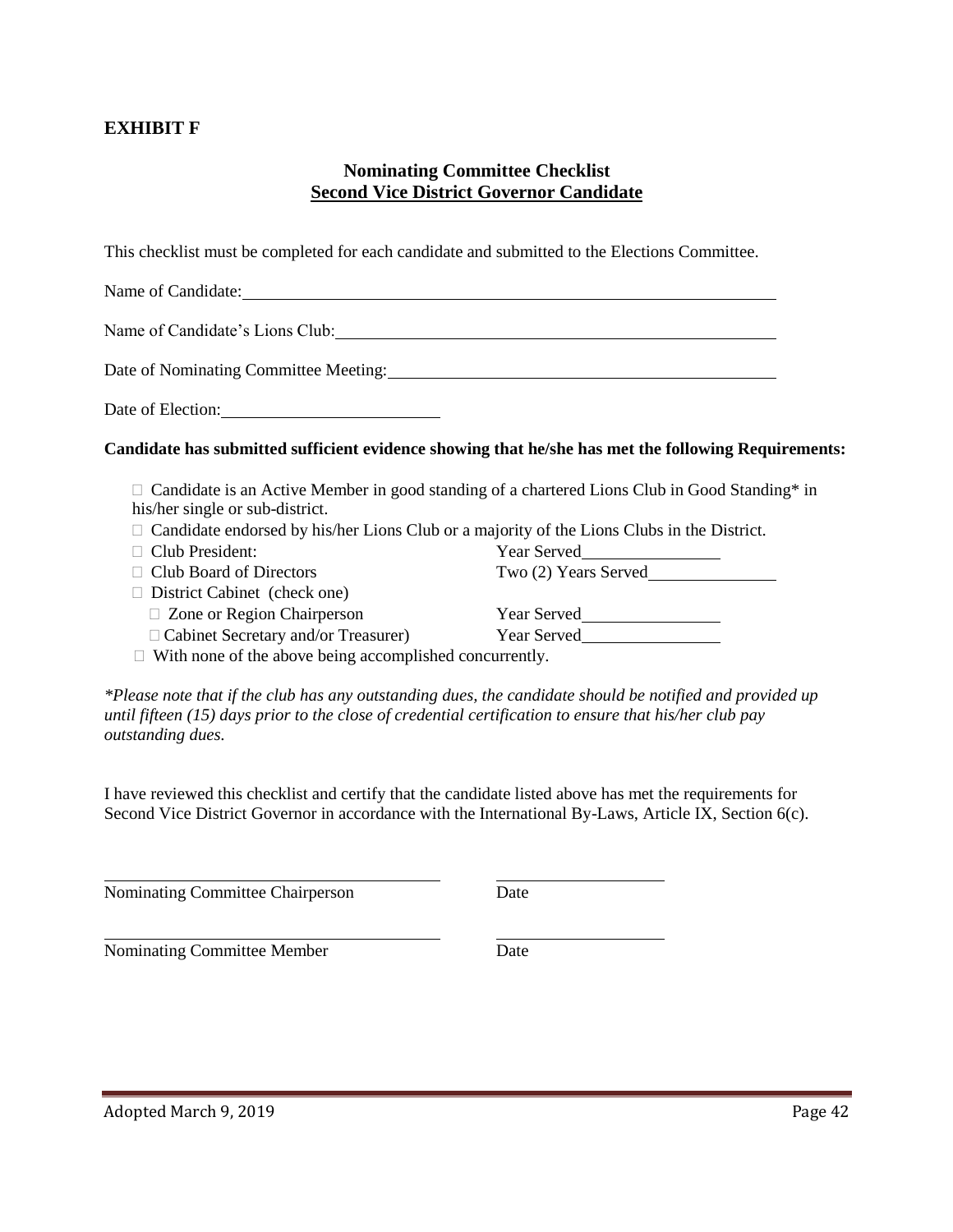#### **EXHIBIT G**

## **Standard Ballot District Governor, First Vice District Governor & Second Vice District Governor Elections**

#### **Sample 1: Ballot where there are two candidates.**

Instructions: Clearly indicate your vote by placing an appropriate symbol**<sup>16</sup>** in the box next to the name of the candidate you are casting your vote for.

| Position                            | Name        | Vote |
|-------------------------------------|-------------|------|
| <b>First Vice District Governor</b> |             |      |
|                                     | Candidate A |      |
|                                     | Candidate B |      |

#### **Sample 2: Ballot where there is only one candidate.**

Instructions: Clearly indicate your vote by placing an appropriate symbol<sup>17</sup> in the box indicating a yes or a no vote for the candidate.

| Position                 | Name        | Yes | No |
|--------------------------|-------------|-----|----|
| <b>District Governor</b> |             |     |    |
|                          | Candidate A |     |    |

#### **Sample #3: Ballot where there are three or more candidates:**

(Note: there are a few different options when there is more than one candidate. If time permits, you may have the voter indicate their selection next to the candidate they wish to vote for. If no candidate receives a majority of the votes, then the candidate with the lowest amount of votes is dropped off the ballot and another vote is taken (The ballot would look like Sample #1 above). This process would continue until a candidate receives the required number of votes. As most districts do not have the time to conduct such a lengthy process, the option of Preferential Voting allows the voter to complete one ballot. Following is an example of a Preferential Voting Ballot):

Instructions. Indicate your preference by clearly marking next to each candidate's name a number (1, 2, 3 or 4) indicating your preference in the order in which you would elect the candidate (i.e., 1, representing highest preference,  $2$  – next preference, etc).

 $\overline{a}$ 

<sup>&</sup>lt;sup>16</sup> Please note that the district should indicate the appropriate symbol to use or approved stamp provided to all voters.

<sup>&</sup>lt;sup>17</sup> Please note that the district should indicate the appropriate symbol to use or approved stamp provided to all voters. In addition, a candidate must receive a majority of affirmative votes to move forward. If there is a tie between a yes and no vote, the candidate would not have received the required number of votes to be elected and it would result in an vacancy.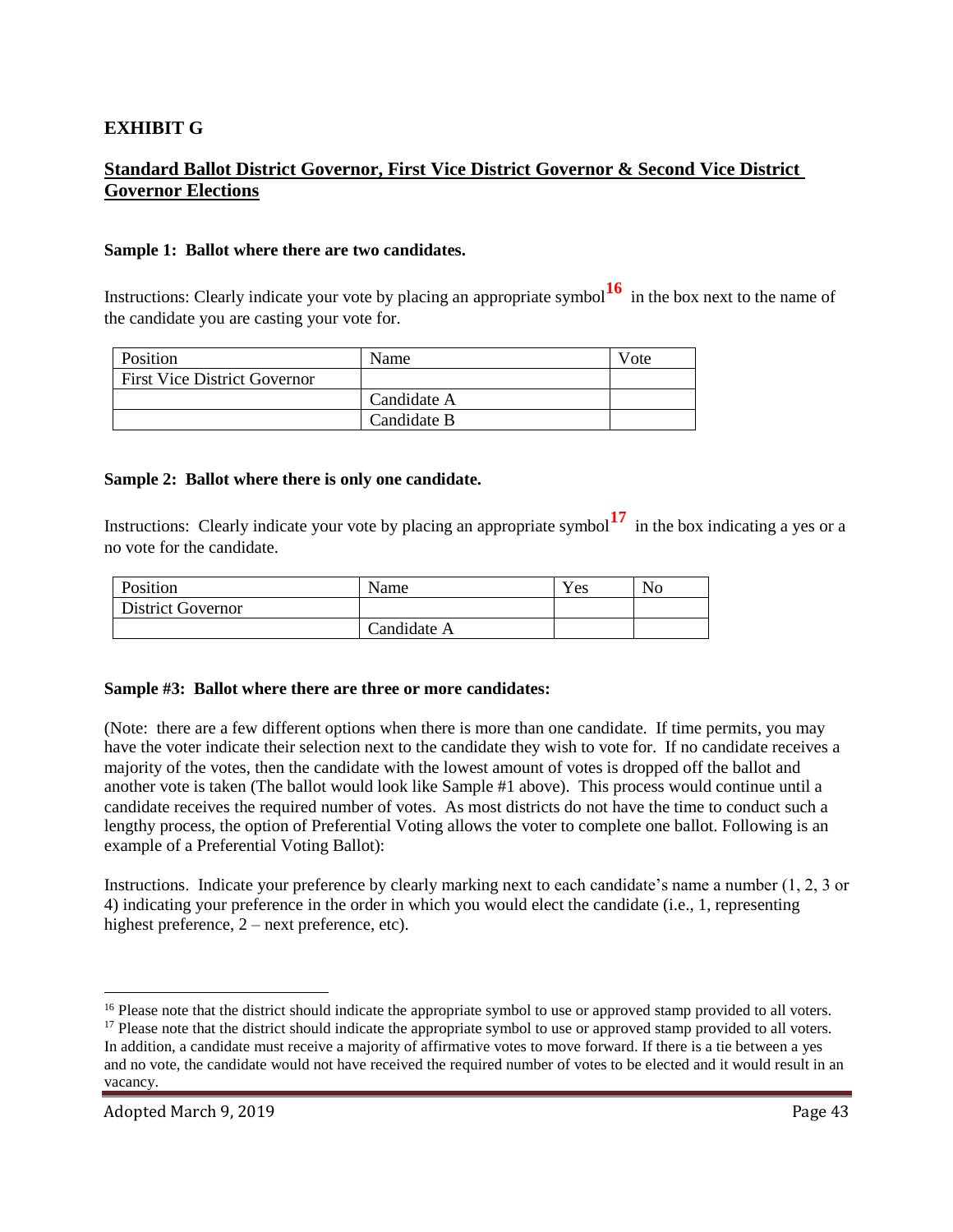| Position                      | Name        | Preference/ |
|-------------------------------|-------------|-------------|
|                               |             | Rank        |
| Second Vice District Governor |             |             |
|                               | Candidate A |             |
|                               | Candidate B |             |
|                               | Candidate C |             |
|                               | Candidate D |             |

#### **Rules for Preferential Voting**:

- 1. On the preferential ballot for each office to be filled the voter is asked to indicate the order in which he prefers all the candidates, placing the numeral 1 beside his first preference, the numeral 2 beside his second preference, and so on for every possible choice.
- 2. In counting the votes for a given office, the ballots are arranged in piles according to the indicated first preferences – one pile for each candidate.
- 3. The number of ballots in each pile is then recorded for the tellers' report. These piles remain identified with the names of the same candidates throughout the counting procedure until all but one are eliminated as described below.
- 4. If more than half of the ballots show one candidate indicated as first choice, that choice has a majority in the ordinary sense and the candidate is elected. But if there is no such majority, candidates are eliminated one by one, beginning with the least popular, until one prevails, as follows:
	- a. The ballots in the thinnest pile that is, those containing the name designated as first choice by the fewest number of voters – are redistributed into the other piles according to the names marked as second choice on these ballots.
	- b. The number of ballots in each remaining pile after this distribution is again recorded.
	- c. If more than half of the ballots are now in one pile, that candidate is elected. If not, the next least popular candidate is similarly eliminated, by taking the thinnest remaining pile and redistributing its ballots according to their second choices into the other piles, except that, if the name eliminated in the last distribution is indicated as second choice on a ballot, that ballot is placed accordingly to its third choice.
	- d. Again the number of ballots in each existing pile is recorded, and if necessary, the process is repeated – by redistributing each time the ballots in the thinnest remaining pile, according to the marked second choice or most-preferred choice among those not yet eliminated – until one pile contains more than half of the ballots, the result being thereby determined.
	- e. The tellers' report consists of a table listing all candidates, with the number of ballots that were in each pile after each successive distribution.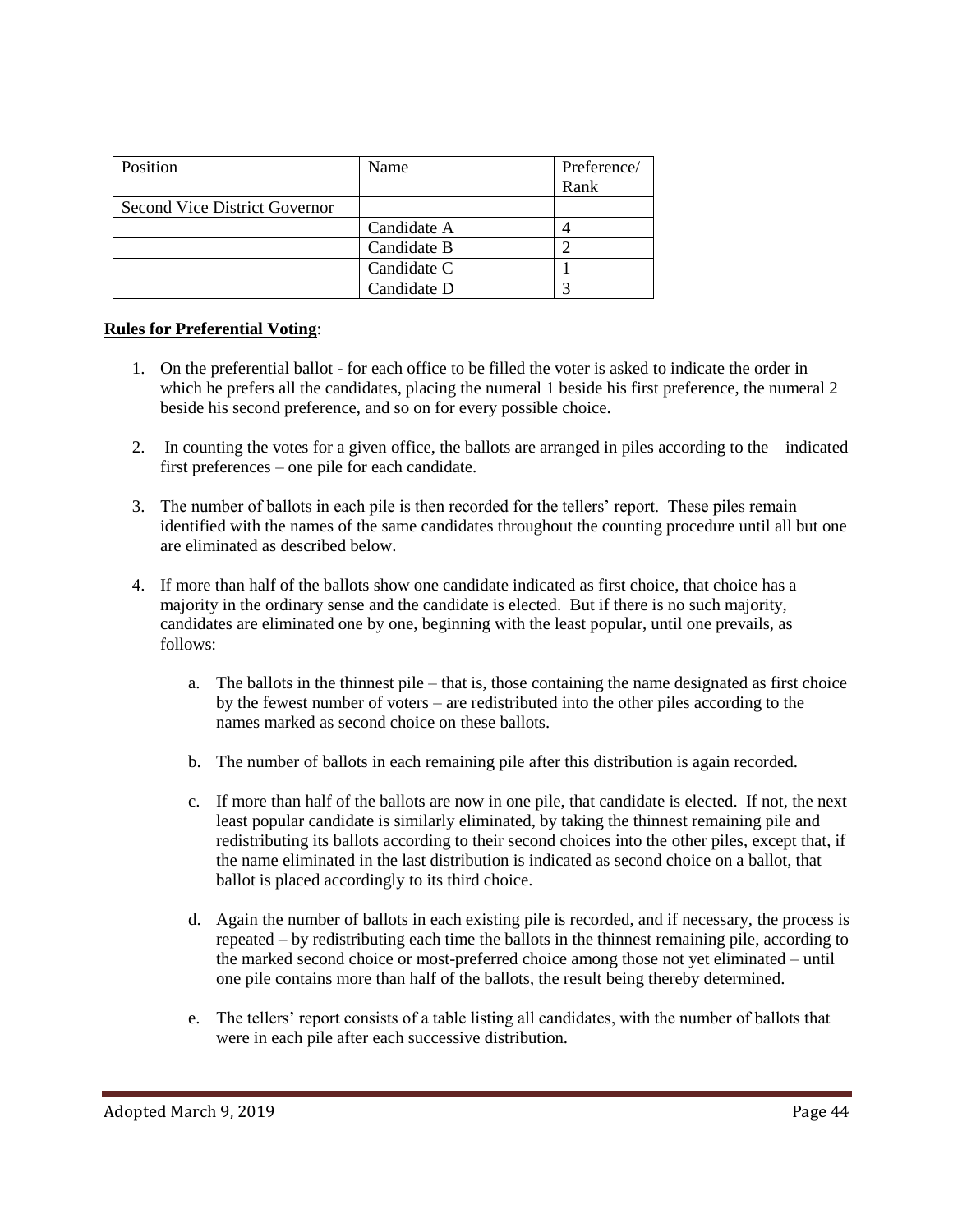- 5. If a ballot having one or more names not marked with any numeral comes up for placement at any stage of the counting and all of its marked names have been eliminated, it should not be placed in any pile, but should be set aside.
- 6. If at any point two or more candidates are tied for the least popular position, the ballots in their piles are redistributed in a single step, all of the tied names being treated as eliminated.
- 7. In the event of a tie in the winning position which would imply that the elimination process is continued until the ballots are reduced to two or more equal piles – the election should be resolved in favor of the candidate that was strongest in terms of first choice (by referring to the record of the first distribution).